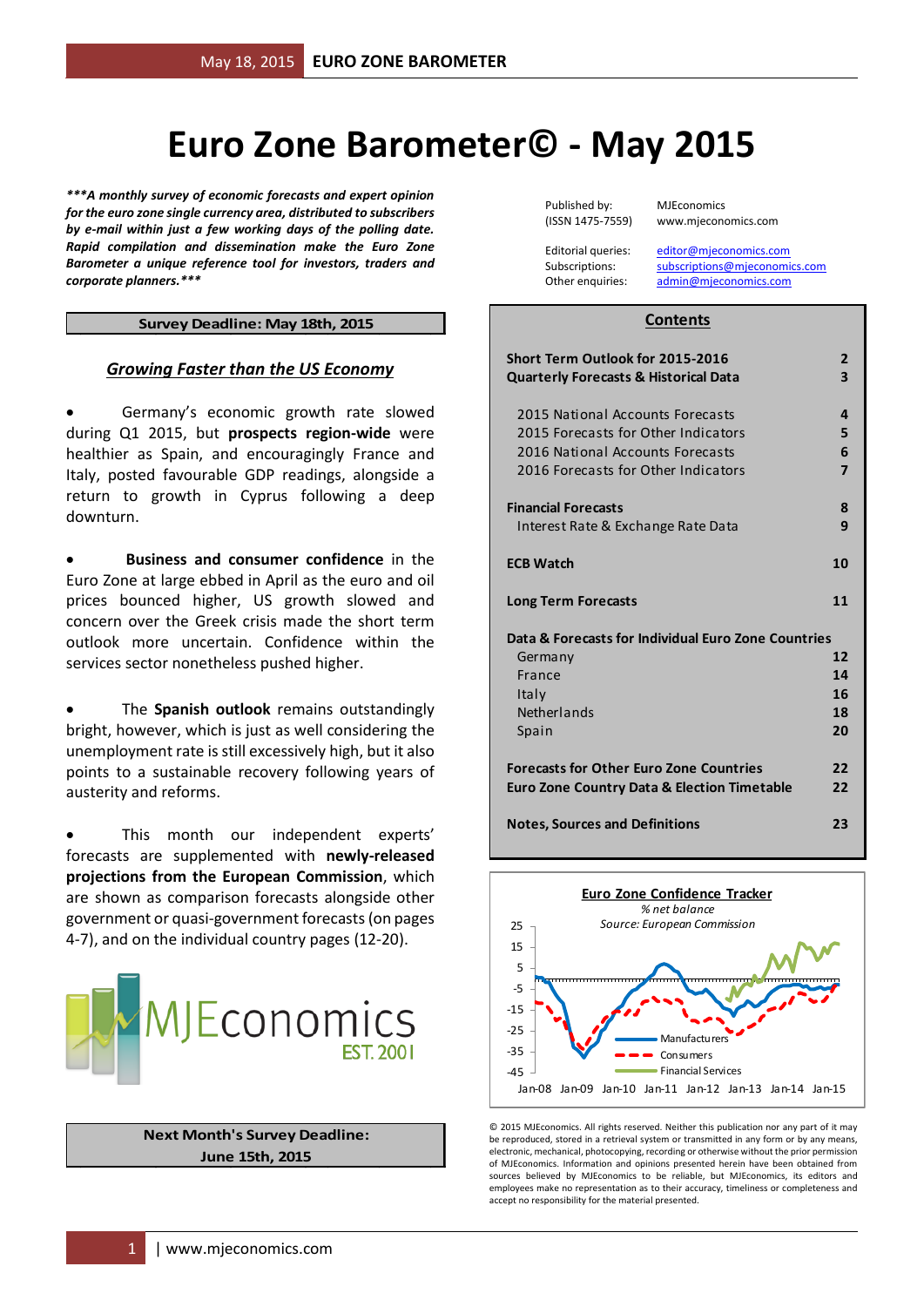#### **Outlook for 2015 and 2016**

**Six Year Summary: Historical Data and Consensus Forecasts**

- *The outlook for economic growth across the region has stabilised this month, with real GDP predicted to increase by 1.5% in 2015 and 1.9% in 2016, the same as was suggested by the panel in April.*
- *The outlook for private consumption and indeed retail sales volume has improved a little for 2015 in response to consumer confidence rising on the back of reduced oil prices dampening energy and transport costs compared to year earlier levels, and continuing low borrowing costs.*
- *Labour markets are poorly-functioning in many parts of the region (albeit unevenly so), but whereas the unemployment rate is unchanged for 2015 for 2016 it has continued to edge downwards highlighting how the improving economy and measures to get more people back in work are slowly bearing fruit.*
- *Other notable changes this month include a small upward adjustment to inflation for 2015 and a smaller general government deficit to GDP ratio.*

| (% change year-on-year, unless otherwise stated)                                                    | 2011    | 2012   | 2013   | 2014   | 2015f  | 2016f  |
|-----------------------------------------------------------------------------------------------------|---------|--------|--------|--------|--------|--------|
| <b>Gross Domestic Product</b>                                                                       | 1.6     | $-0.7$ | $-0.5$ | 0.9    | 1.5    | 1.9    |
| <b>Private Consumption</b>                                                                          | 0.2     | $-1.3$ | $-0.7$ | 1.0    | 1.7    | 1.5    |
| <b>Government Consumption</b>                                                                       | $-0.2$  | $-0.2$ | 0.2    | 0.7    | 0.7    | 0.8    |
| <b>Gross Fixed Investment</b>                                                                       | 1.5     | $-3.4$ | $-2.4$ | 1.1    | 1.7    | 3.2    |
| Change in Stocks (Inventories) <sup>1</sup>                                                         | 0.3     | $-0.7$ | $-0.1$ | $-0.1$ | $-0.1$ | 0.0    |
| <b>Goods and Services Exports</b>                                                                   | 6.6     | 2.4    | 2.0    | 3.8    | 4.5    | 4.8    |
| <b>Goods and Services Imports</b>                                                                   | 4.3     | $-1.0$ | 1.2    | 3.9    | 4.4    | 4.8    |
| Net Exports <sup>2</sup>                                                                            | 0.9     | 1.4    | 0.4    | 0.1    | 0.1    | 0.1    |
| <b>Industrial Production (ex. construction)</b>                                                     | 3.4     | $-2.5$ | $-0.7$ | 0.7    | 1.6    | 2.6    |
| <b>Retail Sales Volume</b>                                                                          | $-0.7$  | $-1.7$ | $-0.8$ | 1.3    | 2.2    | 2.4    |
| <b>Unemployment Rate, % of labour force</b>                                                         | 10.1    | 11.3   | 12.0   | 11.6   | 11.1   | 10.5   |
| Money Supply, M3, end period, % change                                                              | 1.6     | 3.5    | 1.0    | 1.9    | 2.5    | 2.5    |
| <b>Harmonised Index of Consumer Prices</b>                                                          | 2.7     | 2.5    | 1.4    | 0.4    | 0.1    | 1.2    |
| <b>Producer Prices</b>                                                                              | 5.7     | 2.8    | $-0.2$ | $-1.5$ | $-0.7$ | 1.8    |
| <b>Nominal Labour Costs</b>                                                                         | 2.3     | 2.0    | 1.3    | 1.2    | 1.4    | 1.6    |
| Current Account Balance, annual total, €bn                                                          | $-16.3$ | 138.3  | 198.4  | 305.9  | 274.5  | 266.7  |
| <b>Current Account Balance, % of GDP</b>                                                            | $-0.2$  | 1.4    | 2.0    | 3.2    | 2.7    | 2.6    |
| <b>General Govt Budget Balance, % of GDP</b>                                                        | $-4.1$  | $-3.6$ | $-2.9$ | $-2.6$ | $-2.1$ | $-1.8$ |
|                                                                                                     |         |        |        |        |        |        |
| <b>Financial Indicators (end period)</b>                                                            |         |        |        |        |        |        |
| 3 Month Interest Rate, % per annum                                                                  | 1.36    | 0.19   | 0.29   | 0.08   | 0.02   | 0.11   |
| 10 Year German Bond Yield, % per annum                                                              | 1.83    | 1.32   | 1.94   | 0.54   | 0.65   | 1.35   |
| US\$ per € Exchange Rate                                                                            | 1.294   | 1.318  | 1.378  | 1.210  | 1.040  | 1.066  |
| Notes: f = consensus (mean average) forecast. For other notes, sources and definitions see page 23. |         |        |        |        |        |        |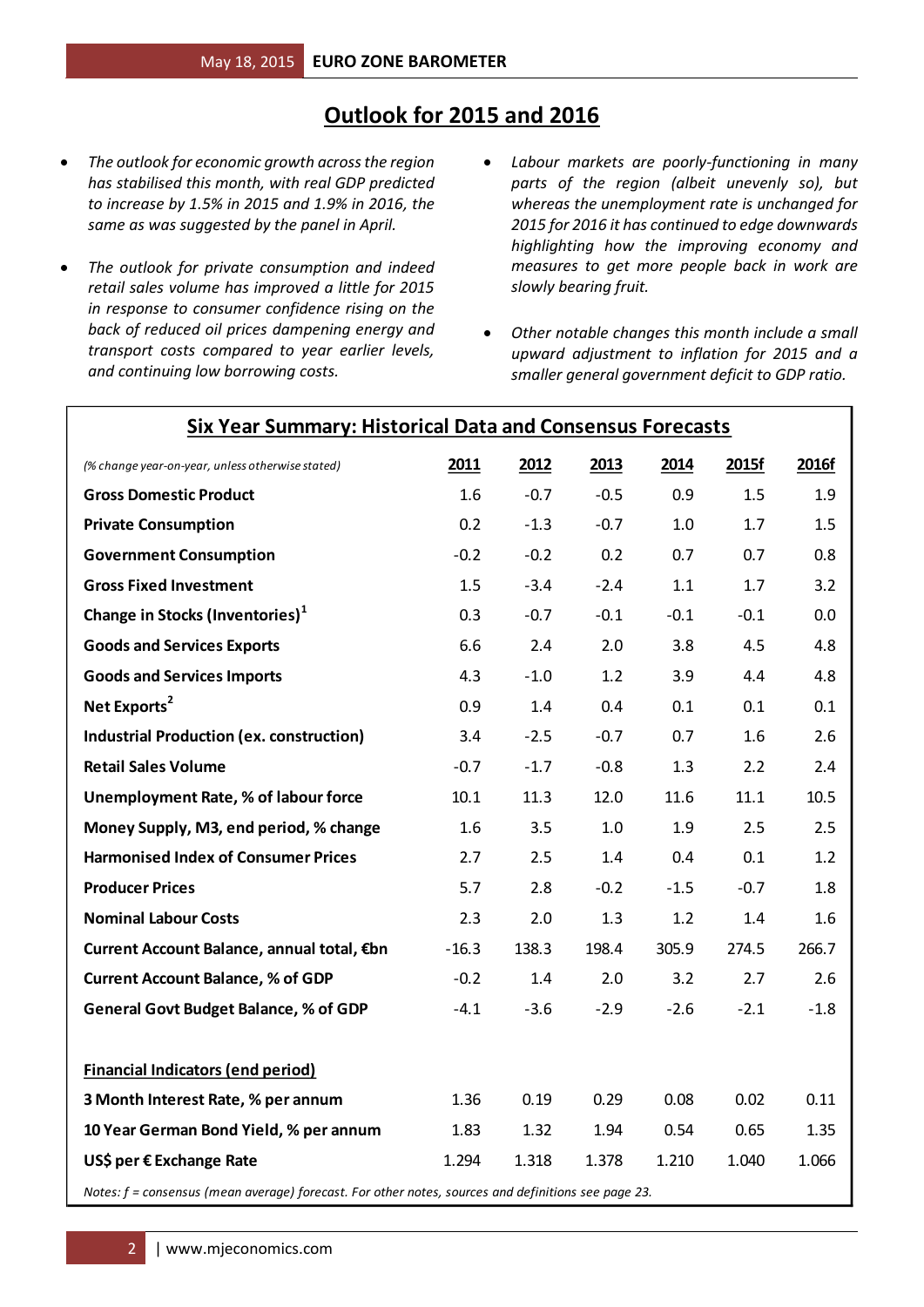

The recovery was maintained during Q1 2015, with real GDP increasing by 0.4% (and creeping up by 0.1 of a percentage point in each of the past four quarters), culminating in a 1% y/y rise. The acceleration means the region was growing faster than the US during the first months of the year, at its liveliest in almost two years. Rather than get caught in a deflationary spiral and depression, many countries appear to have benefited from falling oil prices and a weaker currency undermined by the ECB's quantitative easing programme, which is bolstering exports beyond the euro area.



German growth was somewhat weaker than expected, but continued, alongside the sustained recovery in Spain where y/y growth has risen to a spritely 2.6%. The recovery in Portugal was maintained, Cyprus returned to growth and encouragingly France and to a lesser extent Italy also produced better figures at last.

The Euro Zone economic sentiment indicator dipped slightly in April, according to the European Commission, but was still at a high level propped up by improving confidence within the services sector.

| <b>Quarterly Forecasts and Historical Data</b>                                                                                                                                              |                                              |                                           |                                           |                                           |  |  |  |  |  |
|---------------------------------------------------------------------------------------------------------------------------------------------------------------------------------------------|----------------------------------------------|-------------------------------------------|-------------------------------------------|-------------------------------------------|--|--|--|--|--|
| % change year-on-year, unless otherwise stated                                                                                                                                              |                                              |                                           |                                           |                                           |  |  |  |  |  |
| (% change year-on-year, unless otherwise stated)                                                                                                                                            | Q1'14                                        | Q2'14                                     | Q3'14                                     | Q4'14                                     |  |  |  |  |  |
| <b>Gross Domestic Product</b>                                                                                                                                                               | 1.1                                          | 0.8                                       | 0.8                                       | 0.9                                       |  |  |  |  |  |
| <b>Private Consumption</b>                                                                                                                                                                  | 0.5                                          | 0.7                                       | 1.1                                       | 1.4                                       |  |  |  |  |  |
| <b>Industrial Production</b>                                                                                                                                                                | 1.3                                          | 0.9                                       | 0.5                                       | 0.3                                       |  |  |  |  |  |
| <b>Harmonised Index of Consumer Prices</b>                                                                                                                                                  | 0.7                                          | 0.6                                       | 0.4                                       | 0.2                                       |  |  |  |  |  |
| 3 month Interest Rate, % per annum, end period                                                                                                                                              | 0.31                                         | 0.21                                      | 0.08                                      | 0.08                                      |  |  |  |  |  |
| 10 Year Bond Yield, % per annum, end period                                                                                                                                                 | 1.57                                         | 1.25                                      | 0.95                                      | 0.54                                      |  |  |  |  |  |
| <b>Gross Domestic Product</b><br><b>Private Consumption</b><br><b>Industrial Production</b><br><b>Harmonised Index of Consumer Prices</b><br>3 month Interest Rate, % per annum, end period | Q1'15<br>1.0<br>1.7<br>0.6<br>$-0.3$<br>0.02 | Q2'15<br>1.4<br>1.8<br>1.2<br>0.0<br>0.01 | Q3'15<br>1.7<br>1.7<br>1.9<br>0.2<br>0.02 | Q4'15<br>1.9<br>1.7<br>2.1<br>0.7<br>0.02 |  |  |  |  |  |
| 10 Year Bond Yield, % per annum, end period                                                                                                                                                 | 0.16                                         | 0.42                                      | 0.52                                      | 0.65                                      |  |  |  |  |  |
|                                                                                                                                                                                             | Q1'16                                        | Q2'16                                     | Q3'16                                     | Q4'16                                     |  |  |  |  |  |
| <b>Gross Domestic Product</b>                                                                                                                                                               | 1.9                                          | 1.9                                       | 1.9                                       | 1.9                                       |  |  |  |  |  |
| <b>Private Consumption</b>                                                                                                                                                                  | 1.6                                          | 1.6                                       | 1.6                                       | 1.7                                       |  |  |  |  |  |
| <b>Industrial Production</b>                                                                                                                                                                | 2.4                                          | 2.4                                       | 2.5                                       | 2.5                                       |  |  |  |  |  |
| <b>Harmonised Index of Consumer Prices</b>                                                                                                                                                  | 1.1                                          | 1.1                                       | 1.2                                       | 1.2                                       |  |  |  |  |  |
| 3 month Interest Rate, % per annum, end period                                                                                                                                              | 0.04                                         | 0.04                                      | 0.06                                      | 0.11                                      |  |  |  |  |  |
| 10 Year Bond Yield, % per annum, end period                                                                                                                                                 | 0.76                                         | 0.96                                      | 1.12                                      | 1.35                                      |  |  |  |  |  |
| Note: consensus (mean average) forecasts from our latest survey are shown in bold                                                                                                           |                                              |                                           |                                           |                                           |  |  |  |  |  |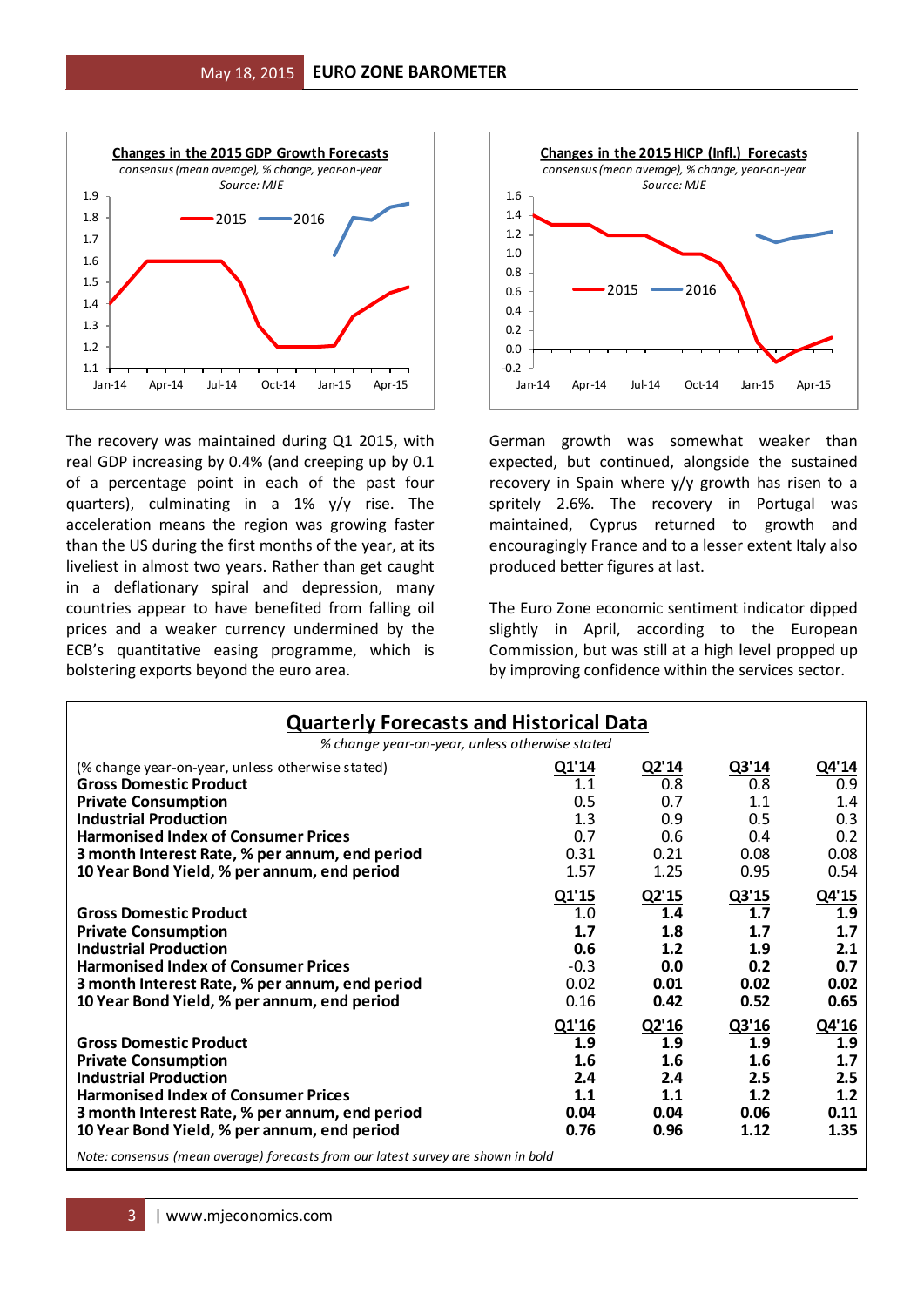|                                                                                                                                     |                              |                             |                                     |                                   | <b>Euro Zone - Forecasts for 2015</b>                                     |                                |                                |                                                                |
|-------------------------------------------------------------------------------------------------------------------------------------|------------------------------|-----------------------------|-------------------------------------|-----------------------------------|---------------------------------------------------------------------------|--------------------------------|--------------------------------|----------------------------------------------------------------|
| <b>National Accounts</b><br>(constant prices)<br>average % change from previous year<br>unless otherwise noted<br><b>Panellists</b> | Gross<br>Domestic<br>Product | Private<br>Consump-<br>tion | Govern-<br>ment<br>Consump-<br>tion | Gross<br>Fixed<br>Invest-<br>ment | Stock<br>(inventory)<br>Building,<br>% contribu-<br>tion to GDP<br>growth | Goods &<br>Services<br>Exports | Goods &<br>Services<br>Imports | <b>Net</b><br>Exports, %<br>contribu-<br>tion to<br>GDP growth |
|                                                                                                                                     |                              |                             |                                     |                                   |                                                                           |                                |                                |                                                                |
| <b>Allianz SE</b>                                                                                                                   | 1.5                          | 1.8                         | 1.1                                 | 1.7                               | na                                                                        | 4.3                            | 4.6                            | na                                                             |
| <b>BBVA</b>                                                                                                                         | 1.6                          | 1.7                         | 0.5                                 | 1.5                               | 0.0                                                                       | 5.2                            | 4.9                            | 0.3                                                            |
| <b>BNP Paribas</b>                                                                                                                  | 1.8                          | 1.8                         | 0.6                                 | 1.2                               | $-0.1$                                                                    | 6.1                            | 5.6                            | na                                                             |
| Commerzbank                                                                                                                         | 1.2                          | 1.3                         | 1.1                                 | 1.4                               | na                                                                        | 4.4                            | 3.9                            | $-0.3$                                                         |
| Danske Bank                                                                                                                         | 1.6                          | 1.8                         | 0.8                                 | 2.0                               | 0.0                                                                       | 4.5                            | 4.1                            | na                                                             |
| DZ Bank                                                                                                                             | 1.6                          | 1.8                         | 0.7                                 | 1.2                               | na                                                                        | 4.6                            | 4.2                            | na                                                             |
| Econ Intelligence Unit                                                                                                              | 1.4                          | 1.4                         | 0.8                                 | 1.3                               | na                                                                        | 3.5                            | 3.3                            | 0.2                                                            |
| <b>ETLA</b>                                                                                                                         | 1.4                          | 1.7                         | 0.8                                 | 1.6                               | na                                                                        | 7.0                            | 6.4                            | na                                                             |
| G&P Institutional Mgmt                                                                                                              | 1.6                          | 2.0                         | 1.2                                 | 2.6                               | $-0.3$                                                                    | 4.7                            | 4.8                            | 0.2                                                            |
| <b>HSBC</b>                                                                                                                         | 1.3                          | 1.7                         | 1.1                                 | 1.4                               | $-0.9$                                                                    | 3.9                            | 4.1                            | na                                                             |
| <b>IHS Economics</b>                                                                                                                | 1.5                          | 2.0                         | 0.7                                 | 2.4                               | na                                                                        | 4.5                            | 4.8                            | 0.0                                                            |
| J P Morgan Chase                                                                                                                    | 1.7                          | 2.1                         | 0.9                                 | 1.8                               | na                                                                        | 3.8                            | 4.8                            | $-0.3$                                                         |
| Morgan Stanley                                                                                                                      | 1.4                          | 1.7                         | 0.5                                 | 1.9                               | $-0.4$                                                                    | 4.5                            | 3.9                            | 0.4                                                            |
| Nordea                                                                                                                              | 1.3                          | 1.6                         | 0.6                                 | 1.9                               | na                                                                        | 4.4                            | 4.2                            | 0.4                                                            |
| <b>Oxford Economics</b>                                                                                                             | 1.6                          | 1.7                         | 0.5                                 | 1.1                               | 0.2                                                                       | 3.7                            | 3.8                            | 0.1                                                            |
| Raiffeisen Bank Intl                                                                                                                | 1.4                          | 1.6                         | 0.8                                 | 1.0                               | na                                                                        | 5.0                            | 4.5                            | na                                                             |
| Santander                                                                                                                           | 1.5                          | 1.7                         | 0.3                                 | 3.0                               | na                                                                        | 4.3                            | 4.2                            | na                                                             |
| <b>SEB</b>                                                                                                                          | 1.2                          | 1.0                         | 0.3                                 | 1.5                               | 0.0                                                                       | 3.2                            | 2.8                            | na                                                             |
| <b>UBS</b>                                                                                                                          | 1.6                          | 1.5                         | 0.7                                 | 2.1                               | 0.1                                                                       | 4.0                            | 4.2                            | 0.1                                                            |
| UniCredit Bank                                                                                                                      | 1.4                          | 1.6                         | 0.8                                 | 1.6                               | 0.0                                                                       | 4.5                            | 4.9                            | 0.0                                                            |
| <b>Consensus (Mean)</b>                                                                                                             | 1.5                          | 1.7                         | 0.7                                 | 1.7                               | $-0.1$                                                                    | 4.5                            | 4.4                            | 0.1                                                            |
| Last Month                                                                                                                          | 1.5                          | $1.6\phantom{0}$            | 0.7                                 | 1.7                               | $-0.1$                                                                    | 4.5                            | 4.4                            | 0.2                                                            |
| 2 Months Ago                                                                                                                        | 1.4                          | $1.6\phantom{0}$            | 0.7                                 | 1.5                               | 0.0                                                                       | 4.4                            | 4.3                            | 0.2                                                            |
| Median                                                                                                                              | 1.5                          | 1.7                         | 0.8                                 | 1.6                               | 0.0                                                                       | 4.5                            | 4.2                            | 0.1                                                            |
| High                                                                                                                                | 1.8                          | 2.1                         | 1.2                                 | 3.0                               | 0.2                                                                       | 7.0                            | 6.4                            | 0.4                                                            |
| Low                                                                                                                                 | 1.2                          | 1.0                         | 0.3                                 | 1.0                               | $-0.9$                                                                    | 3.2                            | 2.8                            | $-0.3$                                                         |
| <b>Standard Deviation</b>                                                                                                           | 0.2                          | 0.2                         | 0.3                                 | 0.5                               | 0.3                                                                       | 0.9                            | 0.8                            | 0.2                                                            |
| <b>Number of Forecasts</b>                                                                                                          | 20                           | 20                          | 20                                  | 20                                | 10                                                                        | 20                             | 20                             | 11                                                             |
| <b>Other Forecasts</b>                                                                                                              |                              |                             |                                     |                                   |                                                                           |                                |                                |                                                                |
| ECB (Mar. '15)                                                                                                                      | 1.5                          | 1.8                         | $1.0\,$                             | 1.7                               | na                                                                        | 4.1                            | 4.3                            | na                                                             |
| EC (May '15)                                                                                                                        | 1.5                          | 1.8                         | 0.6                                 | 1.7                               | $-0.1$                                                                    | 4.4                            | 4.6                            | 0.1                                                            |
| IMF (Apr. '15)                                                                                                                      | 1.5                          | 1.7                         | 0.7                                 | 1.5                               | $-0.2$                                                                    | na                             | na                             | 0.3                                                            |
| OECD (Nov. '14)                                                                                                                     | 1.1                          | 1.0                         | 0.4                                 | 1.2                               | 0.0                                                                       | na                             | na                             | 0.1                                                            |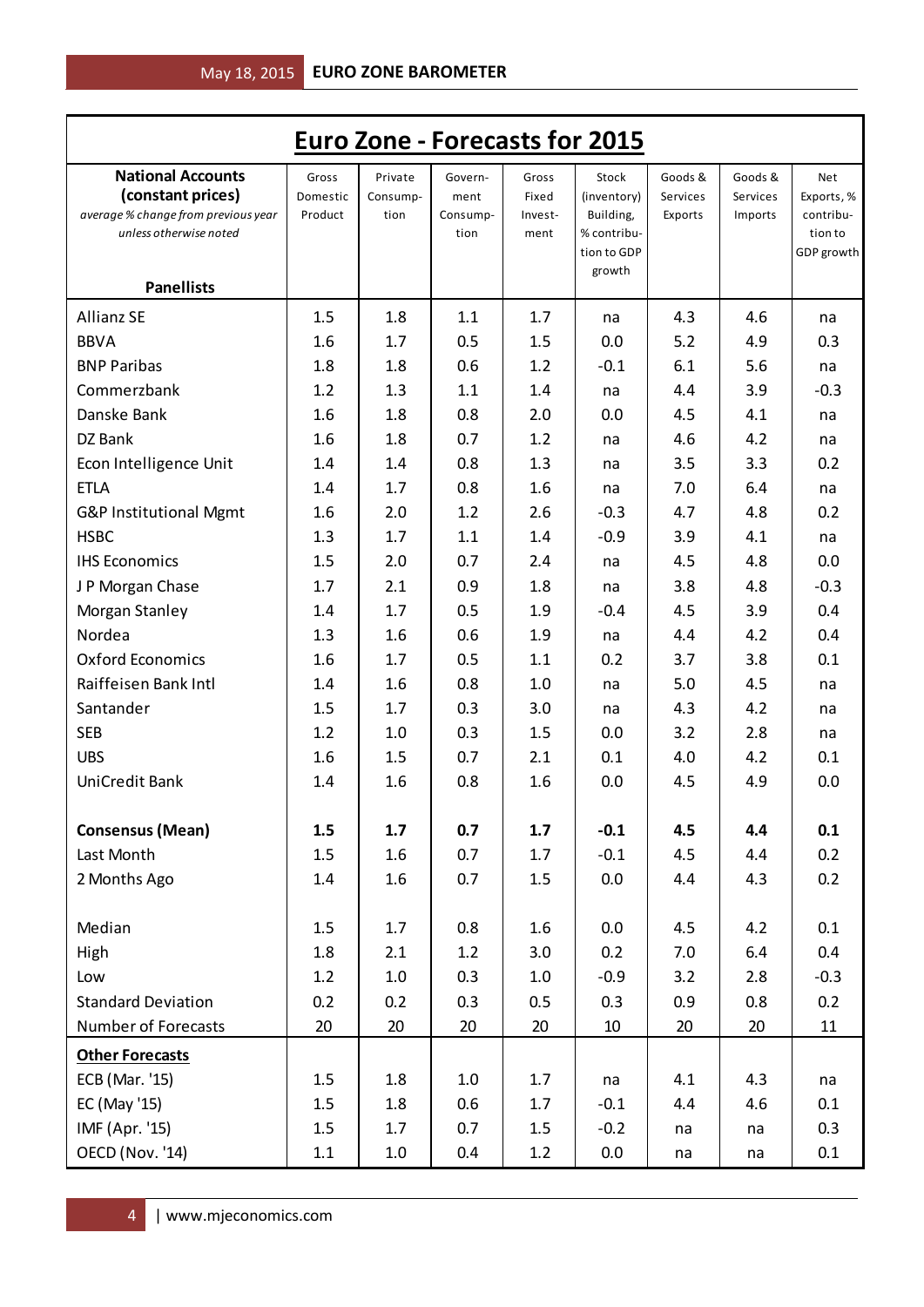| <b>Euro Zone - Forecasts for 2015</b>                                                         |                      |                      |                              |                                        |                             |                            |                         |                           |                                    |                                  |
|-----------------------------------------------------------------------------------------------|----------------------|----------------------|------------------------------|----------------------------------------|-----------------------------|----------------------------|-------------------------|---------------------------|------------------------------------|----------------------------------|
| <b>Other Indicators</b>                                                                       | Industrial           | Retail               | Unem-                        | Money                                  | Con-                        | Pro-                       | Labour                  | Current                   | Current                            | General                          |
|                                                                                               | Produc-              | <b>Sales</b>         | ploy-                        | Supply,                                | sumer                       | ducer                      | Costs                   | Account                   | <b>Account</b>                     | Govt.                            |
| average % change from previous year<br>unless otherwise noted                                 | tion<br>(excl.       | Volume               | ment<br>Rate                 | M3<br>(end                             | <b>Prices</b><br>(HICP)     | <b>Prices</b><br>(indust., | (business<br>sector, ex | <b>Balance</b><br>(annual | <b>Balance</b><br>$\frac{1}{6}$ of | <b>Balance</b><br>(% of          |
|                                                                                               | construc-            |                      | (% of                        | period,                                |                             |                            | excl, con- pub adm,     | total,                    | GDP)                               | GDP)                             |
|                                                                                               | tion)                |                      | labour                       | %)                                     |                             |                            | struction) education    | $\n  Emb\n$               |                                    |                                  |
| <b>Panellists</b>                                                                             |                      |                      | force)                       |                                        |                             |                            | & health)               |                           |                                    |                                  |
| <b>Allianz SE</b>                                                                             | 2.0                  | na                   | 11.0                         | na                                     | 0.2                         | $-1.0$                     | na                      | 265.0                     | 2.6                                | $-2.0$                           |
| <b>BBVA</b>                                                                                   | na                   | na                   | 11.0                         | na                                     | 0.1                         | na                         | na                      | na                        | 3.2                                | $-2.1$                           |
| <b>BNP Paribas</b>                                                                            | 1.5                  | na                   | 10.8                         | na                                     | 0.0                         | 1.5                        | na                      | 370.0                     | 3.6                                | $-1.9$                           |
| Commerzbank                                                                                   | 0.9                  | na                   | 11.2                         | 4.0                                    | 0.2                         | $-1.3$                     | 1.4                     | 250.0                     | 2.4                                | $-2.0$                           |
| Danske Bank                                                                                   | na                   | na                   | 11.1                         | na                                     | 0.2                         | na                         | na                      | na                        | 2.6                                | $-2.1$                           |
| DZ Bank                                                                                       | na                   | na                   | 11.2                         | na                                     | 0.2                         | na                         | na                      | na                        | 3.6                                | $-2.2$                           |
| Econ Intelligence Unit                                                                        | 1.5                  | na                   | 11.0                         | na                                     | 0.0                         | $-1.2$                     | na                      | 330.1                     | 3.2                                | $-2.2$                           |
| <b>ETLA</b>                                                                                   | 1.6                  | na                   | 11.1                         | na                                     | 0.3                         | na                         | na                      | na                        | na                                 | $-2.4$                           |
| G&P Institutional Mgmt                                                                        | na                   | na                   | 11.0                         | na                                     | 0.3                         | na                         | na                      | na                        | na                                 | $-2.0$                           |
| <b>HSBC</b>                                                                                   | 1.6                  | na                   | 11.1                         | na                                     | $-0.1$                      | na                         | 1.4                     | na                        | 2.4                                | $-2.4$                           |
| <b>IHS Economics</b>                                                                          | 1.5                  | 2.3                  | 11.0                         | na                                     | 0.2                         | $-1.5$                     | 1.5                     | 240.0                     | 2.2                                | $-2.1$                           |
| J P Morgan Chase                                                                              | 2.4                  | na                   | 10.9                         | na                                     | 0.2                         | na                         | na                      | na                        | na                                 | na                               |
| Morgan Stanley                                                                                | na                   | na                   | 10.9                         | na                                     | 0.2                         | na                         | na                      | 247.5                     | 2.5                                | $-2.0$                           |
| Nordea                                                                                        | na                   | na                   | 11.0                         | na                                     | 0.2                         | na                         | na                      | na                        | 2.9                                | $-2.2$                           |
| <b>Oxford Economics</b>                                                                       | 1.5                  | 2.1                  | 11.1                         | na                                     | 0.1                         | $-1.2$                     | na                      | 243.1                     | 2.3                                | $-2.0$                           |
| Raiffeisen Bank Intl                                                                          | 1.6                  | na                   | 11.1                         | na                                     | 0.1                         | na                         | na                      | 244.9                     | 2.4                                | $-2.2$                           |
| Santander                                                                                     | na                   | na                   | 11.1                         | na                                     | 0.1                         | na                         | na                      | 280.0                     | 2.8                                | $-2.0$                           |
| <b>SEB</b>                                                                                    | na                   | na                   | 11.2                         | na                                     | $-0.3$                      | na                         | na                      | na                        | na                                 | na                               |
| <b>UBS</b>                                                                                    | na                   | na                   | 11.0                         | 1.0                                    | 0.1                         | 0.1                        | na                      | na                        | 2.4                                | $-2.4$                           |
| <b>UniCredit Bank</b>                                                                         | na                   | na                   | 11.2                         | na                                     | 0.1                         | na                         | na                      | na                        | na                                 | $-2.2$                           |
|                                                                                               |                      |                      |                              |                                        |                             |                            |                         |                           |                                    |                                  |
| <b>Consensus (Mean)</b>                                                                       | 1.6                  | 2.2                  | 11.1                         | 2.5                                    | 0.1                         | $-0.7$                     | 1.4                     | 274.5                     | 2.7                                | $-2.1$                           |
| Last Month                                                                                    | 1.5                  | 2.1                  | 11.1                         | 2.5                                    | 0.0                         | $-0.8$                     | 1.4                     | 270.2                     | 2.6                                | $-2.2$                           |
| 2 Months Ago                                                                                  | 1.5                  | 2.1                  | 11.1                         | 2.4                                    | 0.0                         | $-1.0$                     | 1.5                     | 253.4                     | 2.5                                | $-2.3$                           |
|                                                                                               |                      |                      |                              |                                        |                             |                            |                         |                           |                                    |                                  |
| Median                                                                                        | 1.6                  | 2.2                  | 11.1                         | 2.5                                    | 0.2                         | $-1.2$                     | 1.4                     | 250.0                     | 2.6                                | $-2.1$                           |
| High                                                                                          | 2.4                  | 2.3                  | 11.2                         | 4.0                                    | 0.3                         | 1.5                        | 1.5                     | 370.0                     | 3.6                                | $-1.9$                           |
| Low                                                                                           | 0.9                  | 2.1                  | 10.8                         | $1.0\,$                                | $-0.3$                      | $-1.5$                     | 1.4                     | 240.0                     | 2.2                                | $-2.4$                           |
| <b>Standard Deviation</b>                                                                     | 0.4                  | 0.1                  | 0.1                          | 2.1                                    | 0.1                         | 1.1                        | 0.1                     | 45.7                      | 0.5                                | 0.2                              |
| Number of Forecasts                                                                           | 10                   | $\overline{2}$       | 20                           |                                        | 20                          | $\overline{7}$             | $\overline{3}$          | 9                         | 15                                 | 18                               |
|                                                                                               |                      |                      |                              |                                        |                             |                            |                         |                           |                                    |                                  |
|                                                                                               |                      |                      |                              |                                        |                             |                            |                         |                           |                                    |                                  |
|                                                                                               |                      |                      |                              |                                        |                             |                            |                         |                           |                                    |                                  |
|                                                                                               |                      |                      |                              |                                        |                             |                            |                         |                           |                                    |                                  |
|                                                                                               |                      |                      |                              |                                        |                             |                            |                         |                           |                                    |                                  |
| <b>Other Forecasts</b><br>ECB (Mar. '15)<br>EC (May '15)<br>IMF (Apr. '15)<br>OECD (Nov. '14) | na<br>na<br>na<br>na | na<br>na<br>na<br>na | 11.1<br>11.0<br>11.1<br>11.1 | $\overline{2}$<br>na<br>na<br>na<br>na | 0.0<br>$-0.1$<br>0.1<br>0.6 | na<br>na<br>na<br>na       | na<br>na<br>na<br>na    | na<br>358.5<br>na<br>na   | 2.7<br>3.7<br>3.3<br>3.1           | $-2.3$<br>$-2.2$<br>na<br>$-2.3$ |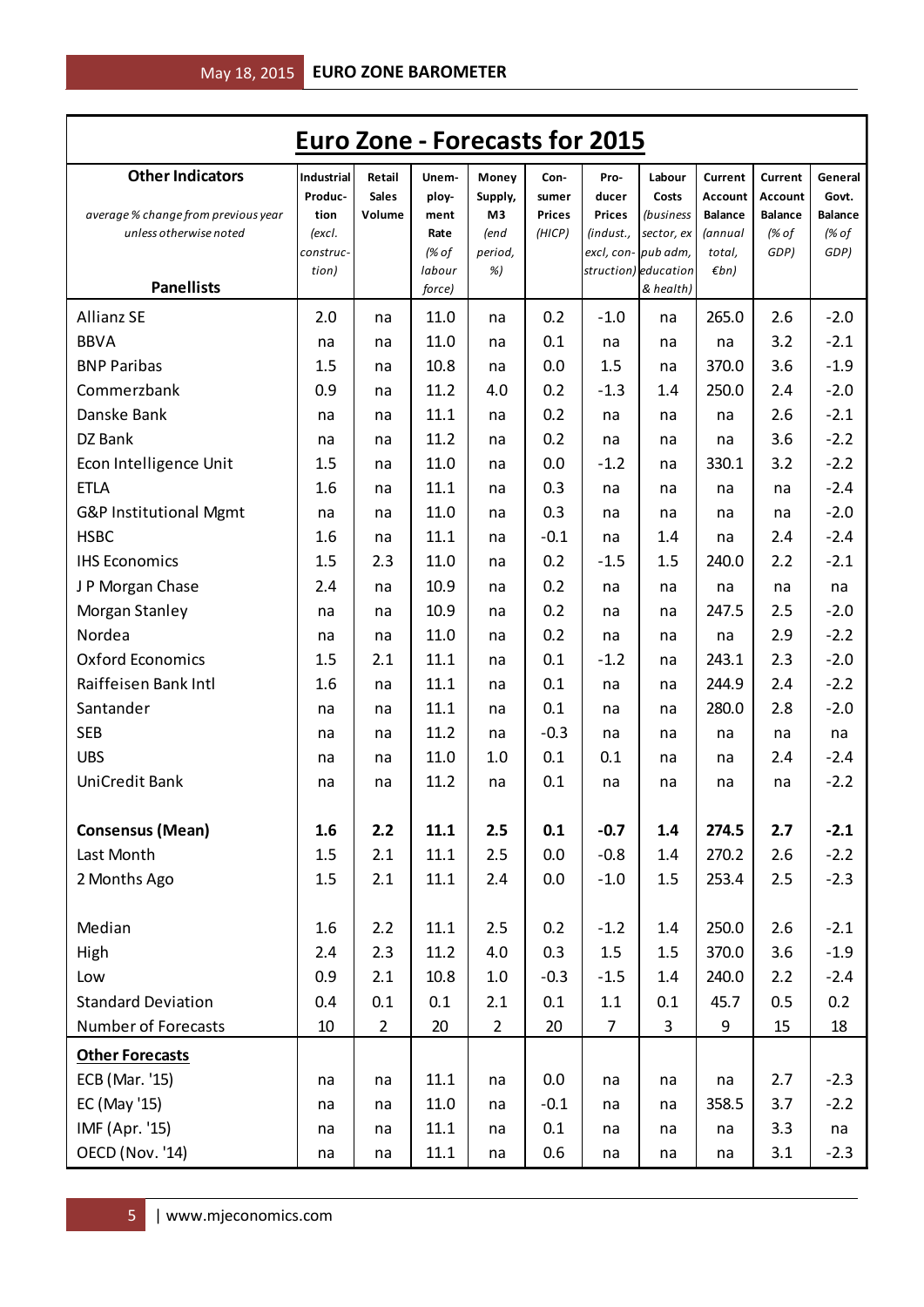|                                                                                                                |                              |                             |                                     |                                   | <b>Euro Zone - Forecasts for 2016</b>                                     |                                |                                |                                                                |
|----------------------------------------------------------------------------------------------------------------|------------------------------|-----------------------------|-------------------------------------|-----------------------------------|---------------------------------------------------------------------------|--------------------------------|--------------------------------|----------------------------------------------------------------|
| <b>National Accounts</b><br>(constant prices)<br>average % change from previous year<br>unless otherwise noted | Gross<br>Domestic<br>Product | Private<br>Consump-<br>tion | Govern-<br>ment<br>Consump-<br>tion | Gross<br>Fixed<br>Invest-<br>ment | Stock<br>(inventory)<br>Building,<br>% contribu-<br>tion to GDP<br>growth | Goods &<br>Services<br>Exports | Goods &<br>Services<br>Imports | <b>Net</b><br>Exports, %<br>contribu-<br>tion to<br>GDP growth |
| <b>Panellists</b>                                                                                              |                              |                             |                                     |                                   |                                                                           |                                |                                |                                                                |
| <b>Allianz SE</b>                                                                                              | 1.6                          | 1.4                         | 1.0                                 | 2.8                               | na                                                                        | 4.2                            | 4.4                            | na                                                             |
| <b>BBVA</b>                                                                                                    | 2.2                          | 1.6                         | 0.9                                 | 4.4                               | 0.0                                                                       | 5.9                            | 6.1                            | 0.2                                                            |
| <b>BNP Paribas</b>                                                                                             | 2.0                          | 1.1                         | 0.8                                 | 2.2                               | 0.0                                                                       | 8.1                            | 7.1                            | na                                                             |
| Commerzbank                                                                                                    | 1.3                          | 1.5                         | 0.7                                 | 2.2                               | na                                                                        | 5.4                            | 4.9                            | 0.0                                                            |
| Danske Bank                                                                                                    | 2.1                          | 1.1                         | 0.7                                 | 5.4                               | 0.0                                                                       | 4.2                            | 4.1                            | na                                                             |
| DZ Bank                                                                                                        | 1.6                          | 1.3                         | 0.8                                 | 2.5                               | na                                                                        | 4.6                            | 4.5                            | na                                                             |
| Econ Intelligence Unit                                                                                         | 1.6                          | 1.2                         | 0.9                                 | 2.8                               | na                                                                        | 3.9                            | 3.7                            | 0.3                                                            |
| <b>ETLA</b>                                                                                                    | 1.9                          | 1.4                         | 0.5                                 | 2.7                               | na                                                                        | 5.6                            | 5.1                            | na                                                             |
| G&P Institutional Mgmt                                                                                         | 2.2                          | 1.9                         | 1.4                                 | 4.1                               | $-0.2$                                                                    | 5.1                            | 5.2                            | 0.2                                                            |
| <b>HSBC</b>                                                                                                    | 1.4                          | 1.3                         | 0.8                                 | 2.0                               | $-0.7$                                                                    | 3.8                            | 4.0                            | na                                                             |
| <b>IHS Economics</b>                                                                                           | 1.9                          | 1.8                         | 0.9                                 | 3.3                               | na                                                                        | 4.5                            | 4.4                            | 0.1                                                            |
| J P Morgan Chase                                                                                               | 2.5                          | 2.2                         | 1.2                                 | 3.5                               | na                                                                        | 5.0                            | 5.6                            | $-0.1$                                                         |
| Morgan Stanley                                                                                                 | 2.2                          | 1.6                         | 0.7                                 | 3.8                               | 0.0                                                                       | 5.2                            | 4.8                            | 0.4                                                            |
| Nordea                                                                                                         | 1.6                          | 1.6                         | 0.7                                 | 3.7                               | na                                                                        | 4.3                            | 5.3                            | $-0.2$                                                         |
| <b>Oxford Economics</b>                                                                                        | 1.9                          | 1.6                         | 0.5                                 | 2.9                               | 0.2                                                                       | 4.2                            | 4.2                            | 0.2                                                            |
| Raiffeisen Bank Intl                                                                                           | 1.9                          | 1.6                         | 0.8                                 | 2.6                               | na                                                                        | 4.8                            | 5.0                            | na                                                             |
| Santander                                                                                                      | 1.9                          | 1.4                         | 0.3                                 | 4.3                               | na                                                                        | 4.4                            | 4.4                            | na                                                             |
| <b>SEB</b>                                                                                                     | 1.7                          | 1.4                         | 0.4                                 | 2.2                               | 0.0                                                                       | 4.4                            | 4.0                            | na                                                             |
| <b>UBS</b>                                                                                                     | 2.0                          | 1.6                         | 0.7                                 | 3.6                               | 0.2                                                                       | 4.4                            | 4.9                            | 0.0                                                            |
| UniCredit Bank                                                                                                 | 1.8                          | 1.4                         | 0.9                                 | 3.3                               | 0.2                                                                       | 4.5                            | 4.9                            | 0.0                                                            |
| <b>Consensus (Mean)</b>                                                                                        | 1.9                          | 1.5                         | 0.8                                 | 3.2                               | 0.0                                                                       | 4.8                            | 4.8                            | 0.1                                                            |
| Last Month                                                                                                     | 1.9                          | 1.5                         | 0.8                                 | 3.2                               | 0.1                                                                       | 4.7                            | 4.8                            | 0.1                                                            |
| 2 Months Ago                                                                                                   | 1.8                          | 1.4                         | 0.8                                 | 2.9                               | 0.2                                                                       | 4.6                            | 4.6                            | 0.2                                                            |
| Median                                                                                                         | 1.9                          | 1.5                         | 0.8                                 | 3.1                               | 0.0                                                                       | 4.5                            | 4.9                            | 0.1                                                            |
| High                                                                                                           | 2.5                          | 2.2                         | 1.4                                 | 5.4                               | 0.2                                                                       | 8.1                            | 7.1                            | 0.4                                                            |
| Low                                                                                                            | 1.3                          | 1.1                         | 0.3                                 | 2.0                               | $-0.7$                                                                    | 3.8                            | 3.7                            | $-0.2$                                                         |
| <b>Standard Deviation</b>                                                                                      | 0.3                          | 0.3                         | 0.3                                 | 0.9                               | 0.3                                                                       | 1.0                            | 0.8                            | 0.2                                                            |
| <b>Number of Forecasts</b>                                                                                     | 20                           | 20                          | 20                                  | 20                                | 10                                                                        | 20                             | 20                             | 11                                                             |
| <b>Other Forecasts</b>                                                                                         |                              |                             |                                     |                                   |                                                                           |                                |                                |                                                                |
| ECB (Mar. '15)                                                                                                 | 1.9                          | $1.6\phantom{0}$            | 0.6                                 | 4.1                               | na                                                                        | 5.1                            | 5.5                            | na                                                             |
| EC (May '15)                                                                                                   | 1.9                          | 1.6                         | 0.8                                 | 4.0                               | 0.0                                                                       | 5.4                            | 5.9                            | 0.0                                                            |
| IMF (Apr. '15)                                                                                                 | 1.6                          | 1.5                         | 0.5                                 | 2.4                               | 0.0                                                                       | na                             | na                             | 0.2                                                            |
| OECD (Nov. '14)                                                                                                | 1.7                          | 1.3                         | 0.6                                 | 3.1                               | 0.0                                                                       | na                             | na                             | 0.2                                                            |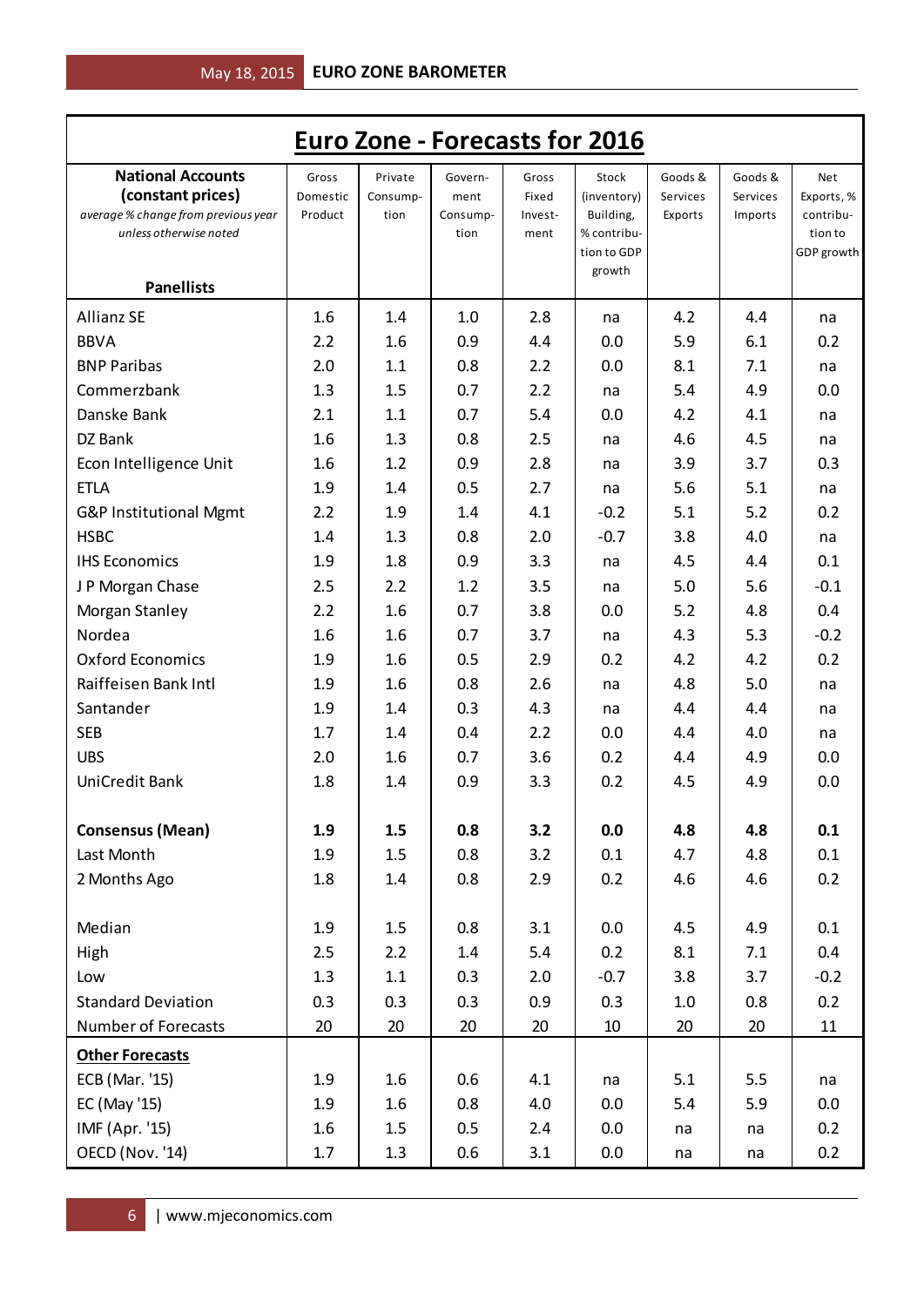|                                     | <b>Euro Zone - Forecasts for 2016</b> |                        |                  |                |                        |                        |                                   |                                  |                                  |                         |
|-------------------------------------|---------------------------------------|------------------------|------------------|----------------|------------------------|------------------------|-----------------------------------|----------------------------------|----------------------------------|-------------------------|
| <b>Other Indicators</b>             | Industrial                            | Retail                 | Unem-            | Money          | Con-                   | Pro-                   | Labour                            | Current                          | Current                          | General                 |
| average % change from previous year | Produc-<br>tion                       | <b>Sales</b><br>Volume | ploy-<br>ment    | Supply,<br>M3  | sumer<br><b>Prices</b> | ducer<br><b>Prices</b> | Costs<br>(business                | <b>Account</b><br><b>Balance</b> | <b>Account</b><br><b>Balance</b> | Govt.<br><b>Balance</b> |
| unless otherwise noted              | (excl.                                |                        | Rate             | (end           | (HICP)                 | (indust.,              | sector, ex                        | (annual                          | $\frac{1}{6}$ of                 | (% of                   |
|                                     | construc-                             |                        | (% of            | period,        |                        |                        | excl, con- pub adm,               | total,                           | GDP)                             | GDP)                    |
| <b>Panellists</b>                   | tion)                                 |                        | labour<br>force) | %)             |                        |                        | struction) education<br>& health) | $\n  Emb\n$                      |                                  |                         |
| <b>Allianz SE</b>                   | 2.2                                   | na                     | 10.5             | na             | 1.3                    | 2.0                    | na                                | 245.0                            | 2.3                              | $-1.8$                  |
| <b>BBVA</b>                         | na                                    | na                     | 10.3             | na             | 1.3                    | na                     | na                                | na                               | 3.2                              | $-1.6$                  |
| <b>BNP Paribas</b>                  | 3.6                                   | na                     | 10.1             | na             | 1.3                    | 3.6                    | na                                | 410.0                            | 3.8                              | $-1.6$                  |
| Commerzbank                         | 2.1                                   | na                     | 10.7             | 4.0            | 1.2                    | 1.1                    | 1.6                               | 200.0                            | 1.9                              | $-1.8$                  |
| Danske Bank                         | na                                    | na                     | 10.5             | na             | 1.4                    | na                     | na                                | na                               | 2.5                              | $-1.7$                  |
| DZ Bank                             | na                                    | na                     | 10.7             | na             | 1.1                    | na                     | na                                | na                               | 3.4                              | $-1.9$                  |
| Econ Intelligence Unit              | 2.1                                   | na                     | 10.6             | na             | 1.0                    | 1.4                    | na                                | 320.6                            | 3.1                              | $-1.7$                  |
| <b>ETLA</b>                         | 2.0                                   | na                     | 10.4             | na             | 1.3                    | na                     | na                                | na                               | na                               | $-2.2$                  |
| G&P Institutional Mgmt              | na                                    | na                     | 10.3             | na             | 1.3                    | na                     | na                                | na                               | na                               | $-1.8$                  |
| <b>HSBC</b>                         | 2.1                                   | na                     | 10.8             | na             | 0.8                    | na                     | 1.3                               | na                               | 2.4                              | $-2.1$                  |
| <b>IHS Economics</b>                | 2.3                                   | 3.1                    | 10.6             | na             | 1.3                    | 1.1                    | 1.8                               | 245.0                            | 2.2                              | $-1.8$                  |
| J P Morgan Chase                    | 3.2                                   | na                     | 10.1             | na             | 1.1                    | na                     | na                                | na                               | na                               | na                      |
| Morgan Stanley                      | na                                    | na                     | 10.3             | na             | 1.6                    | na                     | na                                | 248.9                            | 2.4                              | $-1.9$                  |
| Nordea                              | na                                    | na                     | 10.4             | na             | 1.2                    | na                     | na                                | na                               | 2.7                              | $-1.9$                  |
| <b>Oxford Economics</b>             | 2.2                                   | 1.6                    | 10.6             | na             | 1.2                    | 1.8                    | na                                | 227.3                            | 2.1                              | $-1.7$                  |
| Raiffeisen Bank Intl                | 3.8                                   | na                     | 10.9             | na             | 1.4                    | na                     | na                                | 231.9                            | 2.2                              | $-1.9$                  |
| Santander                           | na                                    | na                     | 10.7             | na             | 1.2                    | na                     | na                                | 272.0                            | 2.7                              | $-1.5$                  |
| <b>SEB</b>                          | na                                    | na                     | 11.0             | na             | 0.9                    | na                     | na                                | na                               | na                               | na                      |
| <b>UBS</b>                          | na                                    | na                     | 10.6             | 1.0            | 1.5                    | 1.4                    | na                                | na                               | 2.3                              | $-2.0$                  |
| <b>UniCredit Bank</b>               | na                                    | na                     | 10.8             | na             | 1.2                    | na                     | na                                | na                               | na                               | $-1.9$                  |
| <b>Consensus (Mean)</b>             | 2.6                                   | 2.4                    | 10.5             | 2.5            | 1.2                    | 1.8                    | 1.6                               | 266.7                            | 2.6                              | $-1.8$                  |
| Last Month                          | 2.6                                   | 1.8                    | 10.6             | 2.5            | 1.2                    | 1.7                    | 1.6                               | 262.5                            | 2.5                              | $-1.8$                  |
| 2 Months Ago                        | 2.3                                   | 1.8                    | 10.7             | 2.5            | 1.2                    | 1.4                    | 1.7                               | 243.8                            | 2.4                              | $-1.9$                  |
|                                     |                                       |                        |                  |                |                        |                        |                                   |                                  |                                  |                         |
| Median                              | 2.2                                   | 2.4                    | 10.6             | 2.5            | 1.3                    | 1.4                    | 1.6                               | 245.0                            | 2.4                              | $-1.8$                  |
| High                                | 3.8                                   | 3.1                    | 11.0             | 4.0            | 1.6                    | 3.6                    | 1.8                               | 410.0                            | 3.8                              | $-1.5$                  |
| Low                                 | 2.0                                   | 1.6                    | 10.1             | 1.0            | 0.8                    | 1.1                    | 1.3                               | 200.0                            | 1.9                              | $-2.2$                  |
| <b>Standard Deviation</b>           | 0.7                                   | 1.1                    | 0.2              | 2.1            | 0.2                    | 0.9                    | 0.3                               | 63.2                             | 0.5                              | 0.2                     |
| <b>Number of Forecasts</b>          | $10\,$                                | $\overline{2}$         | 20               | $\overline{2}$ | 20                     | $\overline{7}$         | 3                                 | 9                                | 15                               | 18                      |
| <b>Other Forecasts</b>              |                                       |                        |                  |                |                        |                        |                                   |                                  |                                  |                         |
| ECB (Mar. '15)                      | na                                    | na                     | 10.5             | na             | 1.5                    | na                     | na                                | na                               | 2.5                              | $-1.9$                  |
| EC (May '15)                        | na                                    | na                     | 10.5             | na             | 1.3                    | na                     | na                                | 359.3                            | 3.6                              | $-1.9$                  |
| IMF (Apr. '15)                      | na                                    | na                     | 10.6             | na             | $1.0\,$                | na                     | na                                | na                               | 3.1                              | na                      |
| OECD (Nov. '14)                     | na                                    | na                     | 10.8             | na             | $1.0\,$                | na                     | na                                | na                               | 3.2                              | $-1.9$                  |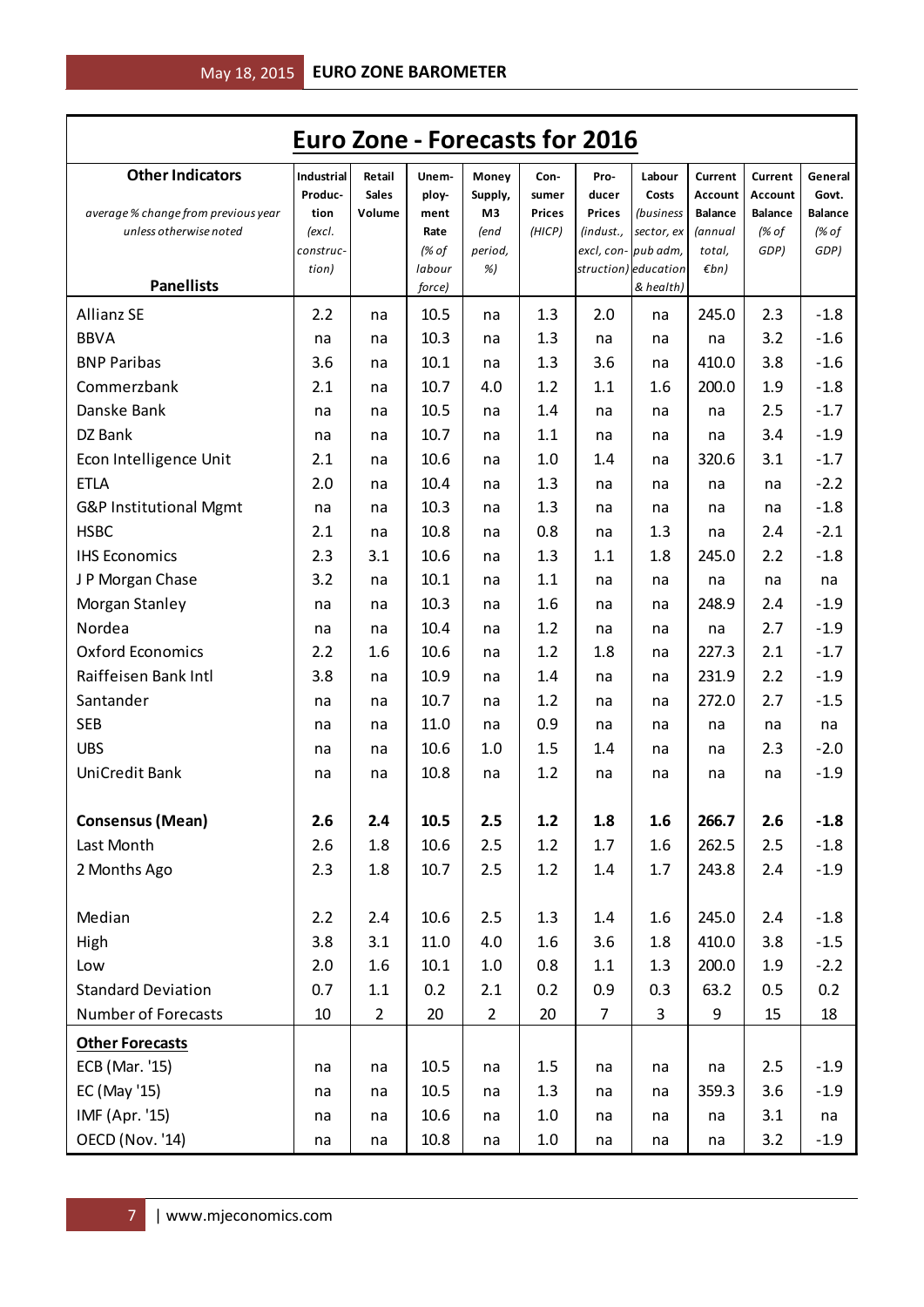|                                          | <b>Financial Forecasts</b> |         |         |  |  |  |  |  |  |
|------------------------------------------|----------------------------|---------|---------|--|--|--|--|--|--|
| All forecasts are for end year           |                            | 2015    | 2016    |  |  |  |  |  |  |
| 3-month Euribor Interest Rate, %         | <b>Mean Average</b>        | 0.02    | 0.11    |  |  |  |  |  |  |
| Rate on Survey Date:<br>l -0.01 l        | High                       | 0.10    | 0.40    |  |  |  |  |  |  |
|                                          | Low                        | $-0.05$ | $-0.05$ |  |  |  |  |  |  |
|                                          | <b>Standard deviation</b>  | 0.04    | 0.13    |  |  |  |  |  |  |
|                                          | <b>Number of Forecasts</b> | 16      | 15      |  |  |  |  |  |  |
| 10-year Benchmark German Bond Yield, %   | <b>Mean Average</b>        | 0.65    | 1.35    |  |  |  |  |  |  |
| Rate on Survey Date:<br>0.64             | High                       | 1.55    | 2.16    |  |  |  |  |  |  |
|                                          | Low                        | 0.05    | 0.40    |  |  |  |  |  |  |
|                                          | <b>Standard deviation</b>  | 0.43    | 0.51    |  |  |  |  |  |  |
|                                          | <b>Number of Forecasts</b> | 11      | 10      |  |  |  |  |  |  |
| <b>US Dollars/Euro Exchange Rate</b>     | <b>Mean Average</b>        | 1.040   | 1.066   |  |  |  |  |  |  |
| Rate on Survey Date:<br>11.121           | High                       | 1.135   | 1.150   |  |  |  |  |  |  |
|                                          | Low                        | 0.950   | 0.900   |  |  |  |  |  |  |
|                                          | Standard deviation         | 0.052   | 0.074   |  |  |  |  |  |  |
|                                          | <b>Number of Forecasts</b> | 26      | 22      |  |  |  |  |  |  |
| Japanese Yen/Euro Exchange Rate          | <b>Mean Average</b>        | 129.2   | 135.7   |  |  |  |  |  |  |
| Rate on Survey Date:<br> 135.5           | High                       | 141.2   | 148.5   |  |  |  |  |  |  |
|                                          | Low                        | 120.5   | 112.5   |  |  |  |  |  |  |
|                                          | <b>Standard deviation</b>  | 5.8     | 10.3    |  |  |  |  |  |  |
|                                          | <b>Number of Forecasts</b> | 12      | 11      |  |  |  |  |  |  |
| <b>UK Pound/Euro Exchange Rate</b>       | <b>Mean Average</b>        | 0.702   | 0.713   |  |  |  |  |  |  |
| Rate on Survey Date:<br> 0.722           | High                       | 0.742   | 0.760   |  |  |  |  |  |  |
|                                          | Low                        | 0.658   | 0.629   |  |  |  |  |  |  |
|                                          | <b>Standard deviation</b>  | 0.027   | 0.037   |  |  |  |  |  |  |
|                                          | <b>Number of Forecasts</b> | 14      | 12      |  |  |  |  |  |  |
| <b>Swedish Krona/Euro Exchange Rate</b>  | <b>Mean Average</b>        | 9.236   | 9.162   |  |  |  |  |  |  |
| Rate on Survey Date: [9.319]             | High                       | 9.700   | 9.700   |  |  |  |  |  |  |
|                                          | Low                        | 8.300   | 8.300   |  |  |  |  |  |  |
|                                          | <b>Standard deviation</b>  | 0.329   | 0.381   |  |  |  |  |  |  |
|                                          | <b>Number of Forecasts</b> | 20      | 17      |  |  |  |  |  |  |
| <b>Swiss Franc/Euro Exchange Rate</b>    | <b>Mean Average</b>        | 1.055   | 1.068   |  |  |  |  |  |  |
| Rate on Survey Date:<br> 1.046           | High                       | 1.100   | 1.200   |  |  |  |  |  |  |
|                                          | Low                        | 0.950   | 0.940   |  |  |  |  |  |  |
|                                          | <b>Standard deviation</b>  | 0.050   | 0.086   |  |  |  |  |  |  |
|                                          | <b>Number of Forecasts</b> | 11      | 9       |  |  |  |  |  |  |
| Oil Prices, Brent Blend, US\$ per barrel | <b>Mean Average</b>        | 64.1    | 72.5    |  |  |  |  |  |  |
| Rate on Survey Date:<br>65.7             | High                       | 75.0    | 80.0    |  |  |  |  |  |  |
|                                          | Low                        | 58.0    | 65.2    |  |  |  |  |  |  |
|                                          | <b>Standard deviation</b>  | 4.9     | 4.2     |  |  |  |  |  |  |
|                                          | <b>Number of Forecasts</b> | 21      | 20      |  |  |  |  |  |  |

*Note: The consensus (mean average) forecasts for US\$/€, Skr/€ and oil prices are based on responses from panellists in our Euro Zone Barometer survey and those in our companion publication, the Nordic Barometer.*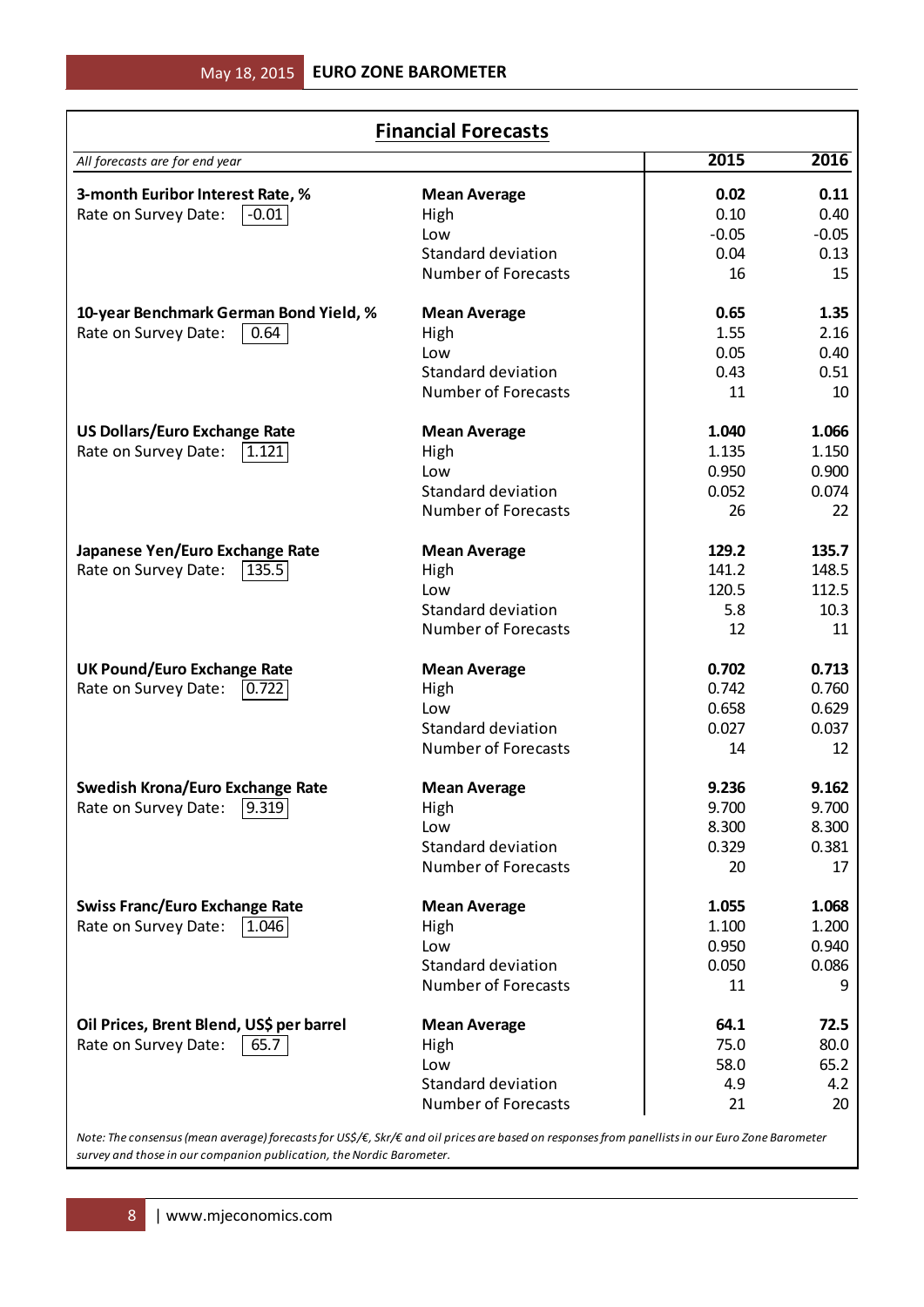| <b>Interest Rate Data</b>       |         |            |            |            |         |                   |  |
|---------------------------------|---------|------------|------------|------------|---------|-------------------|--|
| All data are period averages    |         |            |            |            |         |                   |  |
| Euro Zone Money Market Rates, % | Sep '14 | <u>Oct</u> | <b>Nov</b> | <b>Dec</b> | Jan '15 | Feb               |  |
| Overnight                       | 0.01    | 0.00       | $-0.01$    | $-0.03$    | $-0.05$ | $-0.04$           |  |
| 1-month                         | 0.02    | 0.01       | 0.01       | 0.02       | 0.01    | 0.00 <sub>1</sub> |  |
| 3-month                         | 0.10    | 0.08       | 0.08       | 0.08       | 0.06    | 0.05              |  |
| 6-month                         | 0.20    | 0.18       | 0.18       | 0.18       | 0.15    | 0.13              |  |
| 12-month                        | 0.36    | 0.34       | 0.33       | 0.33       | 0.30    | 0.26              |  |
| 10-year bond yields             | 1.85    | 1.69       | 1.62       | 1.45       | 1.27    | 1.21              |  |
| 10-year less 1-year Spreads, %  |         |            |            |            |         |                   |  |
| Euro Zone                       | 1.15    | 1.05       | 0.86       | 0.74       | 0.58    | 0.62              |  |
| <b>United States</b>            | 2.39    | 2.24       | 2.06       | 1.95       | 1.50    | 1.80              |  |
| <b>United Kingdom</b>           | 1.88    | 1.82       | 1.54       | 1.45       | 1.04    | 1.45              |  |
| 3-month LIBOR rates, %          |         |            |            |            |         |                   |  |
| <b>United States</b>            | 0.23    | 0.23       | 0.23       | 0.24       | 0.25    | 0.26              |  |
| <b>United Kingdom</b>           | 0.12    | 0.11       | 0.11       | 0.11       | 0.10    | 0.10              |  |

| All data are period averages                                          |                           |                              |            |            |                                                         |            |
|-----------------------------------------------------------------------|---------------------------|------------------------------|------------|------------|---------------------------------------------------------|------------|
| <b>Euro Zone Money Market Rates, %</b>                                | Sep '14                   | Oct                          | <b>Nov</b> | Dec        | Jan '15                                                 | Feb        |
| Overnight                                                             | 0.01                      | 0.00                         | $-0.01$    | $-0.03$    | $-0.05$                                                 | $-0.04$    |
| 1-month                                                               | 0.02                      | 0.01                         | 0.01       | 0.02       | 0.01                                                    | 0.00       |
| 3-month                                                               | 0.10                      | 0.08                         | 0.08       | 0.08       | 0.06                                                    | 0.05       |
|                                                                       |                           |                              |            |            |                                                         |            |
| 6-month                                                               | 0.20                      | 0.18                         | 0.18       | 0.18       | 0.15                                                    | 0.13       |
| 12-month                                                              | 0.36                      | 0.34                         | 0.33       | 0.33       | 0.30                                                    | 0.26       |
| 10-year bond yields                                                   | 1.85                      | 1.69                         | 1.62       | 1.45       | 1.27                                                    | 1.21       |
| 10-year less 1-year Spreads, %                                        |                           |                              |            |            |                                                         |            |
| <b>Euro Zone</b>                                                      | 1.15                      | 1.05                         | 0.86       | 0.74       | 0.58                                                    | 0.62       |
| <b>United States</b>                                                  | 2.39                      | 2.24                         | 2.06       | 1.95       | 1.50                                                    | 1.80       |
|                                                                       | 1.88                      | 1.82                         | 1.54       | 1.45       | 1.04                                                    | 1.45       |
| <b>United Kingdom</b>                                                 |                           |                              |            |            |                                                         |            |
|                                                                       |                           |                              |            |            |                                                         |            |
| 3-month LIBOR rates, %                                                |                           |                              |            |            |                                                         |            |
| <b>United States</b>                                                  | 0.23                      | 0.23                         | 0.23       | 0.24       | 0.25                                                    | 0.26       |
| <b>United Kingdom</b>                                                 | 0.12                      | 0.11                         | 0.11       | 0.11       | 0.10                                                    | 0.10       |
|                                                                       |                           |                              |            |            |                                                         |            |
|                                                                       | <b>Exchange Rate Data</b> |                              |            |            |                                                         |            |
| period averages vs euro                                               | Sep '14                   | <u>Oct</u>                   | <b>Nov</b> | <b>Dec</b> | Jan '15                                                 | <u>Feb</u> |
| Trade Weighted Nominal Index *                                        |                           |                              |            |            |                                                         |            |
| $(1999 \text{ Q1} = 100)$                                             | 100.5                     | 99.6                         | 99.6       | 99.7       | 95.9                                                    | 94.0       |
|                                                                       |                           |                              |            |            |                                                         |            |
| Chinese renminbi                                                      | 7.921                     | 7.763                        | 7.641      | 7.633      | 7.227                                                   | 7.096      |
| <b>Croatian kuna</b>                                                  | 7.624                     | 7.657                        | 7.670      | 7.668      | 7.688                                                   | 7.711      |
| Czeck koruna                                                          | 27.60                     | 27.59                        | 27.67      | 27.64      | 27.90                                                   | 27.61      |
|                                                                       |                           |                              |            |            |                                                         |            |
| <b>Danish krone</b>                                                   | 7.445                     | 7.445                        | 7.442      | 7.440      | 7.441                                                   | 7.450      |
| <b>Hungarian forint</b>                                               | 313.2                     | 307.8                        | 306.9      | 310.8      | 316.5                                                   | 306.9      |
| Japanese yen                                                          | 138.4                     | 136.9                        | 145.0      | 147.1      | 137.5                                                   | 134.7      |
| Polish zloty                                                          | 4.190                     | 4.207                        | 4.212      | 4.215      | 4.278                                                   | 4.176      |
| Romanian leu                                                          | 4.410                     | 4.415                        | 4.429      | 4.458      | 4.487                                                   | 4.433      |
| <b>Swedish krona</b>                                                  | 9.193                     | 9.180                        | 9.238      | 9.404      | 9.417                                                   | 9.490      |
| <b>Swiss franc</b>                                                    | 1.208                     | 1.208                        | 1.203      | 1.203      | 1.094                                                   | 1.062      |
| <b>UK pound</b>                                                       | 0.791                     | 0.789                        | 0.791      | 0.788      | 0.767                                                   | 0.741      |
| <b>US dollar</b>                                                      | 1.290                     | 1.267                        | 1.247      | 1.233      | 1.162                                                   | 1.135      |
| * ECB index, known as EER20, calculated against 20 partner countries. |                           |                              |            |            |                                                         |            |
|                                                                       |                           |                              |            |            |                                                         |            |
|                                                                       |                           |                              |            |            |                                                         |            |
|                                                                       |                           |                              |            |            | The euro has rallied since last month in response to a  |            |
| <b>Exchange Rate</b>                                                  |                           |                              |            |            | range of factors. They include the region's better      |            |
| US\$ vs Euro                                                          |                           |                              |            |            |                                                         |            |
| Source: FT<br>1.60                                                    |                           |                              |            |            | growth performance during Q1 2015, confirmed            |            |
| 1.55                                                                  |                           |                              |            |            | recently by Eurostat, some positive signs (but no firm  |            |
| 1.50                                                                  |                           |                              |            |            | confirmation) of a possible deal with Greece, and       |            |
| 1.45                                                                  |                           |                              |            |            | generally a weaker dollar. The question is whether      |            |
| 1.40                                                                  |                           |                              |            |            | this marks a sustained revival for the currency, or a   |            |
| 1.35                                                                  |                           |                              |            |            |                                                         |            |
| 1.30                                                                  |                           |                              |            |            | temporary uplift. As the US economy has slowed, the     |            |
| 1.25<br>1.20                                                          |                           |                              |            |            | euro zone has shown more vitality, spreading beyond     |            |
| 1.15                                                                  |                           |                              |            |            | Germany and Spain to hitherto sclerotic economies       |            |
| 1.10                                                                  |                           |                              |            |            | such as France and Italy, with Cyprus also returning to |            |
| 1.05                                                                  |                           |                              |            |            | growth. Still, much will depend on Greece, and          |            |
| 1.00                                                                  |                           |                              |            |            |                                                         |            |
| Jan-06<br>Jan-08<br>Jan-10<br>Jan-12<br>Jan-14                        |                           |                              |            |            | whether the US is reinvigorated. The ECB is also keen   |            |
|                                                                       |                           | to see the euro remain weak. |            |            |                                                         |            |
|                                                                       |                           |                              |            |            |                                                         |            |
| www.mjeconomics.com<br>9                                              |                           |                              |            |            |                                                         |            |
|                                                                       |                           |                              |            |            |                                                         |            |

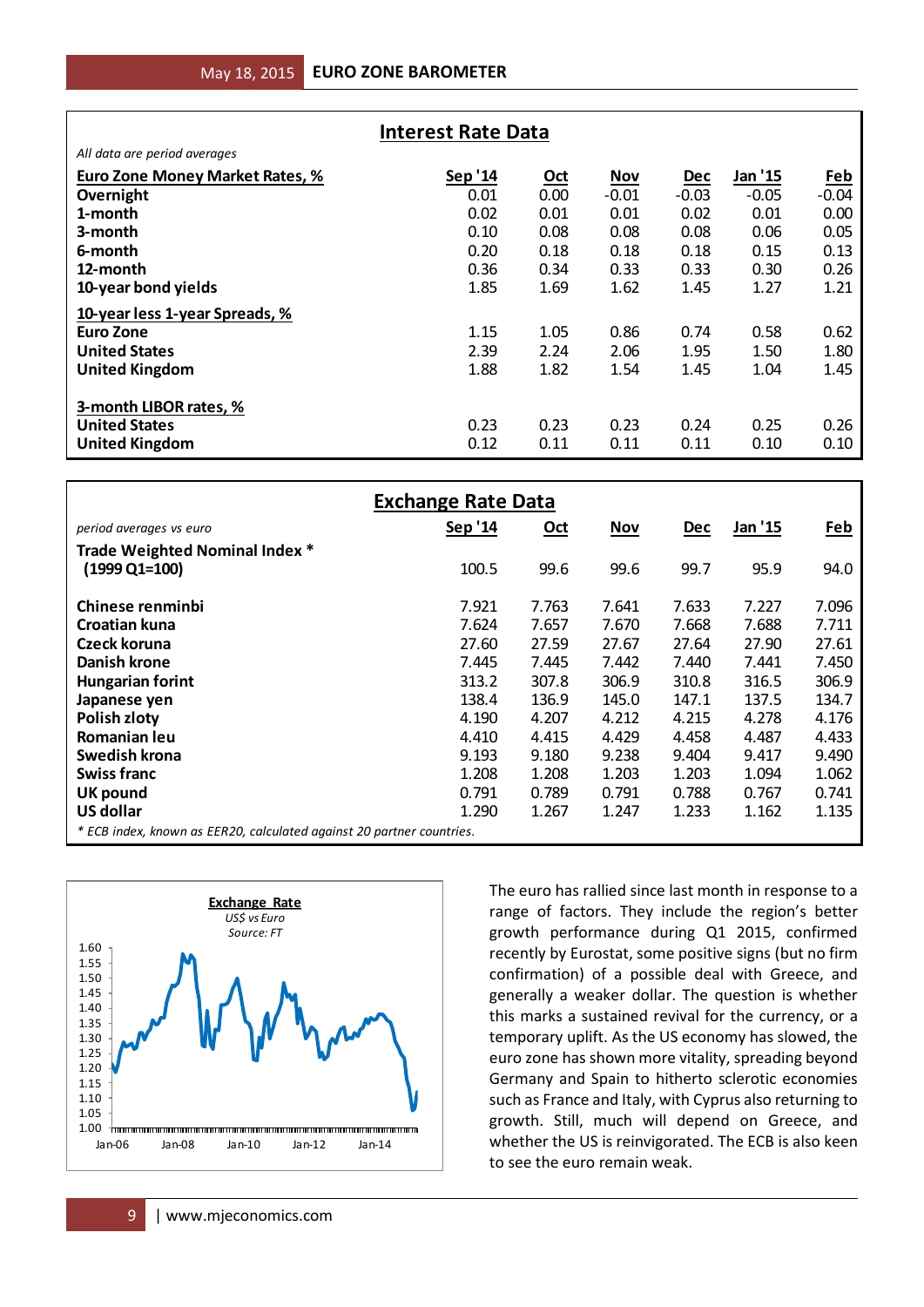### **ECB Watch**

With signs that its quantitative-easing programme is having the desired effect on the euro zone economy, and in an attempt to prevent the euro from appreciating too rapidly before sustainable economic growth is properly established, the ECB is stepping up its bond-purchasing programme ahead of the Summer lull.

● A portion of the ECB's €60 billion per month bond-buying programme is to be brought forward to May and June, with other purchases delayed to September to avoid periods of lower liquidity during the holidays. Using lower interest rates as an additional stimulus tool seems unlikely despite the fact inflation is still negligible in most countries, with some enduring mild deflation.





#### **Euro Zone Barometer Monthly Interest Rate Poll**

meetings: Panellists' estimates of the probability of movements in the euro zone policy rate at the ECB Council's next two

|                  | June 3rd | July 16th |
|------------------|----------|-----------|
| $-50bp$          | 0.0%     | 0.0%      |
| $-25bp$          | 0.0%     | 0.0%      |
| $-10bp$          | 0.2%     | 0.2%      |
| <b>Unchanged</b> | 99.4%    | 99.0%     |
| $+10bp$          | 0.4%     | 0.8%      |
| $+25bp$          | 0.0%     | 0.0%      |
| $+50bp$          | 0.0%     | 0.0%      |
| Source: MJE      |          |           |



#### **Last Five ECB Interest Rate Changes:**

**September 4th, 2014** A 10bp DECREASE to 0.05%

**June 5th, 2014** A 10bp DECREASE to 0.15%

A 25bp DECREASE to 0.25% **November 7th, 2013**

**May 2nd, 2013** A 25bp DECREASE to 0.50%

**July 5th, 2012** A 25bp DECREASE to 0.75%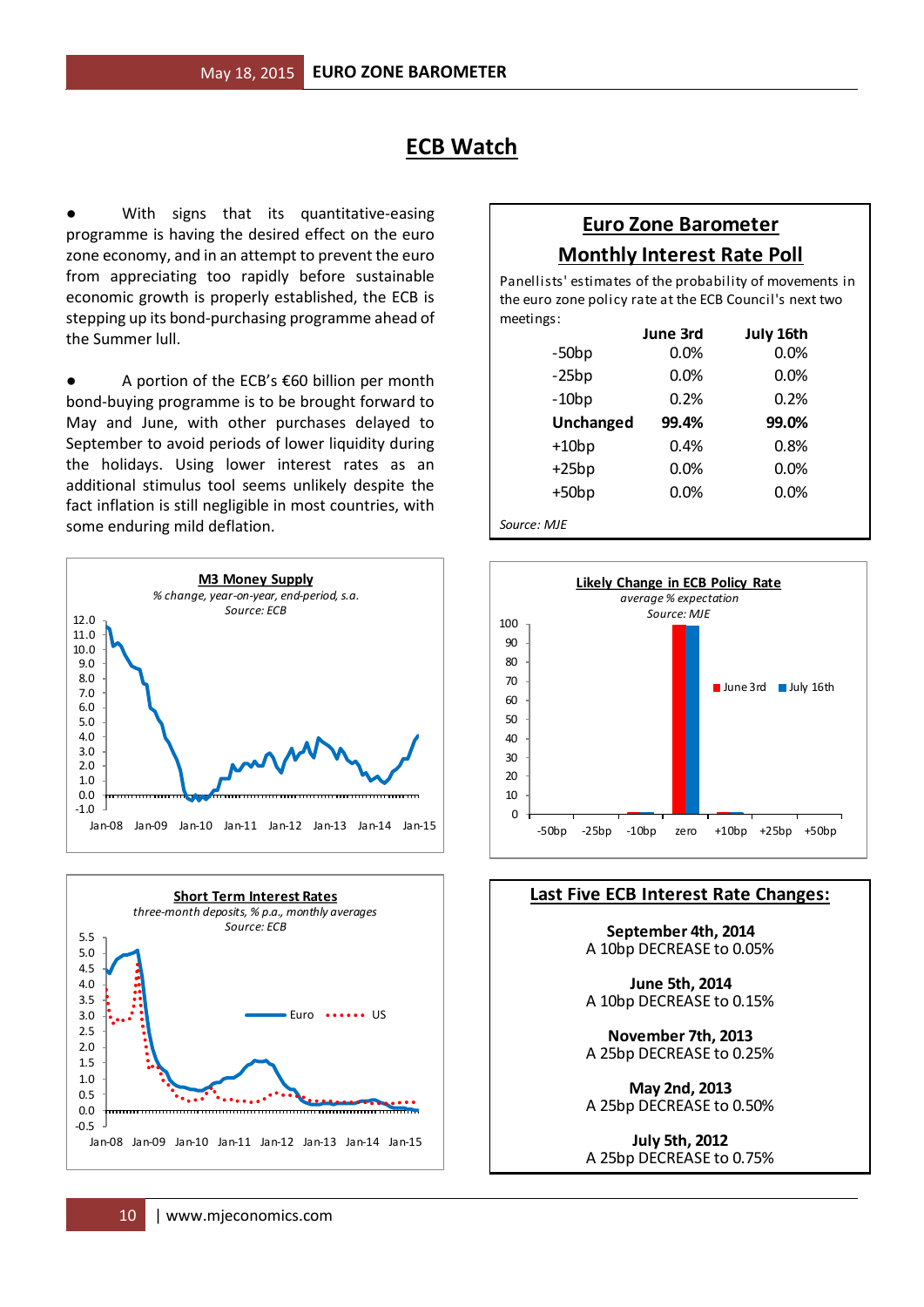#### **Long Term Forecasts**

Forecasts for 2017 to 2019 are taken from our April 2015 long term forecasts survey

| (% change year-on-year, unless otherwise stated)                                                                | 2014                               | 2015   | 2016                                              | 2017                                                                                      | 2018   | 2019   |
|-----------------------------------------------------------------------------------------------------------------|------------------------------------|--------|---------------------------------------------------|-------------------------------------------------------------------------------------------|--------|--------|
| <b>Gross Domestic Product</b>                                                                                   | 0.9                                | 1.5    | 1.9                                               | 1.6                                                                                       | 1.5    | 1.4    |
| <b>Private Consumption</b>                                                                                      | 1.0                                | 1.7    | 1.5                                               | 1.3                                                                                       | 1.3    | 1.4    |
| <b>Gross Fixed Investment</b>                                                                                   | 1.1                                | 1.7    | 3.2                                               | 2.7                                                                                       | 2.7    | 2.4    |
| <b>Industrial Production (excl. construction)</b>                                                               | 0.7                                | 1.6    | 2.6                                               | 2.1                                                                                       | 2.0    | 1.9    |
| Unemployment Rate, % of labour force                                                                            | 11.6                               | 11.1   | 10.5                                              | 9.9                                                                                       | 9.5    | 9.2    |
| <b>Harmonised Index of Consumer Prices</b>                                                                      | 0.4                                | 0.1    | 1.2                                               | 1.6                                                                                       | 1.7    | 1.8    |
| <b>Current Account, annual total, % of GDP</b>                                                                  | 3.2                                | 2.7    | 2.6                                               | 1.7                                                                                       | 1.4    | 1.1    |
| <b>General Government Balance, % of GDP</b>                                                                     | $-2.6$                             | $-2.1$ | $-1.8$                                            | $-2.0$                                                                                    | $-1.7$ | $-1.2$ |
| <b>Financial Indicators (end period)</b>                                                                        |                                    |        |                                                   |                                                                                           |        |        |
| 3 Month Interest Rate, % per annum                                                                              | 0.08                               | 0.02   | 0.11                                              | 0.74                                                                                      | 1.32   | 1.65   |
| 10 Year Bond Yield, % per annum                                                                                 | 0.54                               | 0.65   | 1.35                                              | 1.25                                                                                      | 1.95   | 2.35   |
| 10 year - 3 month Yield Differential                                                                            | 0.46                               | 0.63   | 1.24                                              | 0.51                                                                                      | 0.63   | 0.70   |
| US\$ per € Exchange Rate                                                                                        | 1.210                              | 1.040  | 1.066                                             | 1.140                                                                                     | 1.169  | 1.181  |
| <b>Long Term Growth Trend</b><br>Real GDP, % change, year-on-year<br>Source: Eurostat; MJE<br>3.0<br>2.0<br>1.0 | 3.0<br>2.5<br>2.0                  |        |                                                   | <b>Long Term Inflation Trend</b><br>HICP, % change, year-on-year<br>Source: Eurostat; MJE |        |        |
| 0.0<br>$-1.0$<br>$-2.0$<br>$-3.0$<br>$-4.0$<br>$-5.0$<br>2009<br>2010 2011 2012 2013 2014 2015 2016 2017 2018   | 1.5<br>1.0<br>0.5<br>0.0<br>$-0.5$ |        | 2009 2010 2011 2012 2013 2014 2015 2016 2017 2018 |                                                                                           |        |        |
| www.mjeconomics.com<br>11                                                                                       |                                    |        |                                                   |                                                                                           |        |        |



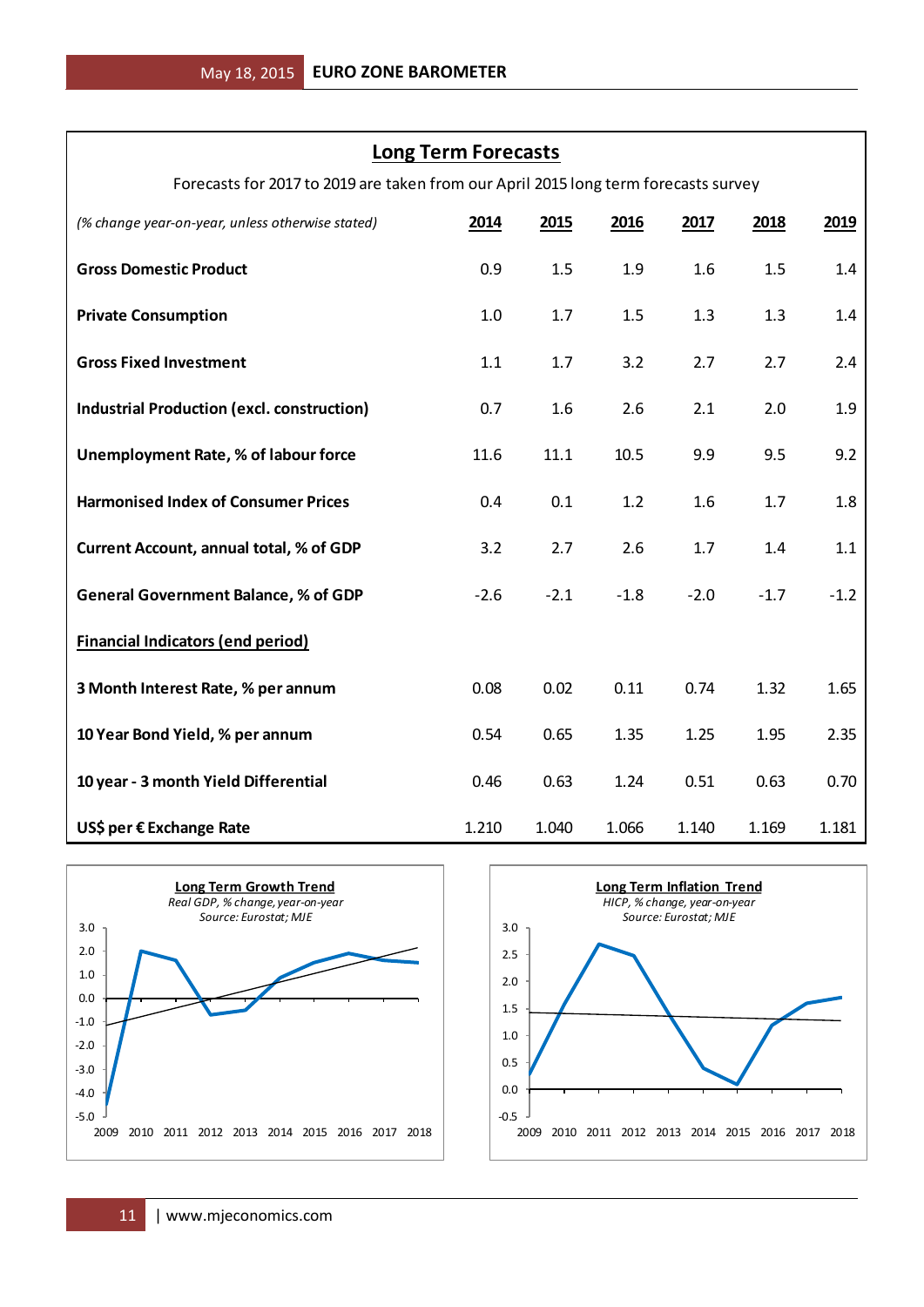| <b>GERMANY - Forecasts for 2015</b>  |                 |            |              |                   |            |               |                |                |              |
|--------------------------------------|-----------------|------------|--------------|-------------------|------------|---------------|----------------|----------------|--------------|
| average % change from previous year, | Gross           | Private    | Gross        | <b>Industrial</b> | Unem-      | Con-          | Current        | General        | General      |
| unless otherwise noted. For sources  | <b>Domestic</b> | Consump-   | <b>Fixed</b> | Produc-           | ployment   | sumer         | <b>Account</b> | Govt.          | Govt.        |
| and definitions, see page 24.        | Product         | tion       | Invest-      | tion              | Rate       | <b>Prices</b> | <b>Balance</b> | <b>Balance</b> | <b>Debt</b>  |
|                                      |                 |            | ment         | (excl.            | (EU defn., | (HICP)        | (% of          | (% of          | (% of        |
|                                      |                 |            |              | construc-         | % of       |               | GDP)           | GDP)           | GDP)         |
|                                      |                 |            |              | tion)             | labour     |               |                |                |              |
| <b>Panellists</b>                    |                 |            |              |                   | force)     |               |                |                |              |
| <b>Allianz SE</b>                    | 2.1             | 2.7        | 3.1          | 2.0               | 4.7        | 0.4           | 7.3            | 0.7            | na           |
| <b>BBVA</b>                          | 1.9             | 1.9        | 2.2          | na                | na         | 0.3           | 7.7            | 0.5            | na           |
| <b>BNP Paribas</b>                   | 2.5             | 2.7        | 2.4          | 2.9               | na         | 0.2           | 9.9            | 1.1            | 70.6         |
| Danske Bank                          | 2.3             | 2.4        | 3.0          | na                | 5.0        | 0.4           | 7.1            | 0.0            | 72.4         |
| DZ Bank                              | 2.0             | 2.2        | 2.7          | na                | na         | 0.4           | 8.3            | 0.4            | 71.8         |
| Economist Intelligence Unit          | 1.8             | 1.5        | 2.2          | 1.8               | 4.8        | 0.4           | 8.6            | 0.7            | 72.4         |
| G&P Institutional Mgmt               | 1.7             | 2.2        | 1.6          | na                | 4.7        | 0.5           | na             | 0.8            | na           |
| <b>HSBC</b><br><b>IHS Economics</b>  | 1.6<br>1.8      | 1.8<br>2.7 | 1.5<br>5.0   | 2.9<br>2.8        | na<br>4.7  | 0.4<br>0.5    | 6.9<br>7.8     | 0.2<br>0.5     | 70.7<br>71.7 |
| J P Morgan Chase                     | 1.8             |            |              |                   |            | 0.4           |                | na             |              |
| Nordea                               | 1.7             | na<br>2.0  | na<br>2.1    | na<br>na          | na<br>na   | 0.4           | na<br>8.0      | 0.2            | na<br>71.9   |
| <b>Oxford Economics</b>              | 2.0             | 2.4        | 1.5          | 1.8               | 4.8        | 0.3           | 7.8            | 0.7            | na           |
| Raiffeisen Bank International        | 1.6             | na         | na           | na                | na         | 0.4           | 7.0            | 0.0            | 72.4         |
| Santander                            | 1.8             | 1.9        | 2.7          | 1.4               | 5.2        | 0.4           | 7.1            | 0.3            | 71.0         |
| <b>SEB</b>                           | 1.6             | na         | na           | na                | 4.9        | $-0.1$        | na             | na             | na           |
| <b>UBS</b>                           | 2.1             | 2.1        | 3.3          | 2.2               | na         | 0.2           | 7.5            | 0.2            | 71.5         |
| UniCredit Bank                       | 2.0             | 2.3        | 1.4          | 2.0               | 4.8        | 0.1           | 6.7            | 0.3            | 72.2         |
| <b>Consensus (Mean Average)</b>      | 1.9             | 2.2        | 2.5          | 2.2               | 4.8        | 0.3           | 7.7            | 0.4            | 71.7         |
| Last Month                           | 1.9             | 2.2        | 2.4          | 2.5               | 4.9        | 0.3           | 7.6            | 0.4            | 71.6         |
| 2 Months Ago                         | 1.9             | 2.2        | 2.2          | 2.2               | 4.9        | 0.1           | 7.3            | 0.3            | 72.2         |
| Median                               | 1.8             | 2.2        | 2.3          | 2.0               | 4.8        | 0.4           | 7.6            | 0.4            | 71.8         |
| High                                 | 2.5             | 2.7        | 5.0          | 2.9               | 5.2        | 0.5           | 9.9            | 1.1            | 72.4         |
| Low                                  | 1.6             | 1.5        | 1.4          | 1.4               | 4.7        | $-0.1$        | 6.7            | 0.0            | 70.6         |
| <b>Standard Deviation</b>            | 0.3             | 0.4        | 1.0          | 0.5               | 0.2        | 0.2           | 0.8            | 0.3            | 0.7          |
| Number of Forecasts                  | 17              | 14         | 14           | 9                 | 9          | 17            | 14             | 15             | 11           |
| <b>Other Forecasts</b>               |                 |            |              |                   |            |               |                |                |              |
| <b>EC</b> (May '15)                  | 1.9             | 2.4        | 2.1          | na                | 4.6        | 0.3           | 7.9            | 0.6            | 71.5         |
| IMF (Apr. '15)                       | 1.6             | 2.0        | 1.4          | na                | 4.9        | 0.2           | 8.4            | na             | na           |
| <b>OECD (Nov. '14)</b>               | 1.1             | 1.3        | 1.2          | na                | 5.1        | 1.2           | 7.2            | 0.0            | 71.1         |

- The German economy continued to grow earlier this year, but at the slower pace of 0.3% q/q in Q1 2015, forcing down the  $y/y$ rise in real GDP to 1% from 1.5% in the previous quarter. Industrial production declined in March, adding to concerns aggravated by the recent rise in the euro.
- Inflation, remains low, and although oil prices have rebounded the conditions are still favourable for underpinning domestic demand.
- Germany's economic sentiment indicator eased off in April after reaching a peak in March. Confidence in the services sector remained high, and among consumers it held up, but not in other sectors, including retailing.
- Investor confidence has been weakened both by the slowing economy and the uncertainty still hanging over Greece, and its effects on the euro zone. The ZEW sentiment indicator plummeted to 41.9 in May from 53.3 in April.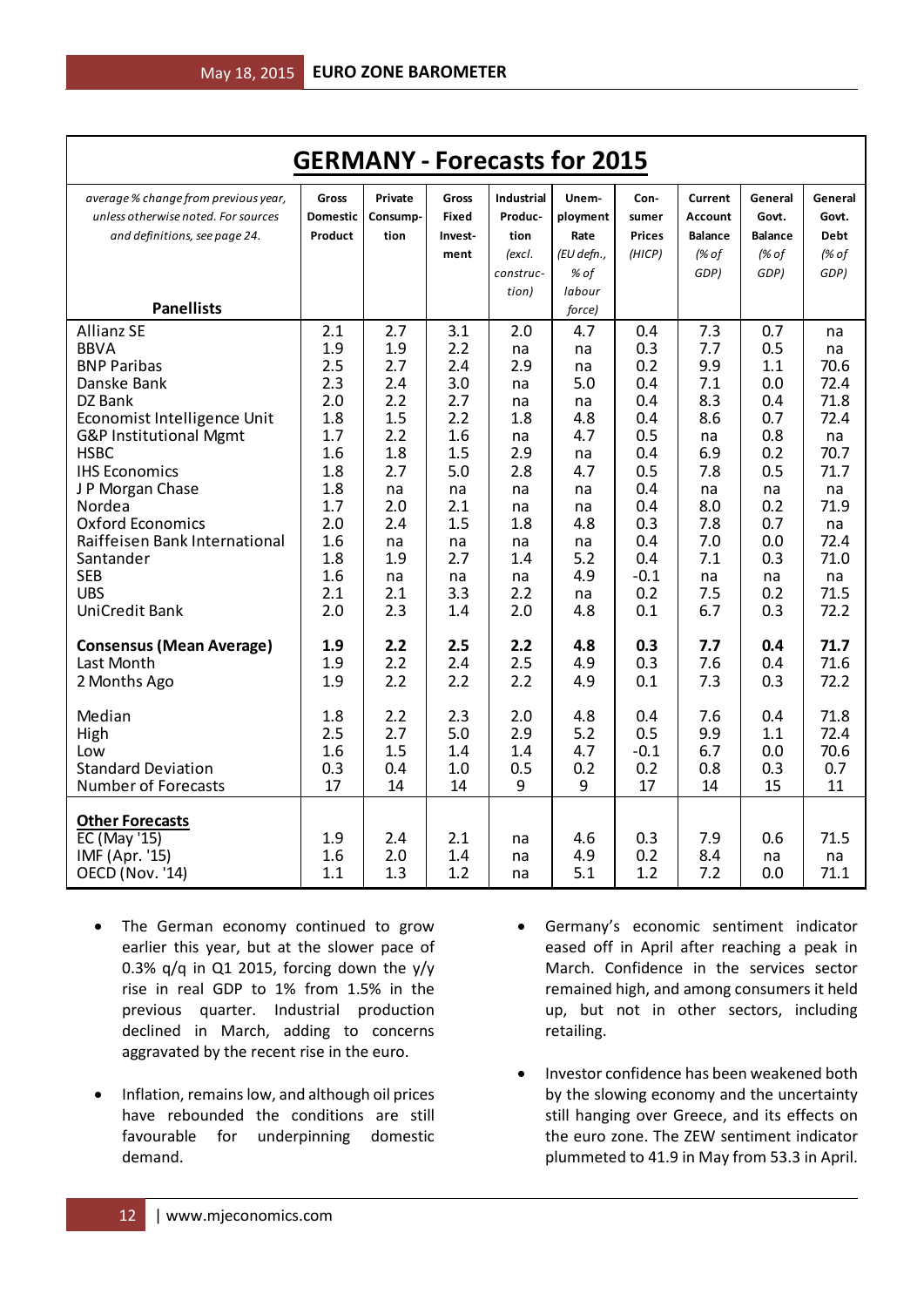| <b>GERMANY - Forecasts for 2016</b>                                         |                          |                     |                       |                              |                   |               |                    |                  |                  |
|-----------------------------------------------------------------------------|--------------------------|---------------------|-----------------------|------------------------------|-------------------|---------------|--------------------|------------------|------------------|
| average % change from previous year,<br>unless otherwise noted. For sources | Gross<br><b>Domestic</b> | Private<br>Consump- | Gross<br><b>Fixed</b> | <b>Industrial</b><br>Produc- | Unem-<br>ployment | Con-<br>sumer | Current<br>Account | General<br>Govt. | General<br>Govt. |
| and definitions, see page 24.                                               | Product                  | tion                | Invest-               | tion                         | Rate              | <b>Prices</b> | <b>Balance</b>     | <b>Balance</b>   | <b>Debt</b>      |
|                                                                             |                          |                     | ment                  | (excl.                       | (EU defn.,        | (HICP)        | (% of              | (% of            | (% of            |
|                                                                             |                          |                     |                       | construc-                    | % of              |               | GDP)               | GDP)             | GDP)             |
|                                                                             |                          |                     |                       | tion)                        | labour            |               |                    |                  |                  |
| <b>Panellists</b>                                                           |                          |                     |                       |                              | force)            |               |                    |                  |                  |
| <b>Allianz SE</b>                                                           | 1.7                      | 1.3                 | 3.4                   | 2.0                          | 4.7               | 1.5           | 6.8                | 0.5              | na               |
| <b>BBVA</b>                                                                 | 2.2                      | 1.8                 | 4.0                   | na                           | na                | 1.4           | 7.4                | 0.3              | na               |
| <b>BNP Paribas</b>                                                          | 2.4                      | 1.5                 | 4.3                   | 4.3                          | na                | 1.9           | 9.7                | 1.0              | 66.4             |
| Danske Bank                                                                 | 2.6                      | 1.6                 | 6.8                   | na                           | 4.7               | 2.1           | 6.7                | 0.2              | 69.6             |
| DZ Bank                                                                     | 1.6                      | 1.3                 | 3.1                   | na                           | na                | 1.6           | 8.2                | 0.4              | 69.5             |
| Economist Intelligence Unit                                                 | 1.8                      | 1.0                 | 3.0                   | 1.8                          | 4.9               | 1.4           | 8.4                | 0.7              | 69.9             |
| G&P Institutional Mgmt                                                      | 2.0                      | 2.0                 | 2.5                   | na                           | 4.6               | 1.6           | na                 | 0.4              | na               |
| <b>HSBC</b>                                                                 | 1.7                      | 1.3                 | 2.7                   | 4.1                          | na                | 1.5           | 6.5                | 0.2              | 68.1             |
| <b>IHS Economics</b>                                                        | 2.2<br>3.0               | 2.1                 | 5.7                   | 3.0                          | 4.5               | 1.9<br>1.3    | 7.6                | 0.4              | 68.5             |
| J P Morgan Chase<br>Nordea                                                  | 1.6                      | na<br>1.4           | na<br>3.9             | na                           | na                | 1.7           | na<br>7.7          | na<br>0.2        | na<br>68.9       |
| <b>Oxford Economics</b>                                                     | 2.2                      | 1.8                 | 3.8                   | na<br>2.1                    | na<br>4.9         | 1.6           | 7.3                | 0.7              | na               |
| Raiffeisen Bank International                                               | 2.2                      | na                  | na                    | na                           | na                | 2.6           | 6.5                | 0.2              | 69.6             |
| Santander                                                                   | 1.6                      | 1.4                 | 2.6                   | 1.6                          | 5.1               | 1.4           | 6.6                | 0.2              | 69.0             |
| <b>SEB</b>                                                                  | 2.0                      | na                  | na                    | na                           | 4.8               | 1.5           | na                 | na               | na               |
| <b>UBS</b>                                                                  | 2.4                      | 1.9                 | 6.3                   | 3.8                          | na                | 1.4           | 7.3                | 0.2              | 68.5             |
| <b>UniCredit Bank</b>                                                       | 2.1                      | 1.8                 | 2.7                   | 2.0                          | 4.5               | 1.2           | 6.3                | 0.3              | 70.6             |
| <b>Consensus (Mean Average)</b>                                             | 2.1                      | 1.6                 | 3.9                   | 2.7                          | 4.7               | 1.6           | 7.4                | 0.4              | 69.0             |
| Last Month                                                                  | 2.1                      | 1.6                 | 4.0                   | 2.8                          | 4.8               | 1.6           | 7.2                | 0.4              | 68.9             |
| 2 Months Ago                                                                | 2.0                      | 1.6                 | 4.0                   | 2.7                          | 4.8               | 1.6           | 7.0                | 0.3              | 69.7             |
|                                                                             |                          |                     |                       |                              |                   |               |                    |                  |                  |
| Median                                                                      | 2.1                      | 1.6                 | 3.6                   | 2.1                          | 4.7               | 1.5           | 7.3                | 0.3              | 69.0             |
| High                                                                        | 3.0                      | 2.1                 | 6.8                   | 4.3                          | 5.1               | 2.6           | 9.7                | 1.0              | 70.6             |
| Low                                                                         | 1.6                      | 1.0                 | 2.5                   | 1.6                          | 4.5               | 1.2           | 6.3                | 0.2              | 66.4             |
| <b>Standard Deviation</b>                                                   | 0.4                      | 0.3                 | 1.4                   | 1.1                          | 0.2               | 0.3           | 0.9                | 0.2              | 1.1              |
| <b>Number of Forecasts</b>                                                  | 17                       | 14                  | 14                    | 9                            | 9                 | 17            | 14                 | 15               | 11               |
| <b>Other Forecasts</b>                                                      |                          |                     |                       |                              |                   |               |                    |                  |                  |
| EC (May '15)                                                                | 2.0                      | 1.8                 | 4.4                   | na                           | 4.4               | 1.8           | 7.7                | 0.5              | 68.2             |
| IMF (Apr. '15)                                                              | 1.7                      | 1.5                 | 2.2                   | na                           | 4.8               | 1.3           | 7.9                | na               | na               |
| <b>OECD (Nov. '14)</b>                                                      | 1.8                      | 1.7                 | 4.0                   | na                           | 5.1               | 1.7           | 6.7                | 0.2              | 69.5             |

| <b>Germany: Historical Data</b> |                                                    |        |        |      |  |  |  |  |
|---------------------------------|----------------------------------------------------|--------|--------|------|--|--|--|--|
| % change, year-on-year          | 2011                                               | 2012   | 2013   | 2014 |  |  |  |  |
| <b>Gross Domestic Product</b>   | 3.7                                                | 0.6    | 0.2    | 1.6  |  |  |  |  |
| <b>Private Consumption</b>      | 1.7                                                | 0.7    | 0.9    | 1.2  |  |  |  |  |
| <b>Gross Fixed Investment</b>   | 6.2                                                | $-1.9$ | $-0.4$ | 3.4  |  |  |  |  |
| <b>Industrial Production</b>    | 7.7                                                | $-0.3$ | 0.1    | 1.5  |  |  |  |  |
| Unemploy. Rate, % of L.F.       | 5.9                                                | 5.5    | 5.3    | 5.0  |  |  |  |  |
| <b>Consumer Prices</b>          | 2.5                                                | 2.1    | 1.6    | 0.8  |  |  |  |  |
| <b>Current Acc., % of GDP</b>   | 6.3                                                | 7.0    | 6.9    | 7.5  |  |  |  |  |
| Budget Bal., % of GDP           | -0.9                                               | 0.1    | 0.1    | 0.7  |  |  |  |  |
| <b>Public Debt, % of GDP</b>    | 77.9                                               | 79.3   | 77.1   | 74.7 |  |  |  |  |
|                                 | Source: ECB; Eurostat; national statistical office |        |        |      |  |  |  |  |

|                                                                                                                                                     | <b>Germany: Background Information</b>                                                                                                 |  |  |  |  |
|-----------------------------------------------------------------------------------------------------------------------------------------------------|----------------------------------------------------------------------------------------------------------------------------------------|--|--|--|--|
| <b>Prime Minister:</b><br>Government:<br><b>Next Election:</b><br><b>Capital City:</b>                                                              | Angela Merkel<br>CDU/CSU and SPD coalition<br>2017 (parliamentary)<br>Berlin                                                           |  |  |  |  |
| <b>Economic Freedom:</b><br><b>Doing Business:</b><br>Competitiveness:<br>Corruption:                                                               | 18th out of 178 countries<br>21st out of 189 countries<br>5th out of 144 countries<br>12th out of 175 countries                        |  |  |  |  |
| <b>Corporate Tax Rate:</b>                                                                                                                          | 15.0% (national rate)<br>14.0-17.0% (local rate)<br>15.0% (branch rate)<br>Note: 5.5% solidarity rate and municipal rates also levied. |  |  |  |  |
| Sources : BIS, Deloitte, IFES Election Guide, IMF, FT,<br>Heritage Foundation, MJE, Transparency International,<br>World Bank, World Economic Forum |                                                                                                                                        |  |  |  |  |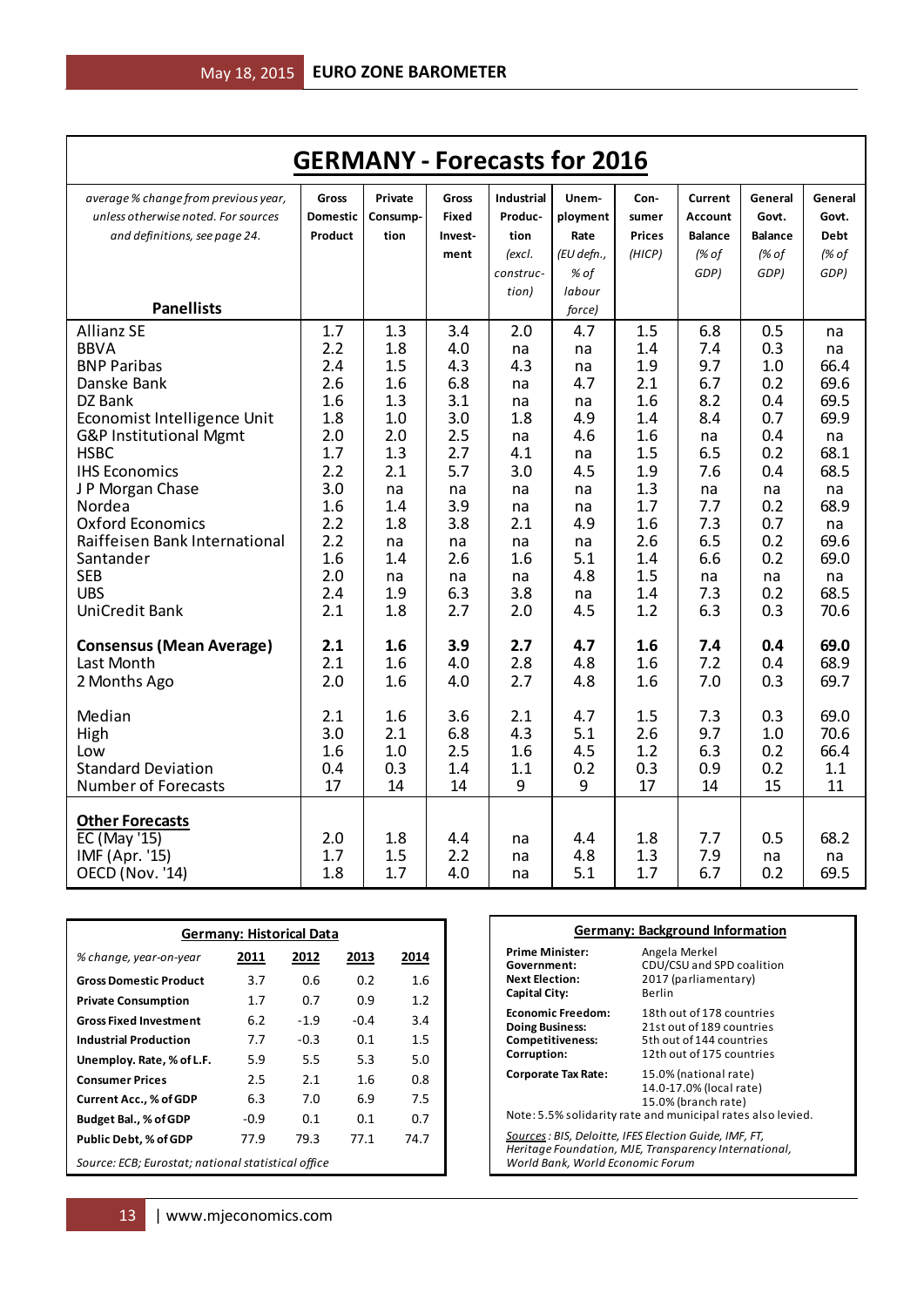|                                      |                 | <b>FRANCE - Forecasts for 2015</b> |              |                   |            |               |                |                |             |
|--------------------------------------|-----------------|------------------------------------|--------------|-------------------|------------|---------------|----------------|----------------|-------------|
| average % change from previous year, | Gross           | Household                          | Gross        | <b>Industrial</b> | Unem-      | Con-          | Current        | General        | General     |
| unless otherwise noted. For sources  | <b>Domestic</b> | Consump-                           | <b>Fixed</b> | Produc-           | ployment   | sumer         | Account        | Govt.          | Govt.       |
| and definitions, see page 24.        | Product         | tion                               | Invest-      | tion              | Rate       | <b>Prices</b> | <b>Balance</b> | <b>Balance</b> | <b>Debt</b> |
|                                      |                 |                                    | ment         | (excl.            | (EU defn., | (HICP)        | (% of          | (% of          | (% of       |
|                                      |                 |                                    |              | construc-         | % of       |               | GDP)           | GDP)           | GDP)        |
|                                      |                 |                                    |              | tion)             | labour     |               |                |                |             |
| <b>Panellists</b>                    |                 |                                    |              |                   | force)     |               |                |                |             |
| <b>BBVA</b>                          | 1.1             | 1.5                                | 0.0          | na                | na         | 0.1           | $-0.9$         | $-3.6$         | na          |
| <b>BNP Paribas</b>                   | 1.2             | 1.5                                | $-0.4$       | 1.3               | 10.4       | 0.2           | 0.0            | $-3.8$         | 96.6        |
| Danske Bank                          | 0.7             | 1.1                                | $-0.7$       | na                | 10.4       | 0.0           | $-1.9$         | $-4.5$         | 98.1        |
| DZ Bank                              | 1.2             | 1.6                                | $-0.8$       | na                | 10.4       | 0.1           | $-0.9$         | $-4.3$         | 97.5        |
| Economist Intelligence Unit          | 0.9             | 1.2                                | 0.5          | 0.9               | 9.7        | 0.1           | $-0.7$         | $-4.1$         | 99.4        |
| G&P Institutional Mgmt               | 1.4             | 1.7                                | $-0.4$       | na                | 10.4       | 0.3           | na             | $-4.1$         | na          |
| <b>HSBC</b>                          | 1.1             | 1.1                                | 0.4          | 2.5               | 10.4       | 0.2           | $-0.8$         | $-4.0$         | 96.5        |
| <b>IHS Economics</b>                 | 1.2             | 1.6                                | $-0.3$       | 1.6               | 9.6        | 0.2           | $-0.4$         | $-3.7$         | 97.9        |
| J P Morgan Chase                     | 1.4             | na                                 | na           | na                | na         | 0.4           | na             | na             | na          |
| <b>Oxford Economics</b>              | 0.9             | 1.2                                | 0.4          | 1.5               | 10.5       | 0.9           | $-1.3$         | $-4.3$         | na          |
| Raiffeisen Bank International        | 0.7             | na                                 | na           | na                | na         | 0.2           | $-0.9$         | $-4.1$         | 97.1        |
| <b>SEB</b>                           | 0.8             | na                                 | na           | na                | 10.6       | $-0.3$        | na             | na             | na          |
| <b>UBS</b>                           | 1.0             | 1.1                                | $-0.2$       | 0.8               | na         | 0.3           | $-1.0$         | $-4.3$         | 97.1        |
| UniCredit Bank                       | 0.9             | 0.9                                | $-0.9$       | na                | 10.2       | na            | $-0.7$         | $-4.0$         | 97.4        |
| <b>Consensus (Mean Average)</b>      | 1.0             | 1.3                                | $-0.2$       | 1.4               | 10.3       | 0.2           | $-0.9$         | $-4.1$         | 97.5        |
| Last Month                           | 1.0             | 1.3                                | $-0.2$       | 1.4               | 10.3       | 0.1           | $-1.1$         | $-4.2$         | 97.7        |
| 2 Months Ago                         | 1.0             | 1.2                                | $-0.3$       | 1.2               | 10.2       | 0.1           | $-1.3$         | $-4.3$         | 98.1        |
|                                      |                 |                                    |              |                   |            |               |                |                |             |
| Median                               | 1.1             | 1.2                                | $-0.3$       | 1.4               | 10.4       | 0.2           | $-0.9$         | $-4.1$         | 97.4        |
| High                                 | 1.4             | 1.7                                | 0.5          | 2.5               | 10.6       | 0.9           | 0.0            | $-3.6$         | 99.4        |
| Low                                  | 0.7             | 0.9                                | $-0.9$       | 0.8               | 9.6        | $-0.3$        | $-1.9$         | $-4.5$         | 96.5        |
| <b>Standard Deviation</b>            | 0.2             | 0.3                                | 0.5          | 0.6               | 0.3        | 0.3           | 0.5            | 0.3            | 0.9         |
| <b>Number of Forecasts</b>           | 14              | 11                                 | 11           | 6                 | 10         | 13            | 11             | 12             | 9           |
| <b>Other Forecasts</b>               |                 |                                    |              |                   |            |               |                |                |             |
| EC (May '15)                         | 1.1             | 1.6                                | $-0.6$       | na                | 10.3       | 0.0           | $-0.9$         | $-3.8$         | 96.4        |
| IMF (Apr. '15)                       | 1.2             | 1.0                                | $-0.2$       | na                | 10.1       | 0.1           | $-0.1$         | na             | na          |
| OECD (Nov. '14)                      | 0.8             | 1.0                                | $-1.1$       | na                | 10.1       | 0.5           | $-1.4$         | $-4.3$         | 99.3        |

- Surprisingly the French economy grew at its fastest pace in almost two years during Q1 2015, with real GDP rising by 0.6% q/q and 0.7% y/y, after having flat-lined during the final months of 2014.
- The upturn in the economy was driven by some one-off factors, and by lower energy and transport prices bolstering consumer spending. Investment, on the other hand, is a weak spot, and unemployment is still very high; the unemployment rate remained at 12.6% (seasonally-adjusted) in March, for a third successive month.
- Worryingly, the European Commission's economic sentiment indicator for France, which had risen in February and March, slipped back in April. Manufacturers became a little more cautious perhaps because of a small rebound in the euro and concern over the effects of the Greek crisis.
- Consumers (affecting confidence in the retail and the wider services sector) were also less confident as oil prices drifted higher. The construction sector, meanwhile, has yet to show any meaningful improvement from a deep downturn.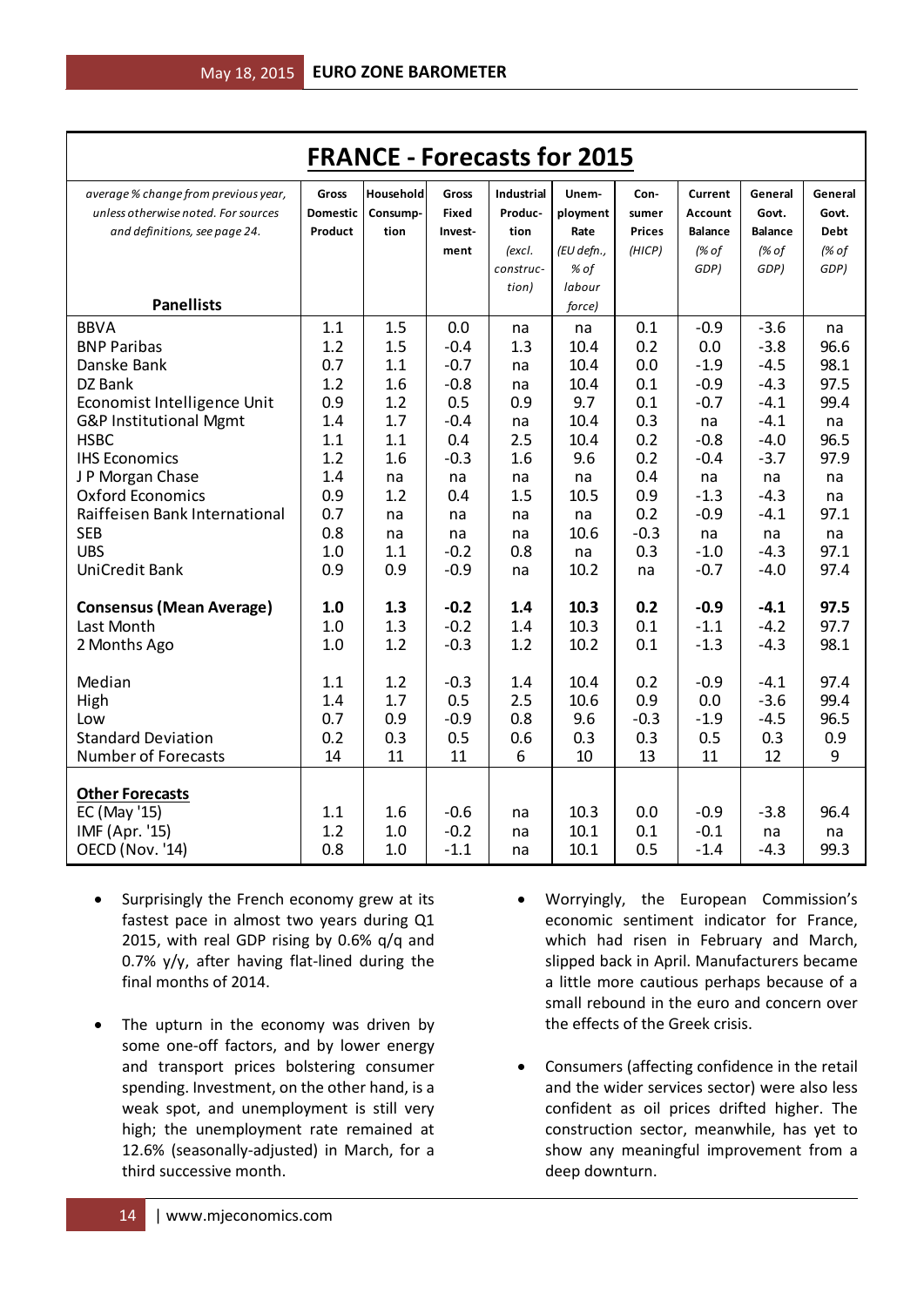|                                      |                 | <b>FRANCE - Forecasts for 2016</b> |              |                   |            |               |                |                |             |
|--------------------------------------|-----------------|------------------------------------|--------------|-------------------|------------|---------------|----------------|----------------|-------------|
| average % change from previous year, | Gross           | Household                          | Gross        | <b>Industrial</b> | Unem-      | Con-          | Current        | General        | General     |
| unless otherwise noted. For sources  | <b>Domestic</b> | Consump-                           | <b>Fixed</b> | Produc-           | ployment   | sumer         | Account        | Govt.          | Govt.       |
| and definitions, see page 24.        | Product         | tion                               | Invest-      | tion              | Rate       | <b>Prices</b> | <b>Balance</b> | <b>Balance</b> | <b>Debt</b> |
|                                      |                 |                                    | ment         | (excl.            | (EU defn., | (HICP)        | (% of          | (% of          | (% of       |
|                                      |                 |                                    |              | construc-         | % of       |               | GDP)           | GDP)           | GDP)        |
|                                      |                 |                                    |              | tion)             | labour     |               |                |                |             |
| <b>Panellists</b>                    |                 |                                    |              |                   | force)     |               |                |                |             |
| <b>BBVA</b>                          | 1.8             | 1.4                                | 3.5          | na                | na         | 1.1           | $-0.9$         | $-3.0$         | na          |
| <b>BNP Paribas</b>                   | 1.8             | 1.1                                | 2.8          | 3.0               | 9.8        | 1.2           | 0.4            | $-3.3$         | 97.2        |
| Danske Bank                          | 1.0             | 0.8                                | 3.1          | na                | 10.2       | 1.3           | $-2.2$         | $-4.7$         | 99.8        |
| DZ Bank                              | 1.3             | 1.6                                | 1.3          | na                | 10.2       | 0.7           | $-1.2$         | $-4.0$         | 98.5        |
| Economist Intelligence Unit          | 1.3             | 1.2                                | 1.4          | 2.5               | 9.5        | 1.3           | $-0.9$         | $-3.5$         | 100.5       |
| G&P Institutional Mgmt               | 1.7             | 1.6                                | 1.7          | na                | 9.7        | 0.9           | na             | $-3.9$         | na          |
| <b>HSBC</b>                          | 1.3             | 0.9                                | 1.7          | 2.7               | 10.3       | 1.0           | $-1.2$         | $-3.8$         | 97.8        |
| <b>IHS Economics</b>                 | 1.5             | 1.5                                | 2.0          | 1.4               | 9.4        | 1.5           | $-0.7$         | $-3.4$         | 98.1        |
| J P Morgan Chase                     | 2.1             | na                                 | na           | na                | na         | 1.2           | na             | na             | na          |
| <b>Oxford Economics</b>              | 1.3             | 1.5                                | 2.1          | 2.2               | 10.3       | 1.3           | $-1.3$         | $-3.8$         | na          |
| Raiffeisen Bank International        | 1.5             | na                                 | na           | na                | na         | 1.3           | $-0.8$         | $-4.1$         | 98.2        |
| <b>SEB</b>                           | 1.1             | na                                 | na           | na                | 10.5       | 0.3           | na             | na             | na          |
| <b>UBS</b>                           | 1.5             | 1.5                                | 1.3          | 1.5               | na         | 1.6           | $-0.8$         | $-3.9$         | 96.9        |
| <b>UniCredit Bank</b>                | 1.5             | 1.5                                | 1.9          | na                | 10.0       | na            | $-0.6$         | $-3.8$         | 98.9        |
| <b>Consensus (Mean Average)</b>      | 1.5             | 1.3                                | 2.1          | 2.2               | 10.0       | 1.1           | $-0.9$         | $-3.8$         | 98.4        |
| Last Month                           | 1.5             | 1.3                                | 2.1          | 2.2               | 10.0       | 1.1           | $-1.1$         | $-3.9$         | 98.7        |
| 2 Months Ago                         | 1.5             | 1.4                                | 2.0          | 2.0               | 10.0       | 1.0           | $-1.4$         | $-4.0$         | 99.5        |
| Median                               | 1.5             | 1.5                                | 1.9          | 2.4               | 10.1       | 1.2           | $-0.9$         | $-3.8$         | 98.2        |
| High                                 | 2.1             | 1.6                                | 3.5          | 3.0               | 10.5       | 1.6           | 0.4            | $-3.0$         | 100.5       |
| Low                                  | 1.0             | 0.8                                | 1.3          | 1.4               | 9.4        | 0.3           | $-2.2$         | $-4.7$         | 96.9        |
| <b>Standard Deviation</b>            | 0.3             | 0.3                                | 0.7          | 0.6               | 0.4        | 0.3           | 0.6            | 0.4            | 1.2         |
| <b>Number of Forecasts</b>           | 14              | 11                                 | 11           | 6                 | 10         | 13            | 11             | 12             | 9           |
|                                      |                 |                                    |              |                   |            |               |                |                |             |
| <b>Other Forecasts</b>               |                 |                                    |              |                   |            |               |                |                |             |
| EC (May '15)                         | 1.7             | 1.5                                | 3.0          | na                | 10.0       | 1.0           | $-1.2$         | $-3.5$         | 97.0        |
| IMF (Apr. '15)                       | 1.5             | 1.7                                | 2.0          | na                | 9.9        | 0.8           | $-0.3$         | na             | na          |
| OECD (Nov. '14)                      | 1.5             | 1.5                                | 1.4          | na                | 10.0       | 0.9           | $-1.1$         | $-4.1$         | 101.8       |

| <b>France: Historical Data</b>                     |        |                   |             |                   |  |  |  |
|----------------------------------------------------|--------|-------------------|-------------|-------------------|--|--|--|
| % change, year-on-year                             | 2011   | 2012              | 2013        | 2014              |  |  |  |
| <b>Gross Domestic Product</b>                      | 2.1    | 0.3               | 0.3         | 0.4               |  |  |  |
| <b>Private Consumption</b>                         | 0.5    | $-0.4$            | 0.2         | 0.6               |  |  |  |
| <b>Gross Fixed Investment</b>                      | 2.1    | 0.3               | $-1.0$      | $-1.6$            |  |  |  |
| <b>Industrial Production</b>                       | 2.4    | $-2.6$            | $-0.5$      | $-1.1$            |  |  |  |
| Unemploy. Rate, % of L.F.                          | 9.6    | 10.2 <sup>2</sup> | 10.8        | 10.2 <sup>2</sup> |  |  |  |
| <b>Consumer Prices</b>                             | 2.3    | 2.2               | 1. $\Omega$ | 0.6               |  |  |  |
| <b>Current Acc., % of GDP</b>                      | $-2.5$ | $-2.1$            | $-1.7$      | $-1.1$            |  |  |  |
| Budget Bal., % of GDP                              | -5.1   | $-4.8$            | $-4.1$      | $-4.0$            |  |  |  |
| <b>Public Debt, % of GDP</b>                       | 85.2   | 89.6              | 92.3        | 95.0              |  |  |  |
| Source: ECB; Eurostat; national statistical office |        |                   |             |                   |  |  |  |

|                                                                                                                                                     | <b>France: Background Information</b>                                                                                                      |  |  |  |  |  |
|-----------------------------------------------------------------------------------------------------------------------------------------------------|--------------------------------------------------------------------------------------------------------------------------------------------|--|--|--|--|--|
| President:<br>Government:<br><b>Next Election:</b><br>Capital City:                                                                                 | Francois Hollande<br>Socialist Party<br>2017 (presidential & parliamentary)<br>Paris                                                       |  |  |  |  |  |
| <b>Economic Freedom:</b><br><b>Doing Business:</b><br><b>Competitiveness:</b><br>Corruption:                                                        | 70th out of 178 countries<br>38th out of 189 countries<br>23rd out of 144 countries<br>26th out of 175 countries                           |  |  |  |  |  |
| Corporate Tax Rate:                                                                                                                                 | 33.33% (national rate)<br>0.0% (local rate)<br>33.33%/30% (branch rate)<br>Note: 3.3% social sec. surcharge levied over certain threshold. |  |  |  |  |  |
| Sources : BIS, Deloitte, IFES Election Guide, IMF, FT,<br>Heritage Foundation, MJE, Transparency International,<br>World Bank, World Economic Forum |                                                                                                                                            |  |  |  |  |  |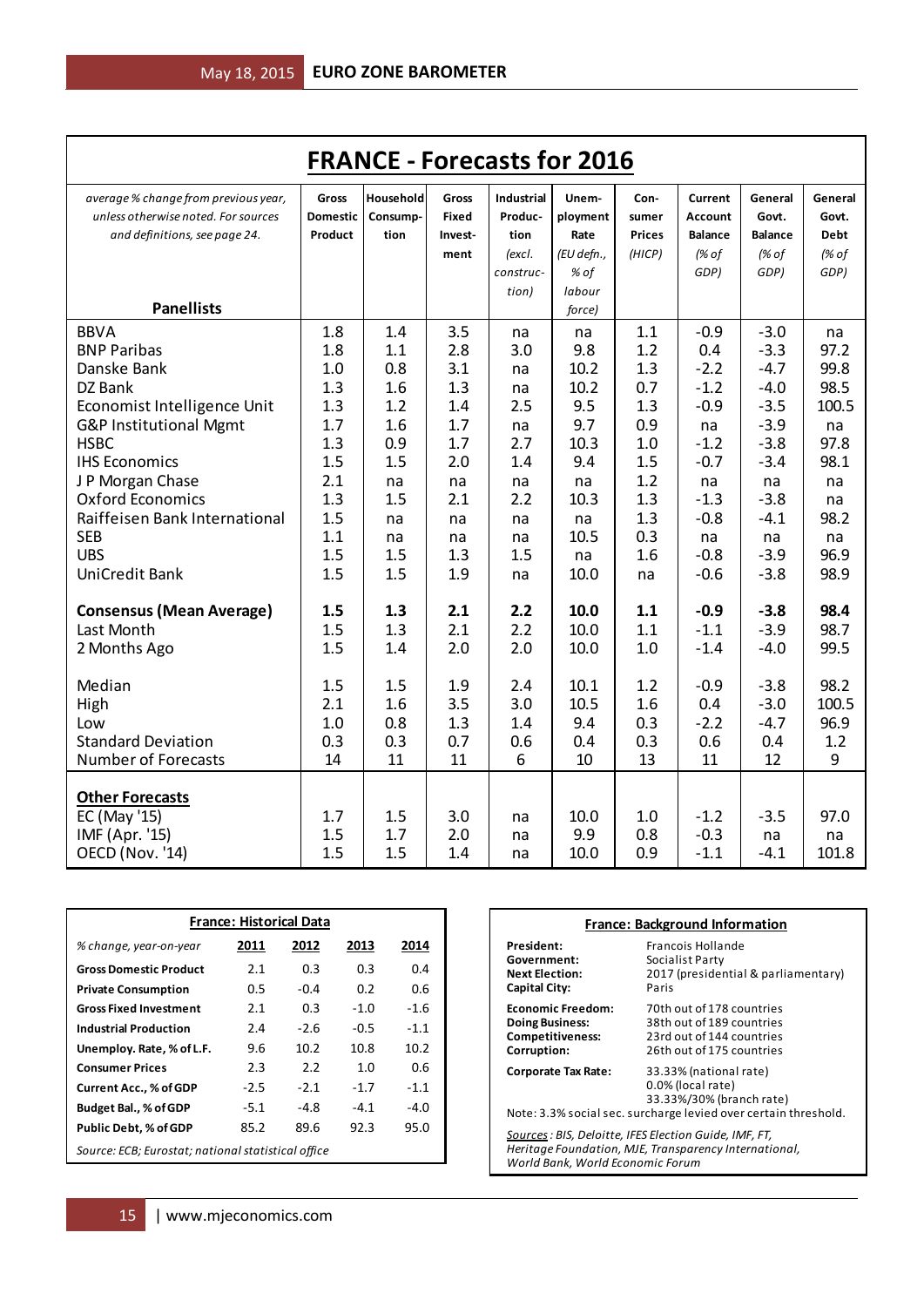| <b>ITALY - Forecasts for 2015</b>                                                                                                                                                                                                                                                         |                                                                                                |                                                                                             |                                                                                                      |                                                                                           |                                                                                                                    |                                                                                                   |                                                                                            |                                                                                                                                  |                                                                                                             |
|-------------------------------------------------------------------------------------------------------------------------------------------------------------------------------------------------------------------------------------------------------------------------------------------|------------------------------------------------------------------------------------------------|---------------------------------------------------------------------------------------------|------------------------------------------------------------------------------------------------------|-------------------------------------------------------------------------------------------|--------------------------------------------------------------------------------------------------------------------|---------------------------------------------------------------------------------------------------|--------------------------------------------------------------------------------------------|----------------------------------------------------------------------------------------------------------------------------------|-------------------------------------------------------------------------------------------------------------|
| average % change from previous year,<br>unless otherwise noted. For sources<br>and definitions, see page 24.<br><b>Panellists</b>                                                                                                                                                         | Gross<br><b>Domestic</b><br>Product                                                            | Household<br>Consump-<br>tion                                                               | Gross<br><b>Fixed</b><br>Invest-<br>ment                                                             | <b>Industrial</b><br>Produc-<br>tion<br>(excl.<br>construc-<br>tion)                      | Unem-<br>ployment<br>Rate<br>(EU defn.,<br>% of<br>labour                                                          | Con-<br>sumer<br><b>Prices</b><br>(HICP)                                                          | Current<br><b>Account</b><br><b>Balance</b><br>(% of<br>GDP)                               | General<br>Govt.<br><b>Balance</b><br>(% of<br>GDP)                                                                              | General<br>Govt.<br><b>Debt</b><br>(% of<br>GDP)                                                            |
| <b>BBVA</b><br><b>BNP Paribas</b><br>Danske Bank<br>DZ Bank<br>Economist Intelligence Unit<br>G&P Institutional Mgmt<br><b>HSBC</b><br><b>IHS Economics</b><br>J P Morgan Chase<br><b>Oxford Economics</b><br>Raiffeisen Bank International<br><b>SEB</b><br><b>UBS</b><br>UniCredit Bank | 0.7<br>0.7<br>0.5<br>0.7<br>0.5<br>0.7<br>0.5<br>0.6<br>0.7<br>0.5<br>0.4<br>0.3<br>0.7<br>0.6 | 0.6<br>0.7<br>0.8<br>0.9<br>0.6<br>0.6<br>0.6<br>0.9<br>na<br>0.5<br>na<br>na<br>0.8<br>0.7 | $-0.2$<br>0.0<br>$-0.7$<br>0.2<br>0.2<br>0.1<br>0.0<br>0.0<br>na<br>0.1<br>na<br>na<br>0.0<br>$-0.3$ | na<br>1.1<br>na<br>na<br>0.5<br>na<br>0.2<br>1.0<br>na<br>0.8<br>na<br>na<br>$-0.2$<br>na | force)<br>na<br>12.7<br>12.6<br>12.5<br>12.4<br>12.6<br>12.5<br>12.7<br>na<br>12.8<br>12.8<br>12.4<br>13.0<br>12.7 | 0.0<br>0.2<br>0.0<br>0.2<br>0.2<br>0.3<br>0.2<br>0.0<br>0.4<br>0.1<br>0.0<br>$-0.5$<br>0.2<br>0.1 | 2.1<br>2.7<br>1.5<br>2.1<br>0.7<br>na<br>1.8<br>4.0<br>na<br>2.5<br>2.2<br>na<br>na<br>2.2 | $-2.6$<br>$-2.6$<br>$-2.7$<br>$-2.6$<br>$-2.8$<br>$-2.9$<br>$-2.9$<br>$-2.7$<br>na<br>$-2.7$<br>$-2.6$<br>na<br>$-3.0$<br>$-2.6$ | na<br>132.4<br>133.8<br>133.1<br>137.0<br>na<br>134.3<br>132.8<br>na<br>na<br>133.0<br>na<br>133.5<br>133.2 |
| <b>Consensus (Mean Average)</b><br>Last Month<br>2 Months Ago                                                                                                                                                                                                                             | 0.6<br>0.6<br>0.6                                                                              | 0.7<br>0.7<br>0.7                                                                           | $-0.1$<br>$-0.2$<br>$-0.4$                                                                           | 0.6<br>0.5<br>0.2                                                                         | 12.6<br>12.6<br>12.8                                                                                               | 0.1<br>0.0<br>$-0.1$                                                                              | 2.2<br>2.0<br>1.9                                                                          | $-2.7$<br>$-2.8$<br>$-2.8$                                                                                                       | 133.7<br>133.5<br>134.0                                                                                     |
| Median<br>High<br>Low<br><b>Standard Deviation</b><br><b>Number of Forecasts</b>                                                                                                                                                                                                          | 0.6<br>0.7<br>0.3<br>0.1<br>14                                                                 | 0.7<br>0.9<br>0.5<br>0.1<br>11                                                              | 0.0<br>0.2<br>$-0.7$<br>0.3<br>11                                                                    | 0.7<br>1.1<br>$-0.2$<br>0.5<br>6                                                          | 12.7<br>13.0<br>12.4<br>0.2<br>12                                                                                  | 0.2<br>0.4<br>$-0.5$<br>0.2<br>14                                                                 | 2.2<br>4.0<br>0.7<br>0.8<br>10                                                             | $-2.7$<br>$-2.6$<br>$-3.0$<br>0.1<br>12                                                                                          | 133.2<br>137.0<br>132.4<br>1.4<br>9                                                                         |
| <b>Other Forecasts</b><br>EC (May '15)<br>IMF (Apr. '15)<br>OECD (Nov. '14)                                                                                                                                                                                                               | 0.6<br>0.5<br>0.2                                                                              | 0.6<br>1.2<br>0.3                                                                           | 1.1<br>$-0.3$<br>0.1                                                                                 | na<br>na<br>na                                                                            | 12.4<br>12.6<br>12.3                                                                                               | 0.2<br>0.0<br>0.0                                                                                 | 2.2<br>2.6<br>1.8                                                                          | $-2.6$<br>na<br>$-2.8$                                                                                                           | 133.1<br>na<br>132.8                                                                                        |

- Even the Italian economy registered some growth during Q1 2015, to at last provide some good fortune to a government pinning its hopes on wide-ranging reforms having overseen a country in decline. GDP increased in real terms by 0.3% q/q, and while only flatlining in y/y terms it was sufficient to halt a string of negative figures.
- The government, meanwhile, is intent on implementing more changes to improve competition via privatisation and other means. That should provide a suitable platform for achieving sustainable growth over the longer-term.
- There are clearly downside risks given the situation in Greece, which may have implications throughout the Euro Zone, and yet Italy's economic sentiment indicator remained stable in April at 106.1 after having risen appreciably in March.
- Confidence among consumers and within the construction industry waned in April. However, the opposite was true for manufacturers sensing improved export conditions, and for services (including the retail sector), in spite of the fact Italy's unemployment rate has continued to rise, topping out at 13% in March.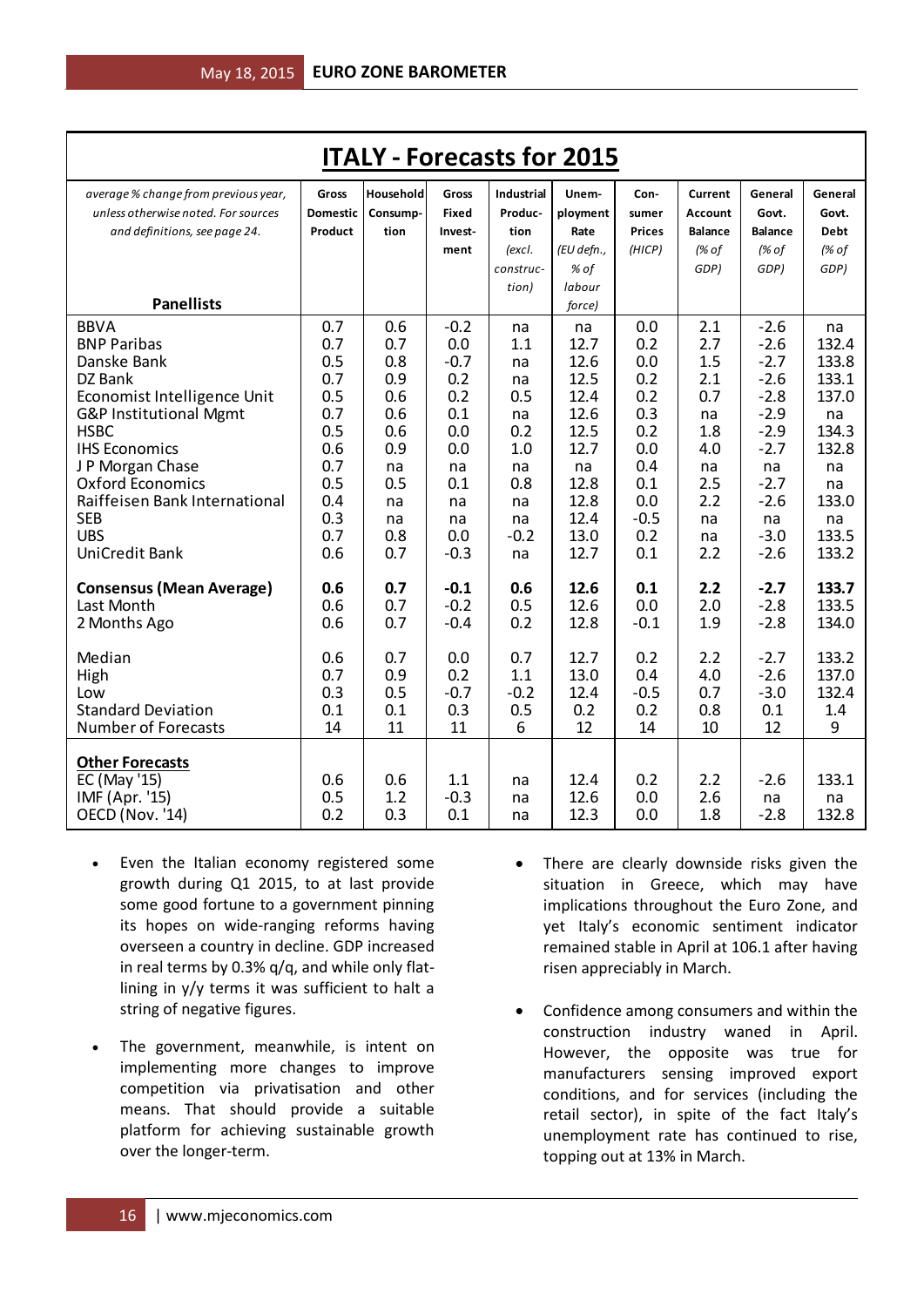| <b>ITALY - Forecasts for 2016</b>                                           |                          |                       |                       |                              |                   |               |                           |                  |                  |
|-----------------------------------------------------------------------------|--------------------------|-----------------------|-----------------------|------------------------------|-------------------|---------------|---------------------------|------------------|------------------|
| average % change from previous year,<br>unless otherwise noted. For sources | Gross<br><b>Domestic</b> | Household<br>Consump- | <b>Gross</b><br>Fixed | <b>Industrial</b><br>Produc- | Unem-<br>ployment | Con-<br>sumer | Current<br><b>Account</b> | General<br>Govt. | General<br>Govt. |
| and definitions, see page 24.                                               | Product                  | tion                  | Invest-               | tion                         | Rate              | <b>Prices</b> | <b>Balance</b>            | <b>Balance</b>   | <b>Debt</b>      |
|                                                                             |                          |                       | ment                  | (excl.                       | (EU defn.,        | (HICP)        | (% of                     | (% of            | (% of            |
|                                                                             |                          |                       |                       | construc-                    | % of              |               | GDP)                      | GDP)             | GDP)             |
|                                                                             |                          |                       |                       | tion)                        | labour            |               |                           |                  |                  |
| <b>Panellists</b>                                                           |                          |                       |                       |                              | force)            |               |                           |                  |                  |
| <b>BBVA</b>                                                                 | 1.3                      | 0.8                   | 3.0                   | na                           | na                | 0.9           | 2.7                       | $-2.0$           | na               |
| <b>BNP Paribas</b>                                                          | 1.3                      | 0.7                   | 1.4                   | 3.7                          | 12.3              | 1.3           | 3.1                       | $-2.2$           | 131.3            |
| Danske Bank                                                                 | 1.4                      | 0.7                   | 3.4                   | na                           | 12.4              | 1.4           | 1.8                       | $-2.2$           | 132.7            |
| DZ Bank                                                                     | 1.3                      | 1.2                   | 1.2                   | na                           | 11.9              | 0.9           | 1.9                       | $-2.0$           | 130.6            |
| Economist Intelligence Unit                                                 | 0.9                      | 0.5                   | 0.9                   | 1.3                          | 12.0              | 0.8           | 1.0                       | $-2.6$           | 135.6            |
| G&P Institutional Mgmt                                                      | 2.1                      | 1.4                   | 3.5                   | na                           | 11.8              | 1.4           | na                        | $-2.4$           | na               |
| <b>HSBC</b>                                                                 | 0.8                      | 0.6                   | 0.7                   | 2.1                          | 11.7              | 0.7           | 2.0                       | $-2.3$           | 134.8            |
| <b>IHS Economics</b>                                                        | 0.9                      | 1.0                   | 1.1                   | 1.5                          | 12.5              | 0.6           | 1.8                       | $-2.1$           | 131.8            |
| J P Morgan Chase                                                            | 1.4                      | na                    | na                    | na                           | na                | 1.2           | na                        | na               | na               |
| <b>Oxford Economics</b>                                                     | 1.0                      | 0.7                   | 1.7                   | 1.7                          | 12.4              | 0.9           | 2.1                       | $-2.0$           | na               |
| Raiffeisen Bank International                                               | 1.2                      | na                    | na                    | na                           | na                | 1.1           | 2.1                       | $-2.0$           | 131.9            |
| <b>SEB</b><br><b>UBS</b>                                                    | 0.8                      | na                    | na                    | na                           | 12.2<br>12.9      | 0.2           | na                        | na               | na               |
| <b>UniCredit Bank</b>                                                       | 1.3<br>1.2               | 0.9<br>1.3            | 1.1<br>1.4            | 0.9                          | 12.4              | 1.5<br>1.0    | na<br>2.3                 | $-3.0$<br>$-1.9$ | 134.0<br>132.0   |
|                                                                             |                          |                       |                       | na                           |                   |               |                           |                  |                  |
| <b>Consensus (Mean Average)</b>                                             | 1.2                      | 0.9                   | 1.8                   | 1.9                          | 12.2              | 1.0           | 2.1                       | $-2.2$           | 132.7            |
| Last Month                                                                  | 1.2                      | 0.9                   | 1.8                   | 1.9                          | 12.3              | 0.9           | 2.0                       | $-2.3$           | 132.6            |
| 2 Months Ago                                                                | 1.2                      | 0.9                   | 1.4                   | 1.4                          | 12.4              | 0.8           | 1.8                       | $-2.4$           | 133.7            |
| Median                                                                      | 1.3                      | 0.8                   | 1.4                   | 1.6                          | 12.3              | 1.0           | 2.1                       | $-2.2$           | 132.0            |
| High                                                                        | 2.1                      | 1.4                   | 3.5                   | 3.7                          | 12.9              | 1.5           | 3.1                       | $-1.9$           | 135.6            |
| Low                                                                         | 0.8                      | 0.5                   | 0.7                   | 0.9                          | 11.7              | 0.2           | 1.0                       | $-3.0$           | 130.6            |
| <b>Standard Deviation</b>                                                   | 0.3                      | 0.3                   | 1.0                   | 1.0                          | 0.4               | 0.4           | 0.6                       | 0.3              | 1.7              |
| <b>Number of Forecasts</b>                                                  | 14                       | 11                    | 11                    | 6                            | 11                | 14            | 10                        | 12               | 9                |
|                                                                             |                          |                       |                       |                              |                   |               |                           |                  |                  |
| <b>Other Forecasts</b>                                                      |                          |                       |                       |                              |                   |               |                           |                  |                  |
| EC (May '15)                                                                | 1.4                      | 0.6                   | 4.1                   | na                           | 12.4              | 1.8           | 2.2                       | $-2.0$           | 130.6            |
| IMF (Apr. '15)                                                              | 1.1                      | 1.1                   | 0.4                   | na                           | 12.3              | 0.8           | 2.5                       | na               | na               |
| <b>OECD (Nov. '14)</b>                                                      | 1.0                      | 0.5                   | 2.0                   | na                           | 12.1              | 0.6           | 2.1                       | $-2.1$           | 133.5            |

| <b>Italy: Historical Data</b>                      |        |        |        |        |  |  |
|----------------------------------------------------|--------|--------|--------|--------|--|--|
| % change, year-on-year                             | 2011   | 2012   | 2013   | 2014   |  |  |
| <b>Gross Domestic Product</b>                      | 0.6    | $-2.8$ | $-1.7$ | $-0.4$ |  |  |
| <b>Private Consumption</b>                         | 0.0    | $-3.9$ | $-2.9$ | 0.3    |  |  |
| <b>Gross Fixed Investment</b>                      | $-1.9$ | $-9.3$ | $-5.8$ | $-3.3$ |  |  |
| <b>Industrial Production</b>                       | 0.3    | $-6.3$ | $-2.9$ | $-0.7$ |  |  |
| Unemploy. Rate, % of L.F.                          | 8.4    | 10.7   | 12.2   | 12.8   |  |  |
| <b>Consumer Prices</b>                             | 2.9    | 3.3    | 1.3    | 0.2    |  |  |
| <b>Current Acc., % of GDP</b>                      | $-3.1$ | $-0.5$ | 0.7    | 1.8    |  |  |
| Budget Bal., % of GDP                              | $-3.5$ | $-3.0$ | $-2.9$ | $-3.0$ |  |  |
| <b>Public Debt, % of GDP</b>                       | 116.4  | 123.1  | 128.5  | 132.1  |  |  |
| Source: ECB; Eurostat; national statistical office |        |        |        |        |  |  |

| <b>Italy: Background Information</b> |                                            |  |  |  |  |
|--------------------------------------|--------------------------------------------|--|--|--|--|
| <b>Prime Minister:</b>               | Matteo Renzi                               |  |  |  |  |
| Government:                          | Coalition including PD and PDL             |  |  |  |  |
| <b>Next Election:</b>                | 2018                                       |  |  |  |  |
| Capital City:                        | Rome                                       |  |  |  |  |
| <b>Economic Freedom:</b>             | 86th out of 178 countries                  |  |  |  |  |
| <b>Doing Business:</b>               | 65th out of 189 countries                  |  |  |  |  |
| <b>Competitiveness:</b>              | 49th out of 144 countries                  |  |  |  |  |
| Corruption:                          | 69th out of 175 countries                  |  |  |  |  |
| Corporate Tax Rate:                  | 27.5% (national rate)<br>3.9% (local rate) |  |  |  |  |

27.5% (branch rate) Note: Regional tax also levied, generally at 3.9%. *Sources: BIS, Deloitte, IFES Election Guide, IMF, FT, Heritage Foundation, MJE, Transparency International, World Bank, World Economic Forum*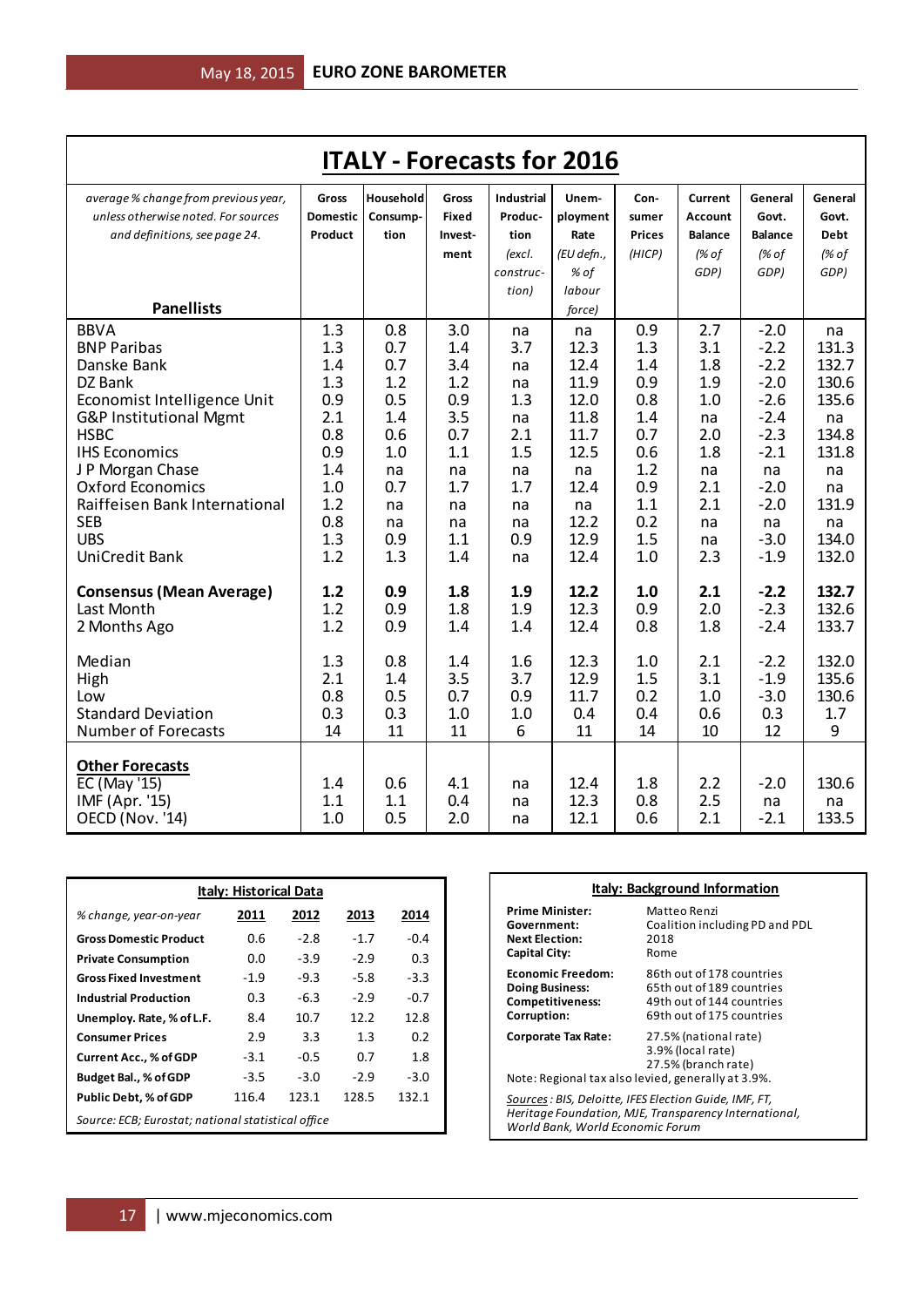| <b>NETHERLANDS - Forecasts for 2015</b>                                                                      |                                     |                             |                                                 |                                                             |                                                 |                                          |                                                              |                                                     |                                                  |
|--------------------------------------------------------------------------------------------------------------|-------------------------------------|-----------------------------|-------------------------------------------------|-------------------------------------------------------------|-------------------------------------------------|------------------------------------------|--------------------------------------------------------------|-----------------------------------------------------|--------------------------------------------------|
| average % change from previous year,<br>unless otherwise noted. For sources<br>and definitions, see page 24. | Gross<br><b>Domestic</b><br>Product | Private<br>Consump-<br>tion | <b>Gross</b><br><b>Fixed</b><br>Invest-<br>ment | <b>Industrial</b><br>Produc-<br>tion<br>(excl.<br>construc- | Unem-<br>ployment<br>Rate<br>(EU defn.,<br>% of | Con-<br>sumer<br><b>Prices</b><br>(HICP) | Current<br><b>Account</b><br><b>Balance</b><br>(% of<br>GDP) | General<br>Govt.<br><b>Balance</b><br>(% of<br>GDP) | General<br>Govt.<br><b>Debt</b><br>(% of<br>GDP) |
| <b>Panellists</b>                                                                                            |                                     |                             |                                                 | tion)                                                       | labour<br>force)                                |                                          |                                                              |                                                     |                                                  |
| DZ Bank<br>Economist Intelligence Unit                                                                       | 1.5<br>1.7                          | 1.4<br>1.5                  | 4.9<br>4.1                                      | na<br>3.3                                                   | 6.8<br>6.9                                      | 0.1<br>0.1                               | na<br>9.6                                                    | $-1.8$<br>$-1.8$                                    | 69.5<br>68.9                                     |
| <b>IHS Economics</b>                                                                                         | 1.9                                 | 1.7                         | 5.2                                             | 2.2                                                         | na                                              | 0.4                                      | 11.5                                                         | $-2.2$                                              | 74.0                                             |
| <b>Oxford Economics</b>                                                                                      | 1.8                                 | 0.6                         | 2.7                                             | 1.9                                                         | 6.6                                             | 0.6                                      | 10.8                                                         | $-1.9$                                              | na                                               |
| Raiffeisen Bank International<br><b>UBS</b>                                                                  | 1.5<br>1.8                          | na<br>0.8                   | na                                              | na                                                          | na                                              | $-0.2$                                   | 10.0<br>8.9                                                  | $-2.2$                                              | 70.5<br>71.7                                     |
|                                                                                                              |                                     |                             | 4.7                                             | 1.5                                                         | na                                              | 0.4                                      |                                                              | $-2.4$                                              |                                                  |
| <b>Consensus (Mean Average)</b>                                                                              | 1.7                                 | 1.2                         | 4.3                                             | 2.2                                                         | 6.8                                             | 0.2                                      | 10.2                                                         | $-2.1$                                              | 70.9                                             |
| Last Month                                                                                                   | 1.6                                 | 1.1                         | 3.6                                             | 1.4                                                         | 6.6                                             | 0.2                                      | 10.3                                                         | $-2.2$                                              | 71.3                                             |
| 2 Months Ago                                                                                                 | 1.5                                 | 0.8                         | 3.0                                             | 1.1                                                         | 6.5                                             | 0.2                                      | 10.1                                                         | $-2.2$                                              | 71.4                                             |
| Median                                                                                                       | 1.8                                 | 1.4                         | 4.7                                             | 2.1                                                         | 6.8                                             | 0.3                                      | 10.0                                                         | $-2.1$                                              | 70.5                                             |
| High                                                                                                         | 1.9                                 | 1.7                         | 5.2                                             | 3.3                                                         | 6.9                                             | 0.6                                      | 11.5                                                         | $-1.8$                                              | 74.0                                             |
| Low                                                                                                          | 1.5                                 | 0.6                         | 2.7                                             | 1.5                                                         | 6.6                                             | $-0.2$                                   | 8.9                                                          | $-2.4$                                              | 68.9                                             |
| <b>Standard Deviation</b>                                                                                    | 0.2                                 | 0.5                         | 1.0                                             | 0.8                                                         | 0.2                                             | 0.3                                      | 1.0                                                          | 0.3                                                 | 2.0                                              |
| <b>Number of Forecasts</b>                                                                                   | 6                                   | 5                           | 5                                               | 4                                                           | 3                                               | 6                                        | 5                                                            | 6                                                   | 5                                                |
| <b>Other Forecasts</b>                                                                                       |                                     |                             |                                                 |                                                             |                                                 |                                          |                                                              |                                                     |                                                  |
| EC (May '15)                                                                                                 | 1.6                                 | 1.6                         | 4.5                                             | na                                                          | 7.1                                             | 0.2                                      | 9.0                                                          | $-1.7$                                              | 69.9                                             |
| IMF (Apr. '15)                                                                                               | 1.6                                 | na                          | na                                              | na                                                          | na                                              | $-0.1$                                   | 10.4                                                         | na                                                  | na                                               |
| OECD (Nov. '14)                                                                                              | 1.4                                 | 0.4                         | 3.5                                             | na                                                          | 6.6                                             | 0.8                                      | 10.9                                                         | $-2.3$                                              | 70.1                                             |

- The Dutch economy grew in Q1 2015 at half the pace it managed during Q4 2014, but it was still outpacing Germany's expansion, rising by 0.4% q/q in real terms and accelerating from 1.4% to 2.4% y/y.
- Improving conditions in the housing and labour markets are contributing to a broadbased and lasting improvement, underpinned by an open and competitive economy. Long-term unemployment is still a key political issue, and yet the total unemployment rate has continued to fall, albeit gradually, to 7% in March (on a harmonised basis).
- Encouragingly the Dutch economic sentiment indicator, which had fallen in February, rose in April for a second successive month, back up to the level it was at during the final months of last year. Confidence was higher in the construction and manufacturing industries, and also within the retail trade sector in spite of consumer confidence slightly easing.
- Growth prospects could be undermined by a disorderly unwinding of the Greek crisis. However, the general government deficit was held below the EU's 3% of GDP limit last year and is still on course to fall below 2% in 2016.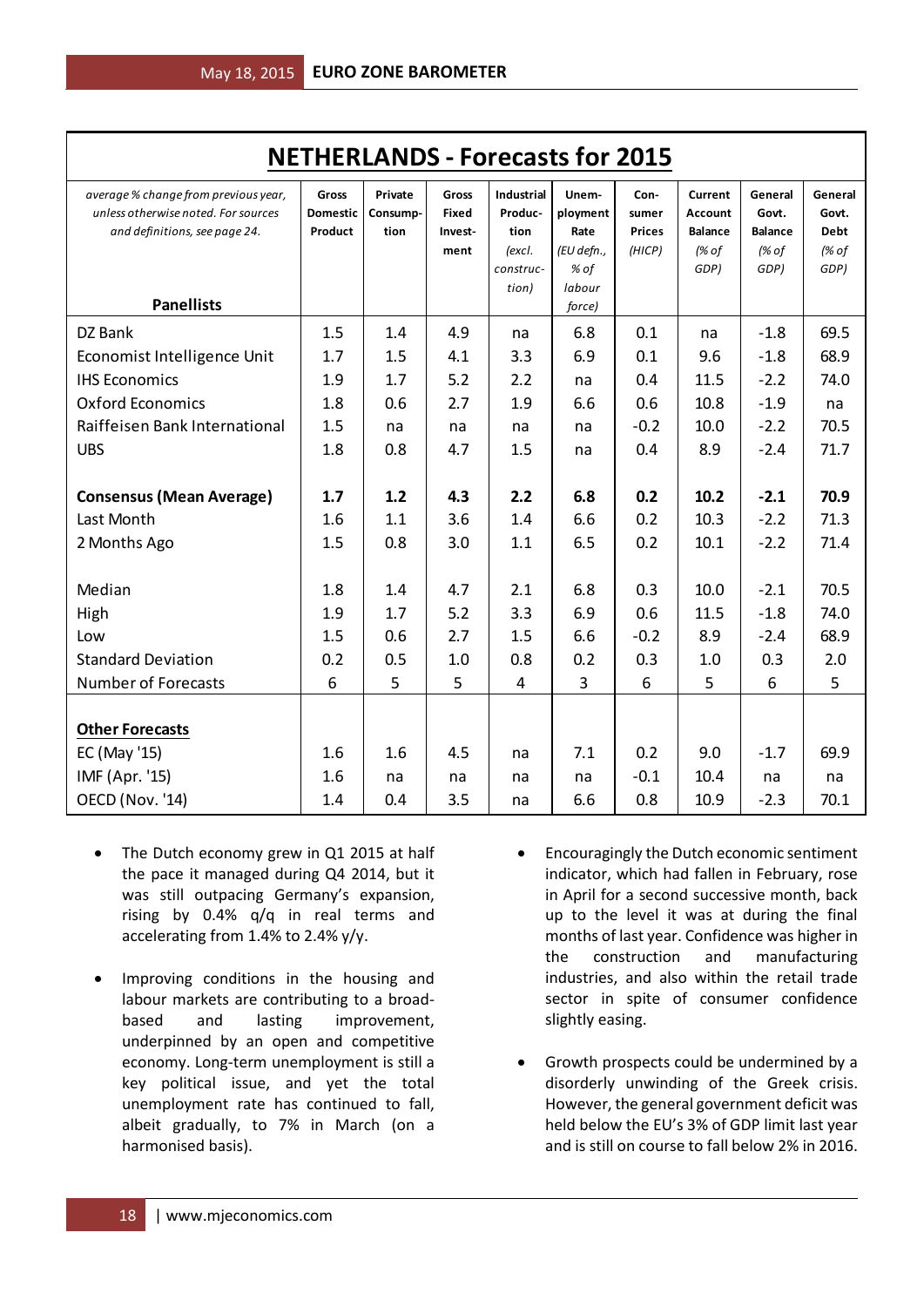| <b>NETHERLANDS - Forecasts for 2016</b>                                                                                           |                                     |                             |                                          |                                                                      |                                                                     |                                          |                                                              |                                                     |                                                  |
|-----------------------------------------------------------------------------------------------------------------------------------|-------------------------------------|-----------------------------|------------------------------------------|----------------------------------------------------------------------|---------------------------------------------------------------------|------------------------------------------|--------------------------------------------------------------|-----------------------------------------------------|--------------------------------------------------|
| average % change from previous year,<br>unless otherwise noted. For sources<br>and definitions, see page 24.<br><b>Panellists</b> | Gross<br><b>Domestic</b><br>Product | Private<br>Consump-<br>tion | Gross<br><b>Fixed</b><br>Invest-<br>ment | <b>Industrial</b><br>Produc-<br>tion<br>(excl.<br>construc-<br>tion) | Unem-<br>ployment<br>Rate<br>(EU defn.,<br>% of<br>labour<br>force) | Con-<br>sumer<br><b>Prices</b><br>(HICP) | Current<br><b>Account</b><br><b>Balance</b><br>(% of<br>GDP) | General<br>Govt.<br><b>Balance</b><br>(% of<br>GDP) | General<br>Govt.<br><b>Debt</b><br>(% of<br>GDP) |
| DZ Bank<br>Economist Intelligence Unit<br><b>IHS Economics</b>                                                                    | 1.5<br>1.5<br>2.1                   | 1.5<br>0.7<br>1.3           | 2.6<br>2.3<br>2.0                        | na<br>0.8<br>2.0                                                     | 6.2<br>6.7<br>na                                                    | 1.3<br>1.3<br>1.3                        | na<br>9.0<br>10.8                                            | $-1.3$<br>$-1.5$<br>$-1.7$                          | 68.5<br>68.4<br>73.5                             |
| <b>Oxford Economics</b><br>Raiffeisen Bank International<br><b>UBS</b>                                                            | 1.5<br>2.2<br>2.0                   | 0.8<br>na<br>0.9            | 2.1<br>na<br>5.3                         | 1.3<br>na<br>4.2                                                     | 6.3<br>na                                                           | 1.3<br>1.3<br>1.5                        | 10.9<br>10.0<br>8.6                                          | $-1.7$<br>$-1.8$<br>$-2.0$                          | na<br>70.5<br>70.8                               |
| <b>Consensus (Mean Average)</b>                                                                                                   | 1.8                                 | 1.0                         | 2.9                                      | 2.1                                                                  | na<br>6.4                                                           | 1.3                                      | 9.9                                                          | $-1.7$                                              | 70.3                                             |
| Last Month<br>2 Months Ago                                                                                                        | 1.8<br>1.8                          | 1.0<br>1.0                  | 2.9<br>3.0                               | 2.5<br>2.2                                                           | 6.4<br>6.4                                                          | 1.1<br>1.1                               | 9.9<br>9.7                                                   | $-1.8$<br>$-1.8$                                    | 70.8<br>70.7                                     |
| Median<br>High<br>Low                                                                                                             | 1.8<br>2.2<br>1.5                   | 0.9<br>1.5<br>0.7           | 2.3<br>5.3<br>2.0                        | 1.7<br>4.2<br>0.8                                                    | 6.3<br>6.7<br>6.2                                                   | 1.3<br>1.5<br>1.3                        | 10.0<br>10.9<br>8.6                                          | $-1.7$<br>$-1.3$<br>$-2.0$                          | 70.5<br>73.5<br>68.4                             |
| <b>Standard Deviation</b><br><b>Number of Forecasts</b>                                                                           | 0.3<br>6                            | 0.3<br>5                    | 1.4<br>5                                 | 1.5<br>$\overline{4}$                                                | 0.3<br>3                                                            | 0.1<br>6                                 | 1.0<br>5                                                     | 0.2<br>6                                            | 2.1<br>5                                         |
| <b>Other Forecasts</b><br>EC (May '15)<br>IMF (Apr. '15)                                                                          | 1.7<br>1.6                          | 1.7<br>na                   | 4.2<br>na                                | na<br>na                                                             | 6.9<br>na                                                           | 1.3<br>0.9                               | 9.4<br>10.1                                                  | $-1.2$<br>na                                        | 68.9<br>na                                       |
| OECD (Nov. '14)                                                                                                                   | 1.6                                 | 0.4                         | 4.3                                      | na                                                                   | 6.2                                                                 | 0.9                                      | 11.3                                                         | $-2.2$                                              | 71.2                                             |

| <b>Netherlands: Historical Data</b>                   |                              |        |        |        |  |  |  |  |
|-------------------------------------------------------|------------------------------|--------|--------|--------|--|--|--|--|
| % change, year-on-year                                | 2012<br>2011<br>2013<br>2014 |        |        |        |  |  |  |  |
| <b>Gross Domestic Product</b>                         | 1.7                          | $-1.6$ | $-0.7$ | 0.9    |  |  |  |  |
| <b>Private Consumption</b>                            | $-1.1$                       | $-1.6$ | $-2.1$ | 0.1    |  |  |  |  |
| <b>Gross Fixed Investment</b>                         | 6.1                          | -4.0   | $-4.8$ | 2.4    |  |  |  |  |
| <b>Industrial Production</b>                          | -0.8                         | $-0.4$ | 0.6    | $-2.8$ |  |  |  |  |
| Unemploy. Rate, % of L.F.                             | 4.4                          | 5.3    | 6.7    | 7.4    |  |  |  |  |
| <b>Consumer Prices</b>                                | 2.5                          | 2.8    | 2.6    | 0.3    |  |  |  |  |
| Current Acc., % of GDP                                | 7.4                          | 7.7    | 11.6   | 10.3   |  |  |  |  |
| Budget Bal., % of GDP                                 | $-4.3$                       | -4.0   | $-2.3$ | $-2.3$ |  |  |  |  |
| 68.6<br>61.3<br>66.5<br>68.8<br>Public Debt, % of GDP |                              |        |        |        |  |  |  |  |
| Source: ECB; Eurostat; national statistical office    |                              |        |        |        |  |  |  |  |

| <b>Netherlands: Background Information</b>                                                                                                              |                                                                                                                |  |  |  |  |
|---------------------------------------------------------------------------------------------------------------------------------------------------------|----------------------------------------------------------------------------------------------------------------|--|--|--|--|
| Prime Minister:<br>Government:<br><b>Next Election:</b><br>Capital City:                                                                                | Mark Rutte<br>VVD led coalition<br>September 2016 (parliamentary)<br>The Hague                                 |  |  |  |  |
| <b>Economic Freedom:</b><br><b>Doing Business:</b><br><b>Competitiveness:</b><br>Corruption:                                                            | 15th out of 178 countries<br>28th out of 189 countries<br>8th out of 144 countries<br>8th out of 175 countries |  |  |  |  |
| 25.0% (national rate)<br>Corporate Tax Rate:<br>0.0% (local rate)<br>25.0% (branch rate)<br>Note: Reduced tax of 20% on income below certain threshold. |                                                                                                                |  |  |  |  |
| Sources : BIS, Deloitte, IFES Election Guide, IMF, FT,<br>Heritage Foundation, MJE, Transparency International,<br>World Bank, World Economic Forum     |                                                                                                                |  |  |  |  |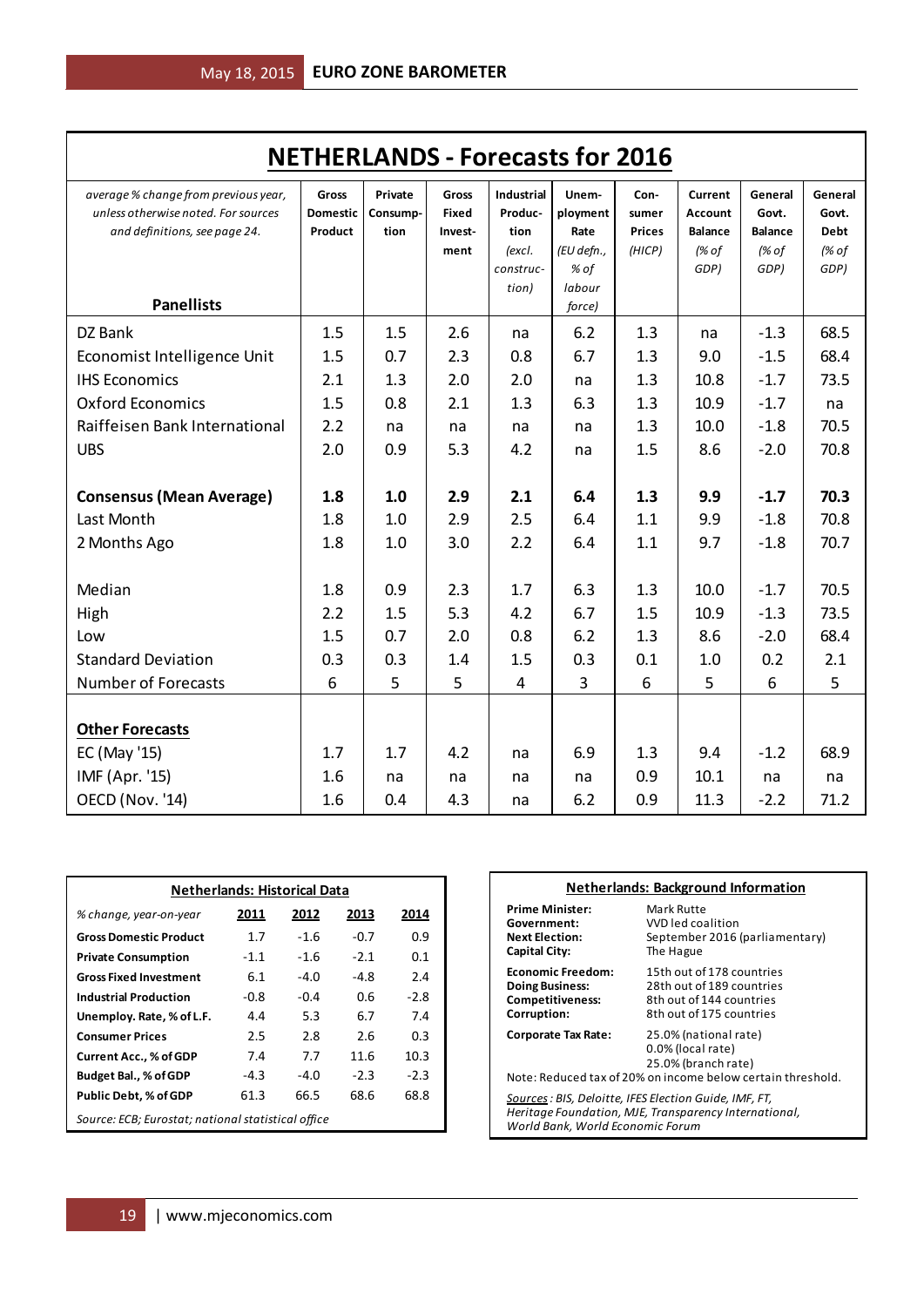| <b>SPAIN - Forecasts for 2015</b>    |                 |            |              |                   |            |               |                |                |             |
|--------------------------------------|-----------------|------------|--------------|-------------------|------------|---------------|----------------|----------------|-------------|
| average % change from previous year, | <b>Gross</b>    | Household  | Gross        | <b>Industrial</b> | Unem-      | Con-          | <b>Current</b> | General        | General     |
| unless otherwise noted. For sources  | <b>Domestic</b> | Consump-   | <b>Fixed</b> | Produc-           | ployment   | sumer         | <b>Account</b> | Govt.          | Govt.       |
| and definitions, see page 24.        | Product         | tion       | Invest-      | tion              | Rate       | <b>Prices</b> | <b>Balance</b> | <b>Balance</b> | <b>Debt</b> |
|                                      |                 |            | ment         | (excl.            | (EU defn., | (HICP)        | (% of          | (% of          | (% of       |
|                                      |                 |            |              | construc-         | % of       |               | GDP)           | GDP)           | GDP)        |
|                                      |                 |            |              | tion)             | labour     |               |                |                |             |
| <b>Panellists</b>                    |                 |            |              |                   | force)     |               |                |                |             |
| <b>BBVA</b>                          | 3.0             | 3.1        | 5.3          | na                | 22.3       | $-0.2$        | 0.9            | $-4.4$         | 99.7        |
| <b>BNP Paribas</b>                   | 3.0             | 3.2        | 5.1          | 4.8               | 22.8       | $-0.7$        | 0.4            | $-4.3$         | 101.0       |
| Danske Bank                          | 2.4             | 2.7        | 5.3          | na                | 23.2       | $-0.7$        | 0.7            | $-4.5$         | 101.2       |
| DZ Bank                              | 2.7             | 3.5        | 2.7          | na                | 22.4       | $-0.8$        | 1.2            | $-4.5$         | 100.4       |
| Economist Intelligence Unit          | 2.6             | 2.8        | 3.5          | 1.8               | 22.8       | $-0.2$        | 0.3            | $-4.2$         | 99.9        |
| G&P Institutional Mgmt               | 3.0             | 3.0        | 6.4          | na                | 22.8       | $-0.3$        | na             | $-4.2$         | na          |
| <b>HSBC</b>                          | 2.7             | 3.5        | 4.4          | 1.5               | 22.7       | $-0.4$        | 0.4            | $-4.7$         | 101.5       |
| <b>IHS Economics</b>                 | 2.8             | 3.1        | 4.7          | 1.9               | 22.4       | $-0.6$        | 1.2            | $-4.4$         | 100.2       |
| J P Morgan Chase                     | 2.9             | na         | na           | na                | na         | $-0.4$        | na             | na             | na          |
| <b>Oxford Economics</b>              | 2.8             | 2.8        | 5.1          | 2.4               | 22.3       | $-0.4$        | 0.5            | $-4.3$         | na          |
| Raiffeisen Bank International        | 3.1             | na         | na           | na                | na         | $-0.3$        | 0.0            | $-4.3$         | 101.0       |
| Santander                            | 3.1             | 4.0        | 5.6          | na                | 22.4       | $-0.7$        | 1.8            | $-4.2$         | na          |
| <b>UBS</b>                           | 2.4             | 2.8        | 4.4          | 1.3               | 22.7       | $-0.5$        | 0.1            | $-4.6$         | 101.0       |
| <b>Consensus (Mean Average)</b>      | 2.8             | 3.1        | 4.8          | 2.3               | 22.6       | $-0.5$        | 0.7            | $-4.4$         | 100.7       |
| Last Month                           | 2.5             | 2.9        | 4.4          | 2.2               | 23.1       | $-0.6$        | 0.6            | $-4.4$         | 101.1       |
| 2 Months Ago                         | 2.4             | 2.9        | 4.0          | 1.9               | 23.0       | $-0.8$        | 0.4            | $-4.5$         | 100.5       |
|                                      |                 |            |              |                   |            |               |                |                |             |
| Median                               | 2.8             | 3.1        | 5.1          | 1.9               | 22.7       | $-0.4$        | 0.5            | $-4.4$         | 101.0       |
| High                                 | 3.1             | 4.0        | 6.4          | 4.8               | 23.2       | $-0.2$        | 1.8            | $-4.2$         | 101.5       |
| Low                                  | 2.4             | 2.7        | 2.7          | 1.3               | 22.3       | $-0.8$        | 0.0            | $-4.7$         | 99.7        |
| <b>Standard Deviation</b>            | 0.2             | 0.4        | 1.0          | 1.3               | 0.3        | 0.2           | 0.5            | 0.2            | 0.6         |
| <b>Number of Forecasts</b>           | 13              | 11         | 11           | 6                 | 11         | 13            | 11             | 12             | 9           |
|                                      |                 |            |              |                   |            |               |                |                |             |
| <b>Other Forecasts</b>               | 2.8             |            | 5.5          |                   | 22.4       | $-0.6$        | 1.2            |                | 100.4       |
| EC (May '15)                         | 2.5             | 3.5<br>3.9 | 4.5          | na                | 22.6       | $-0.7$        | 0.3            | $-4.5$         |             |
| IMF (Apr. '15)<br>OECD (Nov. '14)    | 1.7             | 1.9        | 3.6          | na                | 23.1       | 0.1           | 0.8            | na<br>$-4.4$   | na<br>99.5  |
|                                      |                 |            |              | na                |            |               |                |                |             |

- The continuing recovery of Spain's economy was confirmed by the latest national accounts showing a 0.9% q/q rise in real GDP for Q1 2015, and growth of 2.6%  $y/y$ , which means it is still the strongest performing of the larger euro zone countries.
- It was the seventh successive quarterly rise in GDP since Spain entered into a prolonged and deep recession caused by the global financial crisis and the bursting of its property market bubble. Spain is also growing faster now than the UK.
- Unlike other countries, Spain's economic sentiment indicator continued to power ahead in April, in spite of waning sentiment within the hard-pressed construction industry.
- Manufacturing confidence turned slightly positive for the first time in April, sentiment within the services sector shot upwards and the outlook for both consumers and the retail trade sector was brighter with the unemployment rate still excessively high but falling.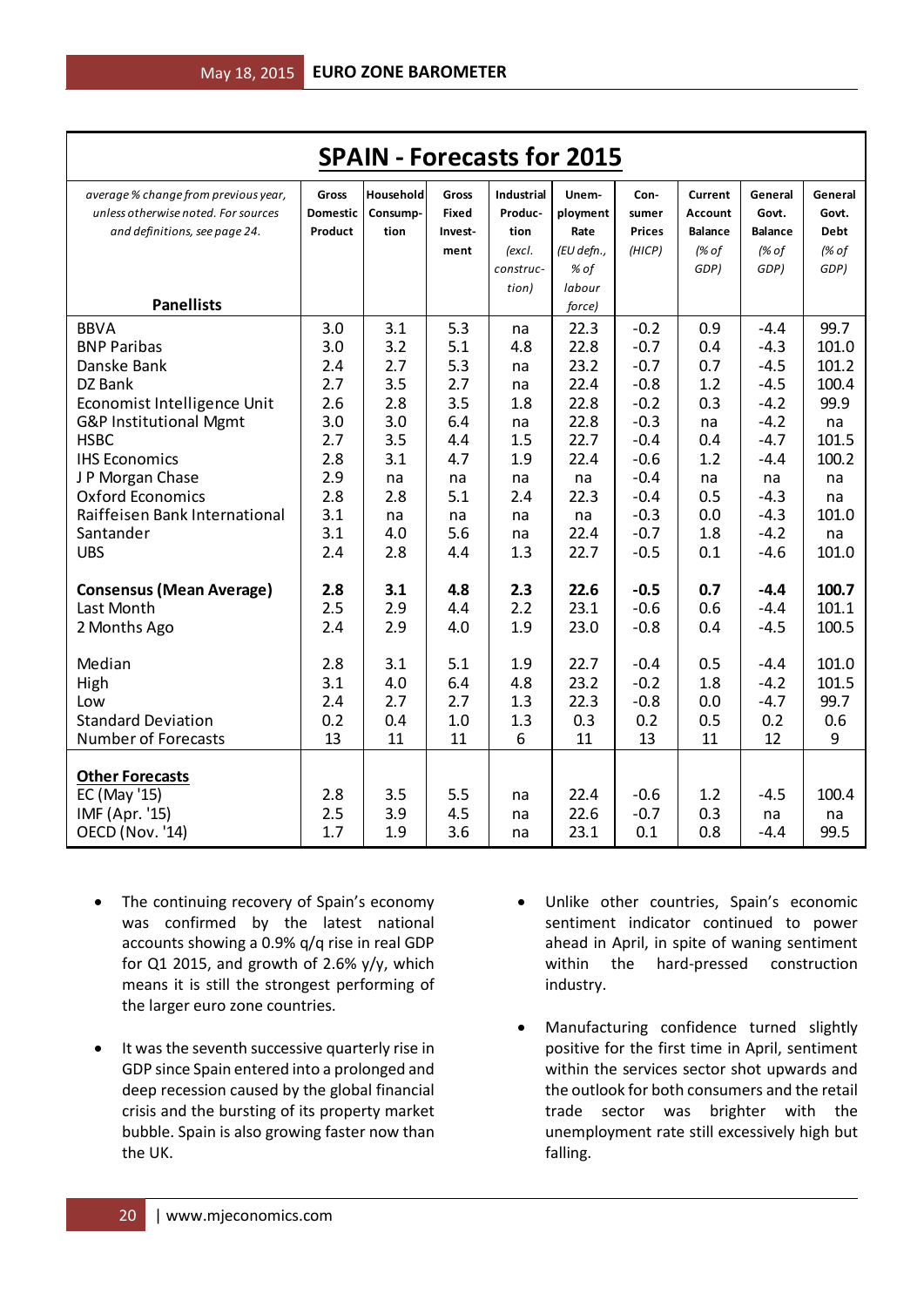| <b>SPAIN - Forecasts for 2016</b>                                           |                   |                   |                   |                              |                                        |                   |                   |                        |                      |
|-----------------------------------------------------------------------------|-------------------|-------------------|-------------------|------------------------------|----------------------------------------|-------------------|-------------------|------------------------|----------------------|
| average % change from previous year,                                        | <b>Gross</b>      | Household         | <b>Gross</b>      | <b>Industrial</b>            | Unem-                                  | Con-              | Current           | General                | General              |
| unless otherwise noted. For sources                                         | <b>Domestic</b>   | Consump-          | <b>Fixed</b>      | Produc-                      | ployment                               | sumer             | Account           | Govt.                  | Govt.                |
| and definitions, see page 24.                                               | Product           | tion              | Invest-           | tion                         | Rate                                   | <b>Prices</b>     | <b>Balance</b>    | <b>Balance</b>         | <b>Debt</b>          |
| <b>Panellists</b>                                                           |                   |                   | ment              | (excl.<br>construc-<br>tion) | (EU defn.,<br>% of<br>labour<br>force) | (HICP)            | (% of<br>GDP)     | (% of<br>GDP)          | (% of<br>GDP)        |
| <b>BBVA</b>                                                                 | 2.7               | 2.4               | 6.0               | na                           | 20.7                                   | 1.4               | 1.0               | $-3.0$                 | 98.4                 |
| <b>BNP Paribas</b>                                                          | 2.8               | 2.1               | 3.8               | 5.5                          | 21.8                                   | 1.4               | 0.6               | $-3.5$                 | 101.5                |
| Danske Bank                                                                 | 2.6               | 1.9               | 6.8               | na                           | 21.7                                   | 1.3               | 0.9               | $-3.7$                 | 100.6                |
| DZ Bank                                                                     | 2.6               | 2.6               | 2.6               | na                           | 20.5                                   | 0.8               | 1.0               | $-3.5$                 | 101.4                |
| Economist Intelligence Unit                                                 | 2.1               | 2.3               | 3.2               | 2.2                          | 21.3                                   | 1.0               | 0.3               | $-3.1$                 | 100.6                |
| G&P Institutional Mgmt                                                      | 2.9               | 2.8               | 6.1               | na                           | 20.4                                   | 1.2               | na                | $-3.5$                 | na                   |
| <b>HSBC</b>                                                                 | 2.0               | 2.0               | 2.4               | 1.5                          | 21.3                                   | 1.0               | 0.7               | $-3.8$                 | 103.0                |
| <b>IHS Economics</b>                                                        | 2.7               | 2.6               | 3.3               | 1.6                          | 20.5                                   | 0.8               | 1.1               | $-3.6$                 | 101.0                |
| J P Morgan Chase                                                            | 3.0               | na                | na                | na                           | na                                     | 0.6               | na                | na                     | na                   |
| <b>Oxford Economics</b>                                                     | 2.5               | 2.7               | 3.7               | 4.4                          | 20.6                                   | 1.1               | 0.4               | $-3.3$                 | na                   |
| Raiffeisen Bank International                                               | 2.6               | na                | na                | na                           | na                                     | 1.9               | $-0.1$            | $-3.4$                 | 101.9                |
| Santander                                                                   | 2.9               | 2.8               | 5.6               | na                           | 20.3                                   | 0.8               | 1.2               | $-2.8$                 | na                   |
| <b>UBS</b>                                                                  | 2.3               | 2.7               | 3.9               | 3.2                          | 20.7                                   | 1.4               | 0.2               | $-3.5$                 | 101.8                |
| <b>Consensus (Mean Average)</b>                                             | 2.6               | 2.4               | 4.3               | 3.1                          | 20.9                                   | 1.1               | 0.7               | $-3.4$                 | 101.1                |
| Last Month                                                                  | 2.5               | 2.3               | 4.0               | 3.0                          | 21.4                                   | 1.1               | 0.6               | $-3.5$                 | 101.7                |
| 2 Months Ago                                                                | 2.3               | 2.3               | 3.9               | 2.7                          | 21.5                                   | 1.0               | 0.6               | $-3.5$                 | 101.0                |
| Median                                                                      | 2.6               | 2.6               | 3.8               | 2.7                          | 20.7                                   | 1.1               | 0.7               | $-3.5$                 | 101.4                |
| High                                                                        | 3.0               | 2.8               | 6.8               | 5.5                          | 21.8                                   | 1.9               | 1.2               | $-2.8$                 | 103.0                |
| Low                                                                         | 2.0               | 1.9               | 2.4               | 1.5                          | 20.3                                   | 0.6               | $-0.1$            | $-3.8$                 | 98.4                 |
| <b>Standard Deviation</b>                                                   | 0.3               | 0.3               | 1.5               | 1.6                          | 0.5                                    | 0.4               | 0.4               | 0.3                    | 1.3                  |
| <b>Number of Forecasts</b>                                                  | 13                | 11                | 11                | 6                            | 11                                     | 13                | 11                | 12                     | 9                    |
| <b>Other Forecasts</b><br>EC (May '15)<br>IMF (Apr. '15)<br>OECD (Nov. '14) | 2.6<br>2.0<br>1.9 | 2.8<br>2.5<br>1.7 | 5.1<br>3.1<br>4.9 | na<br>na<br>na               | 20.5<br>21.1<br>21.9                   | 1.1<br>0.7<br>0.5 | 1.0<br>0.4<br>0.9 | $-3.5$<br>na<br>$-3.3$ | 101.4<br>na<br>100.9 |

| <b>Spain: Historical Data</b>                         |                              |         |        |        |  |  |  |  |
|-------------------------------------------------------|------------------------------|---------|--------|--------|--|--|--|--|
| % change, year-on-year                                | 2012<br>2013<br>2011<br>2014 |         |        |        |  |  |  |  |
| <b>Gross Domestic Product</b>                         | $-0.6$                       | $-2.1$  | $-1.2$ | 1.4    |  |  |  |  |
| <b>Private Consumption</b>                            | $-2.0$                       | $-2.9$  | $-2.3$ | 2.4    |  |  |  |  |
| <b>Gross Fixed Investment</b>                         | $-6.3$                       | $-8.1$  | $-3.8$ | 3.4    |  |  |  |  |
| <b>Industrial Production</b>                          | $-1.4$                       | $-6.0$  | $-1.7$ | 1.1    |  |  |  |  |
| Unemploy. Rate, % of L.F.                             | 21.7                         | 25.0    | 26.4   | 24.5   |  |  |  |  |
| <b>Consumer Prices</b>                                | 3.1                          | 2.4     | 1.5    | $-0.2$ |  |  |  |  |
| <b>Current Acc., % of GDP</b>                         | $-4.0$                       | $-1.2$  | 0.7    | 0.1    |  |  |  |  |
| Budget Bal., % of GDP                                 | $-9.4$                       | $-10.3$ | -6.8   | $-5.8$ |  |  |  |  |
| 69.2<br>84.4<br>92.1<br>Public Debt, % of GDP<br>97.7 |                              |         |        |        |  |  |  |  |
| Source: ECB; Eurostat; national statistical office    |                              |         |        |        |  |  |  |  |

| Spain: Background Information                                                                                                                       |                                                                                                                  |  |  |  |  |
|-----------------------------------------------------------------------------------------------------------------------------------------------------|------------------------------------------------------------------------------------------------------------------|--|--|--|--|
| <b>Prime Minister:</b><br>Government:<br><b>Next Election:</b><br>Capital City:                                                                     | Mariano Rajoy<br>Popular Party<br>December 2015 (parliamentary)<br>Madrid                                        |  |  |  |  |
| <b>Economic Freedom:</b><br><b>Doing Business:</b><br><b>Competitiveness:</b><br>Corruption:                                                        | 49th out of 178 countries<br>52nd out of 189 countries<br>35th out of 144 countries<br>37th out of 175 countries |  |  |  |  |
| 30.0% (national rate)<br>Corporate Tax Rate:<br>variable (local rate)<br>30.0%/21.0% (branch rate)<br>Note: Reduced rate for SMEs.                  |                                                                                                                  |  |  |  |  |
| Sources : BIS, Deloitte, IFES Election Guide, IMF, FT,<br>Heritage Foundation, MJE, Transparency International,<br>World Bank, World Economic Forum |                                                                                                                  |  |  |  |  |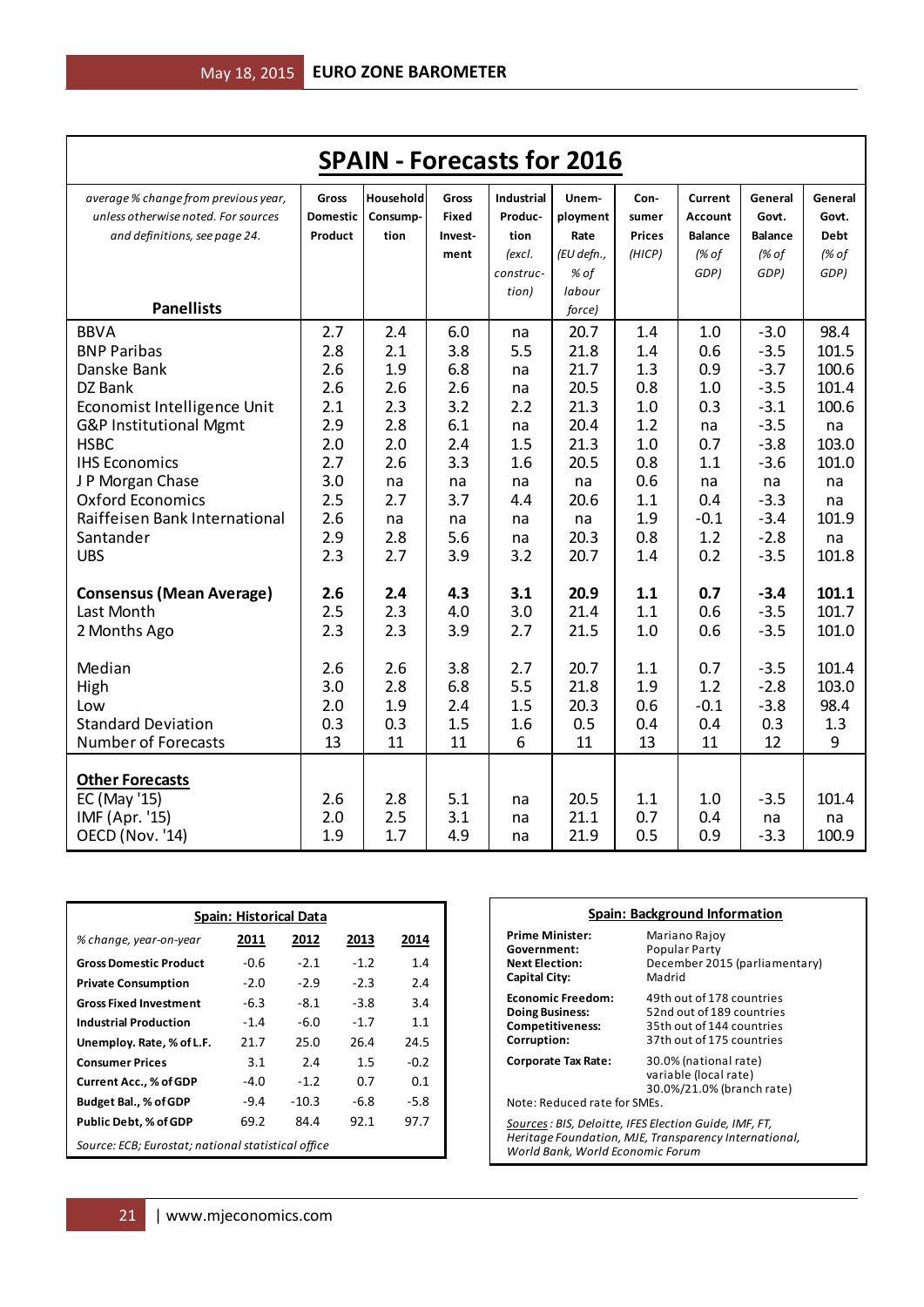|                                                                                                                                               |                                          |                     |                   | <b>Forecasts For Other Euro-Zone Countries</b> <sup>1</sup> |                      |                                |                                   |                                      |                        |                      |                                |
|-----------------------------------------------------------------------------------------------------------------------------------------------|------------------------------------------|---------------------|-------------------|-------------------------------------------------------------|----------------------|--------------------------------|-----------------------------------|--------------------------------------|------------------------|----------------------|--------------------------------|
|                                                                                                                                               |                                          | <b>Real GDP</b>     |                   | Harmonized                                                  |                      |                                | <b>Current Account</b>            | <b>Gen Govt Bal</b>                  |                        | Gen Govt Debt        |                                |
|                                                                                                                                               |                                          | Growth (%)<br>2015  | 2016              | Inflation (%)<br>2015                                       | 2016                 | 2015                           | (% of GDP)<br>2016                | (% of GDP)<br>2015                   | 2016                   | (% of GDP)<br>2015   | 2016                           |
| Austria                                                                                                                                       | EC<br><b>IMF</b>                         | 0.8<br>0.9          | 1.5<br>1.6        | 0.8<br>1.1                                                  | 1.9<br>1.5           | 2.4<br>1.9                     | 2.4<br>1.8                        | $-2.0$<br>na                         | $-2.0$<br>na           | 87.0<br>na           | 85.8<br>na                     |
|                                                                                                                                               | <b>OECD</b>                              | 0.9                 | 1.6               | 1.6                                                         | 1.9                  | 1.7                            | 1.5                               | $-2.2$                               | $-1.8$                 | 85.1                 | 84.4                           |
| <b>Belgium</b>                                                                                                                                | EC<br><b>IMF</b>                         | 1.1<br>1.3          | 1.5<br>1.5        | 0.3<br>0.1                                                  | 1.3<br>0.9           | 2.1<br>2.3                     | 2.2<br>2.4                        | $-2.6$<br>na                         | $-2.4$<br>na           | 106.5<br>na          | 106.4<br>na                    |
|                                                                                                                                               | <b>OECD</b>                              | 1.4                 | 1.7               | 0.7                                                         | 1.2                  | 0.6                            | 1.0                               | $-2.1$                               | $-1.3$                 | 106.4                | 105.0                          |
| <b>Cyprus</b>                                                                                                                                 | EC<br><b>IMF</b><br><b>OECD</b>          | $-0.5$<br>0.2<br>na | 1.4<br>1.4<br>na  | $-0.8$<br>$-1.0$<br>na                                      | 0.9<br>0.9<br>na     | $-3.9$<br>$-1.9$<br>na         | $-4.2$<br>-1.4<br>na              | $-1.1$<br>na<br>na                   | $-0.1$<br>na<br>na     | 106.7<br>na<br>na    | 108.4<br>na<br>na              |
| Estonia                                                                                                                                       | EC<br><b>IMF</b>                         | 2.3<br>2.5          | 2.9<br>3.4        | 0.2<br>0.4                                                  | 1.9<br>1.7           | $-0.3$<br>$-0.4$               | $-0.5$<br>$-0.7$                  | $-0.2$<br>na                         | $-0.1$<br>na           | 10.3<br>na           | 9.8<br>na                      |
|                                                                                                                                               | <b>OECD</b><br>EC                        | 2.4                 | 3.4<br>2.9        | 0.9                                                         | 1.7                  | 0.0                            | $-0.2$<br>$-1.3$                  | $-0.3$                               | $-0.2$                 | 8.8                  | 8.0<br>173.5                   |
| Greece                                                                                                                                        | <b>IMF</b><br><b>OECD</b>                | 0.5<br>2.5<br>2.3   | 3.7<br>3.3        | $-1.5$<br>$-0.3$<br>$-0.7$                                  | 0.8<br>0.3<br>$-0.3$ | $-1.6$<br>1.4<br>1.0           | 1.1<br>1.8                        | $-2.1$<br>na<br>$-0.5$               | $-2.2$<br>na<br>0.2    | 180.2<br>na<br>174.3 | na<br>171.4                    |
| Ireland                                                                                                                                       | EC<br><b>IMF</b>                         | 3.6<br>3.9          | 3.5<br>3.3        | 0.4<br>0.2                                                  | 1.5<br>1.5           | 5.7<br>4.9                     | 5.3<br>4.8                        | $-2.8$<br>na                         | $-2.9$<br>na           | 107.1<br>na          | 103.8<br>na                    |
|                                                                                                                                               | <b>OECD</b>                              | 3.3                 | 3.2               | 0.5                                                         | 1.2                  | 6.0                            | 6.3                               | $-2.9$                               | $-2.7$                 | 109.4                | 106.7                          |
| Luxembourg                                                                                                                                    | EC<br><b>IMF</b><br><b>OECD</b>          | 3.4<br>2.5<br>2.2   | 3.5<br>2.3<br>2.6 | 0.8<br>0.5<br>1.2                                           | 2.1<br>1.6<br>1.5    | 4.6<br>4.7<br>4.0              | 4.6<br>4.6<br>4.0                 | 0.0<br>na<br>0.2                     | 0.3<br>na<br>0.5       | 24.9<br>na<br>25.9   | 25.3<br>na<br>27.1             |
| Malta                                                                                                                                         | EC                                       | 3.6                 | 3.2               | 1.3                                                         | 1.9                  | 0.6                            | 0.4                               | $-1.8$                               | $-1.5$                 | 67.2                 | 65.4                           |
|                                                                                                                                               | <b>IMF</b><br><b>OECD</b>                | 3.2<br>na           | 2.7<br>na         | 1.1<br>na                                                   | 1.4<br>na            | 3.1<br>na                      | 3.1<br>na                         | na<br>na                             | na<br>na               | na<br>na             | na<br>na                       |
| Portugal                                                                                                                                      | EC<br><b>IMF</b><br><b>OECD</b>          | 1.6<br>1.6<br>1.3   | 1.8<br>1.5<br>1.5 | 0.2<br>0.6<br>0.2                                           | 1.3<br>1.3<br>0.4    | 1.2<br>1.4<br>0.4              | 1.4<br>1.0<br>0.9                 | $-3.1$<br>na<br>$-2.9$               | $-2.8$<br>na<br>$-2.3$ | 124.4<br>na<br>128.1 | 123.0<br>na<br>127.6           |
| Slovakia                                                                                                                                      | EC                                       | 3.0                 | 3.4               | $-0.2$                                                      | 1.4                  | 1.8                            | 0.7                               | $-2.7$                               | $-2.5$                 | 53.4                 | 53.5                           |
|                                                                                                                                               | <b>IMF</b><br><b>OECD</b>                | 2.9<br>2.8          | 3.3<br>3.4        | 0.0<br>1.0                                                  | 1.4<br>1.2           | 0.4<br>1.1                     | 0.4<br>1.5                        | na<br>$-2.6$                         | na<br>$-2.2$           | na<br>54.6           | na<br>54.8                     |
| Slovenia                                                                                                                                      | EC<br><b>IMF</b><br><b>OECD</b>          | 2.3<br>2.1<br>1.4   | 2.1<br>1.9<br>2.2 | 0.1<br>$-0.4$<br>0.6                                        | 1.7<br>0.7<br>1.0    | 5.4<br>7.1<br>6.0              | 5.6<br>6.5<br>6.5                 | $-2.9$<br>na<br>$-2.9$               | $-2.8$<br>na<br>$-2.4$ | 81.5<br>na<br>77.0   | 81.7<br>na<br>78.9             |
| f Forecasts for Germany, Finland, Italy, the Netherlands and Spain shown on pages 12-22; Forecasts for Finland are shown in Nordic Barometer. |                                          |                     |                   |                                                             |                      |                                |                                   |                                      |                        |                      |                                |
| EC - European Commission (May'15); IMF - International Monetary Fund (May'15); OECD - Organisation for Economic Cooperation & Dev (Nov'14).   |                                          |                     |                   |                                                             |                      |                                |                                   |                                      |                        |                      |                                |
|                                                                                                                                               |                                          |                     |                   |                                                             |                      |                                |                                   |                                      |                        |                      |                                |
|                                                                                                                                               | <b>Euro Zone: Background Information</b> |                     |                   |                                                             |                      |                                |                                   | <b>Euro Zone: Election Timetable</b> |                        |                      |                                |
| <b>Member Countries</b>                                                                                                                       | Area (sq km)                             | Popn (m)<br>8.5     |                   | Capital                                                     |                      | Date<br>April 2015             |                                   | Country<br>Finland                   |                        | <b>Type</b>          | Parliamentary                  |
| Austria<br>Belgium                                                                                                                            | 83,855<br>30,520                         | 11.2                |                   | Vienna<br><b>Brussels</b>                                   |                      | September 2015                 |                                   | Portugal                             |                        |                      | Parliamentary                  |
| Cyprus                                                                                                                                        | 9,251                                    | 0.9<br>1.3          |                   | Nicosia                                                     |                      | December 2015<br>January 2016  |                                   | Spain<br>Portugal                    |                        |                      | Parliamentary<br>Presidential  |
| Estonia<br>Finland                                                                                                                            | 45,200<br>338,145                        | 5.5                 |                   | Tallinn<br>Helsinki                                         |                      | April 2016                     |                                   | Austria                              |                        |                      | Presidential                   |
| France                                                                                                                                        | 543,965                                  | 65.9                |                   | Paris                                                       |                      | April 2016                     |                                   | Ireland                              |                        |                      | Parliamentary                  |
| Germany                                                                                                                                       | 357,028                                  | 80.8                |                   | Berlin                                                      |                      | May 2016                       |                                   | Cyprus<br>Netherlands                |                        | Legislative          |                                |
| Greece<br>Ireland                                                                                                                             | 131,957<br>70,282                        | 11<br>4.6           |                   | Athens<br>Dublin                                            |                      | September 2016<br>October 2016 |                                   | Lithuania                            |                        |                      | Parliamentary<br>Parliamentary |
| Italy                                                                                                                                         | 301,245                                  | 60.8                |                   | Rome                                                        |                      | December 2016                  |                                   | Greece                               |                        |                      | Parliamentary                  |
| Latvia                                                                                                                                        | 63,700                                   | 2.4                 |                   | Riga                                                        |                      | December 2016                  |                                   | <b>Slovakia</b>                      |                        |                      | Parliamentary                  |
| Lithuania                                                                                                                                     | 65,200                                   | 3.7                 |                   | Vilnius                                                     |                      | 2017                           |                                   | Germany                              |                        |                      | Presidential                   |
| Luxembourg<br>Malta                                                                                                                           | 2,586<br>316                             | 0.5<br>0.4          |                   | Lux. City<br>Valletta                                       |                      | 2017<br>2017                   |                                   | France<br>France                     |                        |                      | Presidential<br>Parliamentary  |
| Netherlands                                                                                                                                   | 41,526                                   | 16.8                |                   | The Hague                                                   |                      | 2017                           |                                   | Slovenia                             |                        |                      | Presidential                   |
| Portugal                                                                                                                                      | 88,940                                   | 10.4                |                   | Lisbon                                                      |                      | 2018                           |                                   | Italy                                |                        |                      | Parliamentary                  |
| Slovakia                                                                                                                                      | 49,035                                   | 5.4                 |                   | Bratislava                                                  |                      | 2018<br>2018                   |                                   | Cyprus<br>Finland                    |                        |                      | Presidential<br>Presidential   |
| Slovenia<br>Spain                                                                                                                             | 20,251<br>504,782                        | 2.1<br>46.5         |                   | Ljubljana<br>Madrid                                         |                      |                                |                                   |                                      |                        |                      |                                |
| Sources: Eurostat, The Times; PRB; MJE                                                                                                        |                                          |                     |                   |                                                             |                      |                                | Sources: IFES Election Guide; MJE |                                      |                        |                      |                                |
|                                                                                                                                               |                                          |                     |                   |                                                             |                      |                                |                                   |                                      |                        |                      |                                |
| 22                                                                                                                                            | www.mjeconomics.com                      |                     |                   |                                                             |                      |                                |                                   |                                      |                        |                      |                                |

| <b>Euro Zone: Background Information</b> |              |          |                 |  |  |  |
|------------------------------------------|--------------|----------|-----------------|--|--|--|
| <b>Member Countries</b>                  | Area (sq km) | Popn (m) | Capital         |  |  |  |
| Austria                                  | 83,855       | 8.5      | Vienna          |  |  |  |
| Belgium                                  | 30,520       | 11.2     | <b>Brussels</b> |  |  |  |
| Cyprus                                   | 9,251        | 0.9      | Nicosia         |  |  |  |
| Estonia                                  | 45,200       | 1.3      | Tallinn         |  |  |  |
| Finland                                  | 338,145      | 5.5      | Helsinki        |  |  |  |
| France                                   | 543,965      | 65.9     | Paris           |  |  |  |
| Germany                                  | 357,028      | 80.8     | Berlin          |  |  |  |
| Greece                                   | 131,957      | 11       | Athens          |  |  |  |
| Ireland                                  | 70,282       | 4.6      | Dublin          |  |  |  |
| Italy                                    | 301,245      | 60.8     | Rome            |  |  |  |
| Latvia                                   | 63,700       | 2.4      | Riga            |  |  |  |
| Lithuania                                | 65,200       | 3.7      | Vilnius         |  |  |  |
| Luxembourg                               | 2,586        | 0.5      | Lux. City       |  |  |  |
| Malta                                    | 316          | 0.4      | Valletta        |  |  |  |
| Netherlands                              | 41,526       | 16.8     | The Hague       |  |  |  |
| Portugal                                 | 88,940       | 10.4     | Lisbon          |  |  |  |
| Slovakia                                 | 49,035       | 5.4      | Bratislava      |  |  |  |
| Slovenia                                 | 20,251       | 2.1      | Ljubljana       |  |  |  |
| Spain                                    | 504,782      | 46.5     | Madrid          |  |  |  |
| Sources: Eurostat, The Times; PRB; MJE   |              |          |                 |  |  |  |

#### **Euro Zone: Election Timetable**

# Finland Parliamentary<br>
Portugal Parliamentary Lithuania Parliamentary<br>Greece Parliamentary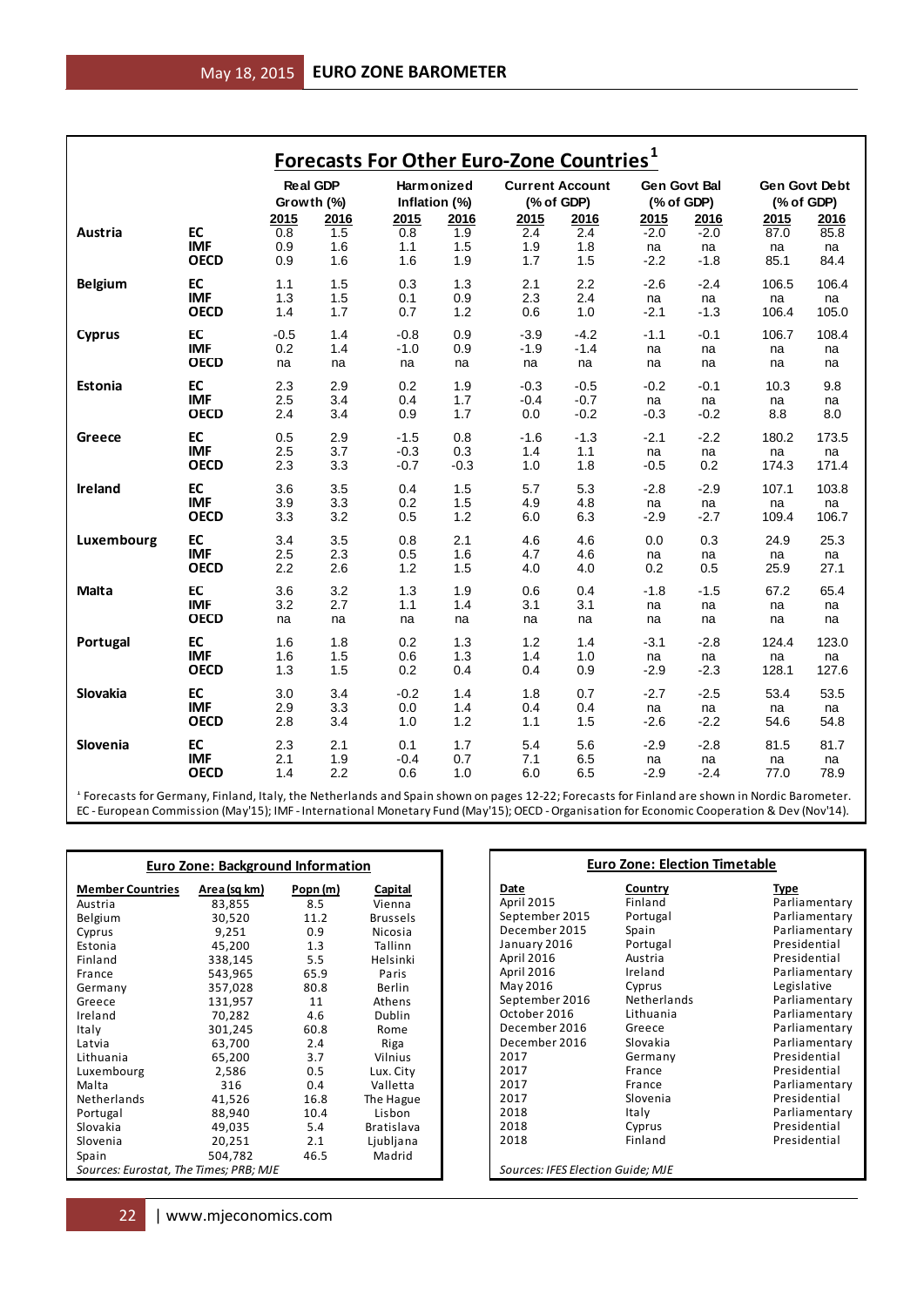#### **Notes, Sources and Definitions**

<sup>1</sup> Contribution to overall GDP growth, calculated as the change in stockbuilding as a % of the previous year's GDP. <sup>2</sup> Contribution to overall GDP growth, calculated as the change in net exports (real goods and services exports minus real goods and services imports) as a % of the previous year's GDP.

OECD = Organisation for Economic Cooperation and Development; IMF = International Monetary Fund; EC = European Commission; ECB = European Central Bank.

| bp – basis points $(1/100th$ of a percentage point)<br>sa - seasonally adjusted<br>$q/q$ – quarter on quarter |                           | $m/m$ – month-on-month<br>wda - working day adjusted<br>$y/y - y$ ear on year |                                                               |                           |
|---------------------------------------------------------------------------------------------------------------|---------------------------|-------------------------------------------------------------------------------|---------------------------------------------------------------|---------------------------|
| <b>Variable</b><br><b>Gross Domestic Product</b>                                                              | <b>Definition</b>         |                                                                               | Seasonally and working day adj., 2005 prices (chain-linked)   | <b>Source</b><br>Eurostat |
| <b>Private Consumption</b>                                                                                    |                           |                                                                               | Seasonally and working day adj., 2005 prices (chain-linked)   | Eurostat                  |
| <b>Government Consumption</b>                                                                                 |                           |                                                                               | Seasonally and working day adj., 2005 prices (chain-linked)   | Eurostat                  |
| <b>Gross Fixed Capital Formation</b>                                                                          |                           |                                                                               | Seasonally and working day adj., 2005 prices (chain-linked)   | Eurostat                  |
| Change in Stocks (Inventories)                                                                                |                           |                                                                               | Seasonally and working day adj., 2005 prices (chain-linked)   | Eurostat                  |
| Exports, Imports & Net Exports                                                                                |                           |                                                                               | Seasonally and working day adj., 2005 prices (chain-linked)   | Eurostat                  |
| <b>Industrial Production</b>                                                                                  |                           |                                                                               | Seasonally adjusted, 2005 = 100 index, excluding construction | Eurostat                  |
| <b>Retail Sales</b>                                                                                           |                           |                                                                               | Seasonally adjusted, 2005 = 100 index, total sales volume     | Eurostat                  |
| <b>Unemployment Rate</b>                                                                                      |                           |                                                                               | Seasonally adjusted, total, % of labour force, ILO definition | Eurostat                  |
| Money Supply                                                                                                  | €bn, end period           |                                                                               | M3 monetary aggregate (ECB target measure), seas. adj.,       | ECB                       |
| <b>Consumer Prices</b>                                                                                        |                           |                                                                               | Harmonised index of consumer prices (HICP), total, 2005=100   | Eurostat                  |
| <b>Producer Prices</b>                                                                                        |                           | excluding construction, 2005 = 100                                            | Industrial producer prices, domestic market, total industry   | Eurostat                  |
| Wages/Earnings                                                                                                |                           | Labour cost index, business economy (excluding public                         | administration, education and social services), 2008 = 100    | Eurostat                  |
| <b>Current Account</b>                                                                                        |                           |                                                                               | Balance of payments current account, total net flows, €bn     | Eurostat                  |
| <b>Budget Balance</b>                                                                                         |                           |                                                                               | General govt fiscal position, total balance as a % of GDP     | Eurostat                  |
| <b>Short Term Interest Rate</b>                                                                               | Rate), % p.a., end period |                                                                               | 3 month euro interest rate (EURIBOR - interbank offered       | ECB/FT                    |
| Long Term Interest Rate                                                                                       |                           | Yield on 10 year German govt bond, % p.a., end period                         |                                                               | ECB/FT                    |
| <b>Exchange Rate</b>                                                                                          |                           | Foreign currency per euro, market rate, end period                            |                                                               | FT                        |